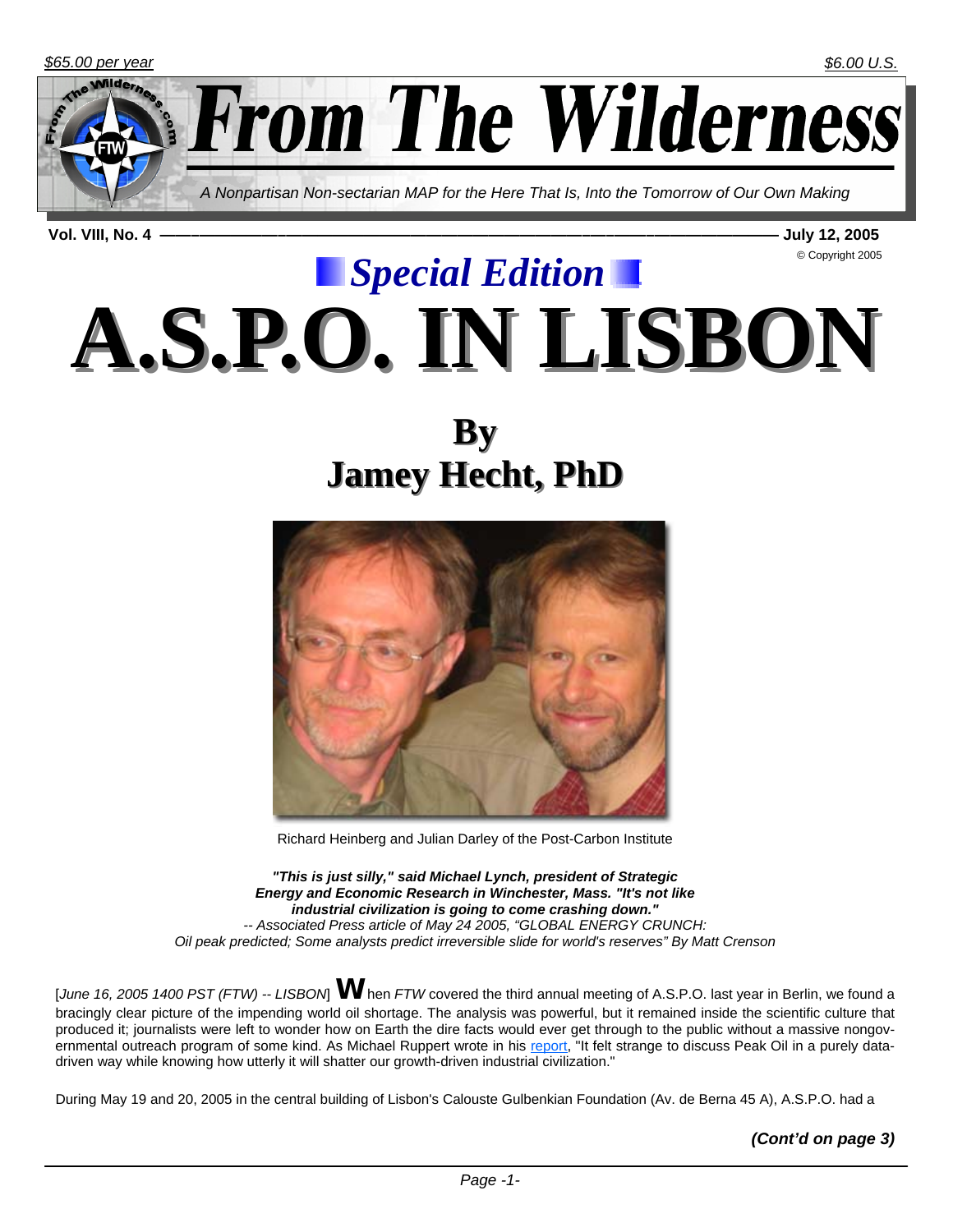### *From the Wilderness*

Michael C. Ruppert Publisher/Editor

| Assistant Managing EditorJamey Hecht, Ph.D. |  |
|---------------------------------------------|--|
| Contributing EditorPeter Dale Scott, Ph.D.  |  |
|                                             |  |
| Military /Veteran's Affairs EditorStan Goff |  |

*From The Wilderness* is published eleven times annually. Subscriptions are \$65 (US) for 11 issues.

> *From The Wilderness*  P.O Box 6061 – 350, Sherman Oaks, CA 91413 www.fromthewilderness.com editorial: editor@copvcia.com subscriptions and customer service: service@copvcia.com

(818) 788-8791 \* (818) 981-2847 fax

### **TABLE OF CONTENTS**

| Post Soviet Lessons for a Post American Century (2) page 20 |  |
|-------------------------------------------------------------|--|
| What's Up with That? Oil Prices and the IEA page 26         |  |

© Copyright 20045 Michael C. Ruppert and *From The Wilderness Publications*, www.fromthewilderness.com. All rights reserved.

### **REPRINT POLICY**

Any story, originally published in From The Wilderness more than thirty days old may be reprinted in its entirety, non-commercially, if, and only if, the author's name remains attached and the following statement appears.

"Reprinted with permission, Michael C. Ruppert and From The Wilderness Publications, www.copvcia.com, P.O Box 6061 – 350, Sherman Oaks, CA 91413, (818) 788-8791. FTW is published monthly; annual subscriptions are \$65 per year."

THIS WAIVER DOES NOT APPLY TO PUBLICATION OF NEW BOOKS.

For reprint permission for "for profit" publication, please contact FTW. For Terms and conditions on subscriptions and the From the Wilderness website, please see our website at: www.fromthewilderness.com or send a self-addressed stamped envelope with the request to the above address.

# **AND THE BAND PLAYED ON: PLAYED ON: Roscoe Bartlett Meets Bush Roscoe Bartlett Meets Bush on Peak Oil on Peak Oil**

### **By Michael C. Ruppert**

*July 1, 2005 0800 PST (FTW)* -- **W**ell, this is a real head scratcher. A story pops up today saying that Congressman Roscoe Bartlett of Maryland just had a private one-on-one with George W. about Peak Oil. I spent just over an hour with Mr. Bartlett in his office in Washington two weeks ago. I was there for a family reunion after the death of my father. (Three generations of my father's family have lived in D.C. since coming from Germany. Three - including me - were born there. Irony: my father flew in B17s bombing Germany during WWII.)

Bartlett seemed incredibly well versed on the subject of Peak Oil and Gas - aware; and he also sang the praises of many people well known to us at *FTW* like Richard Heinberg, Julian Darley, Dale Allen Pfeiffer and Matt Savinar. None of us are conservative Republicans to say the very least and I'd pay good money to see Roscoe Bartlett sit down with Stan Goff or Jamey Hecht for an hour. But that's only part way through the looking glass. It got deeper. More irony.

Bartlett asked the right questions. He shared the right doubts. He asked my opinions. I praised many of us out here, offered to send him more information. I told him who could answer his questions. He asked for help before I could even make the offer. What else could/would I do? He was paying attention. He delayed his next appointment for a few minutes because he hadn't finished with me yet. It was a big one.

In short, I liked him. I told him he had become my second favorite Republican after Ron Paul of Texas (Houston to be precise) who doesn't seem to believe in Peak Oil. So this sudden meeting between Bartlett and Bush puzzles me. Bartlett has made, I think, six special order presentations on Peak Oil on the floor of the House. I had seen two. A map I had made for *FTW* had been shown in one of them.

Bartlett's staff knew who I was and that I had written a book charging George Bush and Dick Cheney with murder: with premeditation; and on multiple counts. His staff knew that I have a 29-year record of opposing the Bushes. GHWB was the Director of Central Intelligence when the CIA attempted to recruit me into a drug protection operation in 1976. That's what ended my LAPD career and nearly my life... on more than one occasion.

http://www.fromthewilderness.com/ssci.shtml.

But there in his office (along with many other charts produced by peak oil activists) was one of our *FTW* world maps. I guess it went to the White House with Bartlett and the rest of the charts and graphs. Who could write such irony?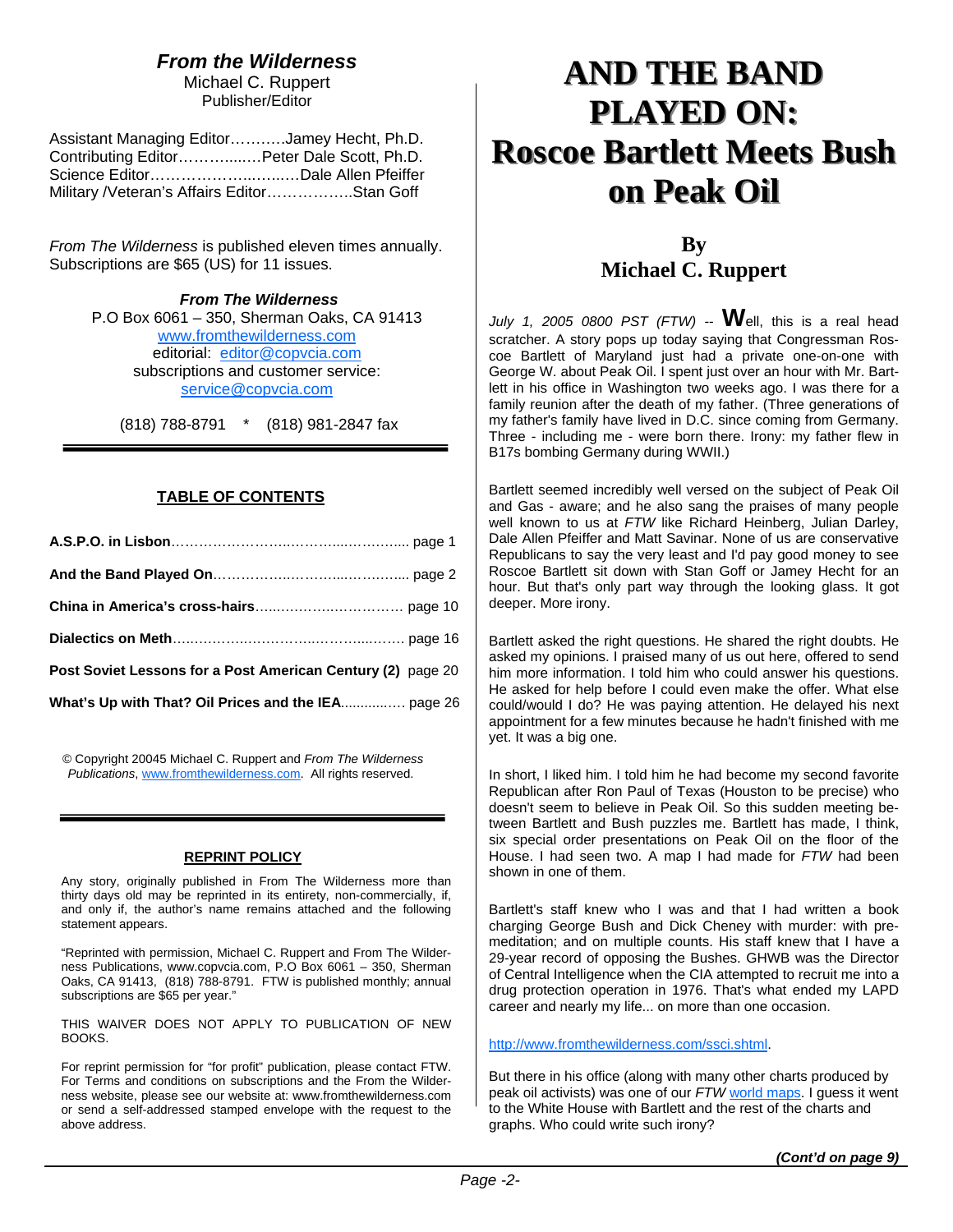### *(A.S.P.O. in Lisbon—con't from page 1)*

bigger crowd (around 300), more media presence (ten media crews including the *BBC* and *Al Jazeera*), and a range of attendees that represented humanity from Nigeria to Beijing. For a while, the same dynamic held: graphs filled a giant screen beside a lectern as speaker after speaker presented rigorous accounts of hypothesis-testing, data, methodology, and conclusions. After all, if you're going to scare the hell out of people, you'd better know what you're talking about. And you'd better be able to show it. After three days of mathematically powerful modeling, surveys of the discrepancies between industry and government statistics, histories of the political distortions affecting reserve reporting, and regional studies of basins and traps, nobody could blithely walk out the conference doors with much hope for world economic growth.

In Berlin in 2004, A.S.P.O. "had their work cut out for them; not with the audience but with those who had come to deny." Nobody came to Lisbon to deny Peak Oil.

Reporting from A.S.P.O.'s Berlin conference last year, Michael Ruppert wrote:

> Colin Campbell, the "godfather" of the Peak Oil movement, with a bit of pique, divided the conference presenters into three camps: the Surveyors who were reporting hard data and not abstract modeling; **the Economists who were denying reality and asserting that money produces energy and not the other way around;** and the Pretenders "who know full-well what the situation is, but pretend otherwise for short-term political objectives."

The Lisbon sessions corrected for this amply, as Charles Hall gave a spirited demonstration that neoclassical economics is one huge tragic mistake. "Wealth does not come from capital, nor does it come from labor: it comes from the Earth." Interested readers are referred to a pair of Hall's recent papers on this issue:

- Hall, C.A.S. 2004 The Myth of sustainable development: Personal reflections on energy, its relation to neoclassical economics, and Stanley Jevons. *Journal of Energy Resources Technology*. Vol.126, p. 85-89;
- Hall, C. A. S., Pradeep Tharakan, John Hallock, Cutler Cleveland and Michael Jefferson. 2003. Hydrocarbons and the evolution of human culture. *Nature.* 426 no. 6964, p. 318- 322.

With Lisbon, the Peak Oil story self-assembled into a coherent narrative: traditional economics is based on the illusion that demand creates supply; finance capitalism compounds that illusion with an even bigger one - that fiat money can bear value through debt indefinitely, because tomorrow's growth will pay for today's debt. As cheap and abundant energy becomes unavailable, the whole house of cards will be shaken, and the solutions will have to come from outside a collapsing system.

The proceedings began with a welcome from a gracious host, **E. Rui Vilar** (President, Fundação Calouste Gulbenkian, Portugal), who eulogized the legendary Armenian petroleum entrepreneur for whom the hall and its environing botanical gardens were named: "Calouste Sarkis Gulbenkian: a pioneer in the Oil Industry." Apart from a large corpus of quotable remarks - e.g., "oilmen are like cats: you can't tell from listening to them whether they are fighting or making love" - Gulbenkian's legacy seems to have been the brokering of relatively peaceful arrangements for mineral exploitation among competing claimants in the wake of the First World War. It was not lost on Mr. Vilar's audience that the world could use the services of such a broker right now.

You can imagine how awkward it gets when the oil industry is called upon to host the news of its own peril. Our Portuguese hosts included **A. Costa Silva**, a representative from Partex Oil and Gas, a corporation whose genealogy proudly claims Gulbenkian himself. There we were, pleased to be in the presence of an industry player enlightened enough to prefer natural gas over oil, to use the term "depletion," and to speak at an A.S.P.O. conference. But at one point in the Partex presentation I heard these words: "therefore, it is very important to note that Peak will probably come in this century."

For my money, I'm with Professor Deffeyes on this one: Peak at Thanksgiving Day, 2005.

Next, Professor **Rui N. Rosa** (Chair of Organizing Committee, A.S.P.O. and Geophysics Centre of Évora, Portugal) gave a welcome address that was followed with an announcement of the absence of Ali Samsam Bakhtiari, the Iranian analyst of Middle Eastern oil affairs who was to have presented a paper called "Iran and Iraq: Oil Reserves, Production Capacities and Future Output." The large audience went silent with respect as Mr. Rosa read out a statement provided to him by Mr. Bakhtiari via email. It included the words, "I am now effectively a prisoner in my own country." Geopolitics would be impossible to ignore in Lisbon, as one of our own number had become captive to its perverse ironies. If anyone can guide Iran through the vicissitudes of Peak Oil's new economic reality, it is Ali Samsam Bakhtiari.

A.S.P.O.'s President, **Kjell Aleklett**, told the story of *A.S.P.O.: From Uppsala to Lisbon* as a clear escalation of interest and support that has run parallel to the unfolding crisis. Compared to the coming crash, the growth of prices and public awareness has been excruciatingly slow. But compared to the usual pace of events during the soft-price period of 1986 - 2003, it's been brisk indeed. And the funny thing about a peak, as everyone knows who has ever ridden a rollercoaster, is that it's so different from the downside it suddenly shows you, dropping out and away toward the unknown.

Judging from the Keynote Address by A.S.P.O. founder **Colin Campbell**, there is a consensus coalescing around Ken Deffeyes' suggestion that Peak Oil can be understood as centering around 2005 / 2006. But whatever the date (and the same consensus says that the exact date of Peak is not as important as the gap between supply and demand), this is the calm before the storm:

> We can say, in other words, that the world has reached the end of the First Half of the Age of Oil, which lasted 150 years since the first wells were drilled in Pennsylvania and on the shores of the Caspian Sea.

> It saw the rapid expansion of industry, transport, trade, agriculture, and financial capital, much made possible by the abundant supply of cheap and convenient oil-based energy. And as A.S.P.O. has pointed out on several occasions, the world population expanded six-fold-exactly in parallel with oil.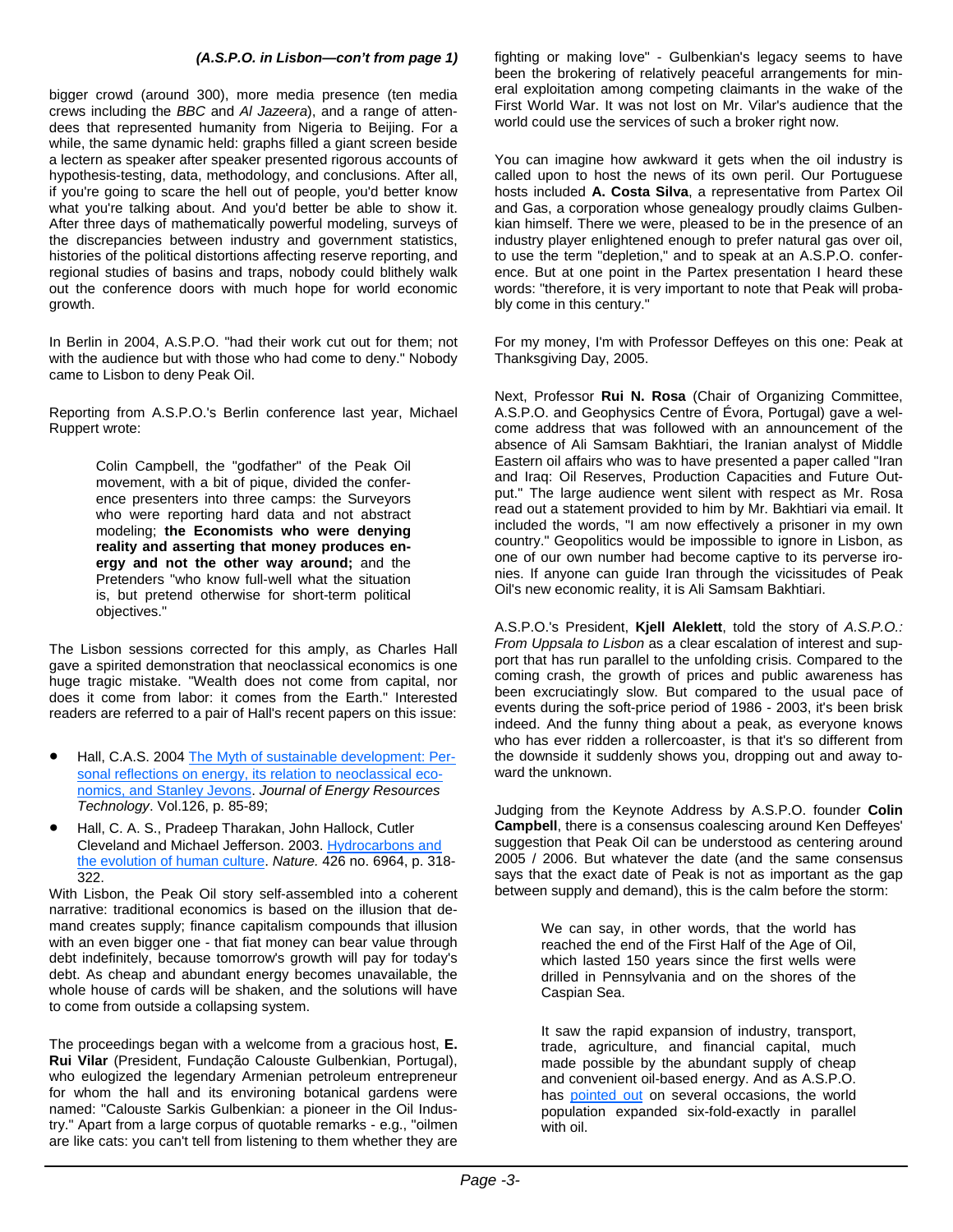The Second Half of the Age of Oil now dawns, and will be marked by the decline of oil and all that depends upon it. This includes financial capital as the decline of oil-based energy removes the essential confidence that there will be Expansion Tomorrow to support Today's Debt, a critical relationship. It spells, in other words, the End of Economics, as presently understood and practiced. That in turn calls for entirely new political structures and policies to replace those based on outdated economics.

With this speech it was clear we were no longer in Berlin; the analysis-only phase of A.S.P.O. had yielded to a broader program that now included dire predictions of financial collapse and industrial breakdown. This is just what was needed, and the planners had provided a rich spread of it. Here are some of the presentations that bore most directly on the economic prospects for the near-term:

- **Richard Heinberg** (author, professor and educator, USA): *The Likely Impact of Peak Oil on the United States*
- **João Matias** (Technological Forecasting and Innovation Theory Working Group (TFIT-WG), University of Beira Interior, Covilhã, Portugal): *The Fifth Kondratieff Wave - The Fossil Fuels Apogee*
- **Charles A. S. Hall** (State University of New York, College of Environmental Science and Forestry. Syracuse N.Y.; USA): *The need for biophysical economics*
- **Robert U. Ayres** (Professor (and Novartis Chair) Emeritus, INSEAD, Fontainebleau, France, and Institute Scholar at the International Institute for Applied Systems Analysis (IIASA), Laxenburg, Austria): *Implications of Higher Oil Prices for Future Economic Growth*
- **Chris Sanders** (Sanders Research Associates, UK): *Energy Economics in the Second Half of the Age of Oil*
- **Robert L. Hirsch** (Senior Energy Program Advisor at SAIC Science Applications International Corporation - and consultant, USA): *Peaking of World Oil Production: Impacts, Mitigation, & Risk Management*
- **Rui N. Rosa** (A.S.P.O. and Geophysics Centre of Évora, Portugal): *The Urgency for Energy Economics*

While Lisbon was marked by the attendance of several parliamentarians and former government ministers, special mention should be made of Robert Hirsch, who holds or has held major posts at Science Applications International Corporation, Exxon, Atlantic Richfield, RAND Corporation, and the U.S. Energy Research and Development Administration, among others. Hirsch is the primary author of a much-noted report produced at the request of the US DoE. Along with the recent presentations of Representative Roscoe Bartlett on the floor of the U.S. House of Representatives, Hirsch's report is among the few public signs of Peak Oil awareness in or near the American corridors of federal power.<sup>1</sup>

Of course, it is *FTW's* contention that, at the very heart of the American government, the secret sessions of Mr. Cheney's National Energy Policy Development Group (or "Energy Task Force") were focused directly on Peak Oil as an unprecedented crisis for which the Vice President and his partners chose the murderous supply-side solution that has cost so much in blood and treasure between the Tigris and the Euphrates. This week, the number of American dead - utterly dwarfed by the number of Iraqi civilian casualties - topped 1,700. Among the attendees at A.S.P.O. Lisbon was an advisor to that task force, energy investment banker **Matthew Simmons**, whose courageous push toward glasnost has done much to illuminate the shadows of Saudi Aramco and its artfully obscure reserve data. Simmons' new book, *Twilight in the Desert: The Coming Saudi Oil Shock and the World Economy*, will strike a major blow for transparency and help to force a new reckoning with our global predicament. But Simmons denies that Peak Oil was even mentioned inside the Task Force. I asked him about the NEPDG and other issues:

> MS: Part of what we're going to do in this new war on energy [sic], is go on the biggest R & D explosion. We don't have any idea how it will work, but we've spent so little time doing serious R&D on trying to create new forms of energy.

> JAH: Is there any political sign inside the Administration that anyone's willing to act on that?

MS: Not really, because nobody thinks this is a problem. No one in the United States thinks it's a problem. I mean, I do - I'm, all the time - I was in the Senate giving a lecture at a Hearing last Thursday afternoon, on the urgent need for date reform. And I basically said, I'd rather see the United States go without traffic lights for the next two years, or shut down their air traffic control system, than have one more year with no data. But I'm really one of the very, very few people. And, you know, just to pick on someone who has a very loud kind of voice who is every bit as prominent in the United States, if not more so, than I am, Dan Yergin - Dan Yergin is giving talks saying that, given the ingenuity of the technology, we can basically grow oil demand by 50% and halve the cost! So if you're sitting as a Senator or a cabinet officer and you read Dan Yergin and you read Matt Simmons, you say - hmm. I like Dan; I like Matt; the answer must be halfway in between.

JAH: This is the mystery of the Vice President's Energy Task Force, to me: that that much brainpower could get together in the same room, and the sequel be a military race which is itself very energy intensive -

MS: We didn't have anything to do with that. I know most people don't believe that.

JAH: So those meetings were lucid, perceptive, fact-driven meetings -

MS: I don't have any idea what those meetings were like because they were all cabinet officers, but I spent a lot of time in the nine months preceding the inauguration being the [inaudible] one of the most prominent providers of energy data, trying to get these guys to make sure they were connecting the dots, and I had the opportunity of editing every single word that went into Governor Bush's Comprehensive Energy Plan. There were very few differences between the Comprehensive Energy Plan (that was put together in haste, while he was running for office), and the detailed energy plan by Cheney, other than - and again, I was one of the few people who knew both documents backwards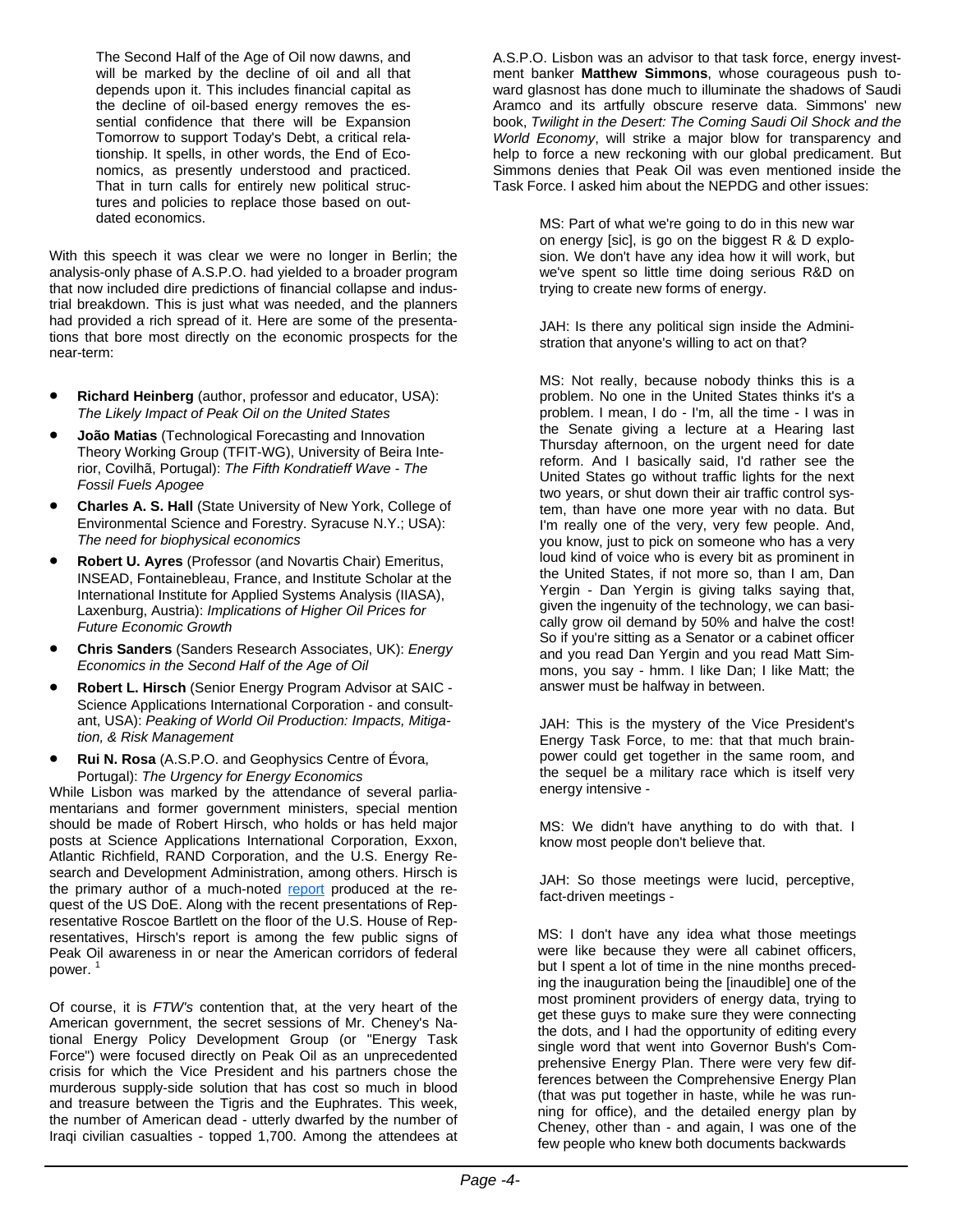and forewords - there was an enormous tilt from a reliance on hemispherically available natural gas to diversifying ourselves away from relying on natural gas and a turn to nuclear and the urgency of doing Yucca Mountain. Why? Because President Bush himself observed that a drilling boom happened for natural gas, and after eighteen months, it had no impact on supply. And you know, everyone was wrong there, too. And over the previous year and a half, I was telling everyone I knew, watch natural gas! We're peaking! -

JAH: Watch Uzbekistan -

MS: And 98% of the other people in the United States who were involved in natural gas were saying, oh, *we have got so much natural gas you can't believe it*. So, what they were trying to do in that energy plan was not a twenty-year lead, it was a four-year fix, to get us out of the hole we were in when Bush took office. With the knowledge that America hates talking about energy. It's really tough as a politician -

JAH: But it's his second term. I just can't figure it out.

MS: Well, one of the problems is Bush is probably still getting people daily giving him advice daily to just beat the hell out of the Saudi Arabians and they'll produce more oil. And my answer is that you can beat the hell out of them and they can't produce any more. It'd be dangerous if they did. So it's very tenuous trying to - I think he was - it would have been so unbelievably easy to drop ANWAR; ANWAR was a toxic issue in the United States. But he knew that ANWAR was about the only supply thing that you could humanly do that if it worked might actually bring another million barrels a day of domestic oil, and save Prudhoe Bay. Because at risk is Prudhoe Bay. Because you get *that* production down to under around 500,000 barrels a day, and it won't make it over Brooks Range. So, I give him a lot of credit. Once he'd killed it in a month, to go from natural gas, to we've got to go nuclear - I mean here's a guy who was basically elected by the skin of his teeth, and he basically presses the "go button" on Yucca Mountain, knowing full well he's writing off five electoral votes in Nevada. Everybody in Nevada hated Yucca Mountain. Why? Because they were afraid it might hurt the tourist business. But Bush was saying, *we gotta do this*. We've gotta return to nuclear power. So I think that some of his actions that look so wacko to so many Americans, and especially to people outside America, I actually look at in kind of a different light and say, some of it was some pretty gutsy political action.

JAH: Unless one concludes that, having commissioned a software program that was going to essentially steal the 2004 election, he could afford to affront the Nevadans.

MS: If you believe that, then you ought to believe that there's a colony on the Moon that directed picking John Kerry, the single weakest candidate since Al Gore. I think the Republicans were unbelievably lucky that we ended up with Al Gore and John Kerry. Collectively, you couldn't have two more incompetent people trying to run the United States. What's scary is how close both of them came to being elected.

JAH: It's also the case that [the former Rocky Flats] Nuclear Weapons Plant cleanup program] runs on software which is produced by a company called Ptech<sup>2</sup>, which was raided by Operation Greenquest in December of 2002, and it turned out that their major financial backer was Yassin Al-Qadi, who was on the State Department's Specially Designated Terrorist Watchlist - which doesn't spell necessary disaster for [the entire nuclear industry, or] Yucca Mountain, but it's somewhat unsavory…

MS: You know, I've gotten to know relatively well a cadre of the civil servants at the Department of Energy. People who have been there for twenty or thirty years, and they are totally apolitical. And the amount of scientific work that went in to proving Yucca Mountain for ten thousand years is far beyond any one software program. So I think, from the start, most people thought give me a break we've been having nuclear tests for forty years. So the shrillness of Yucca Mountain was just one more great fundraiser for the Sierra Club. And it *was* a great fundraiser for the Sierra Club. And it scared the bejesus out of everyone in Nevada. And one thing that scared the bejesus out of them is that we were in danger of having nuclear waste traveling from [for example], Maine, to Yucca Mountain. And I said, well, I drive by Wiscasset [Maine], every week during the Summer, and it scares the bejesus out of me; I know we've destroyed Maine Yankee [Atomic Power Company], but I know that right there, unguarded, is a bunch of nuclear waste. Seems to me that if that's your concern, we could take a page out of Wells Fargo (when they used to have stage coaches), and get some Federal Marshals with Uzis and say, 'by the way, this is nuclear waste and anybody who gets within a hundred feet gets both eyeballs shot out.' And I bet you we could store nuclear waste at Yucca Mountain with no problem.

But the idea that we have these scare tactics! When you say, wait a second. Come to Wiscasset and go look at where the nuclear waste is stored and if you think that's a safer place, then you ought to take some home and eat it.

Simmons continued on the nuclear issue:

MS: Three Mile Island worked. The tragedy of Three Mile Island was that it showed you could have an accident. But the positive thing was, it showed the safety system worked. And today we wouldn't build nuclear plants anything remotely like we were building back in the '70's. They're the single best energy efficiency we've ever created. I've never been a total believer that we have all the data we should have before we buy in to say that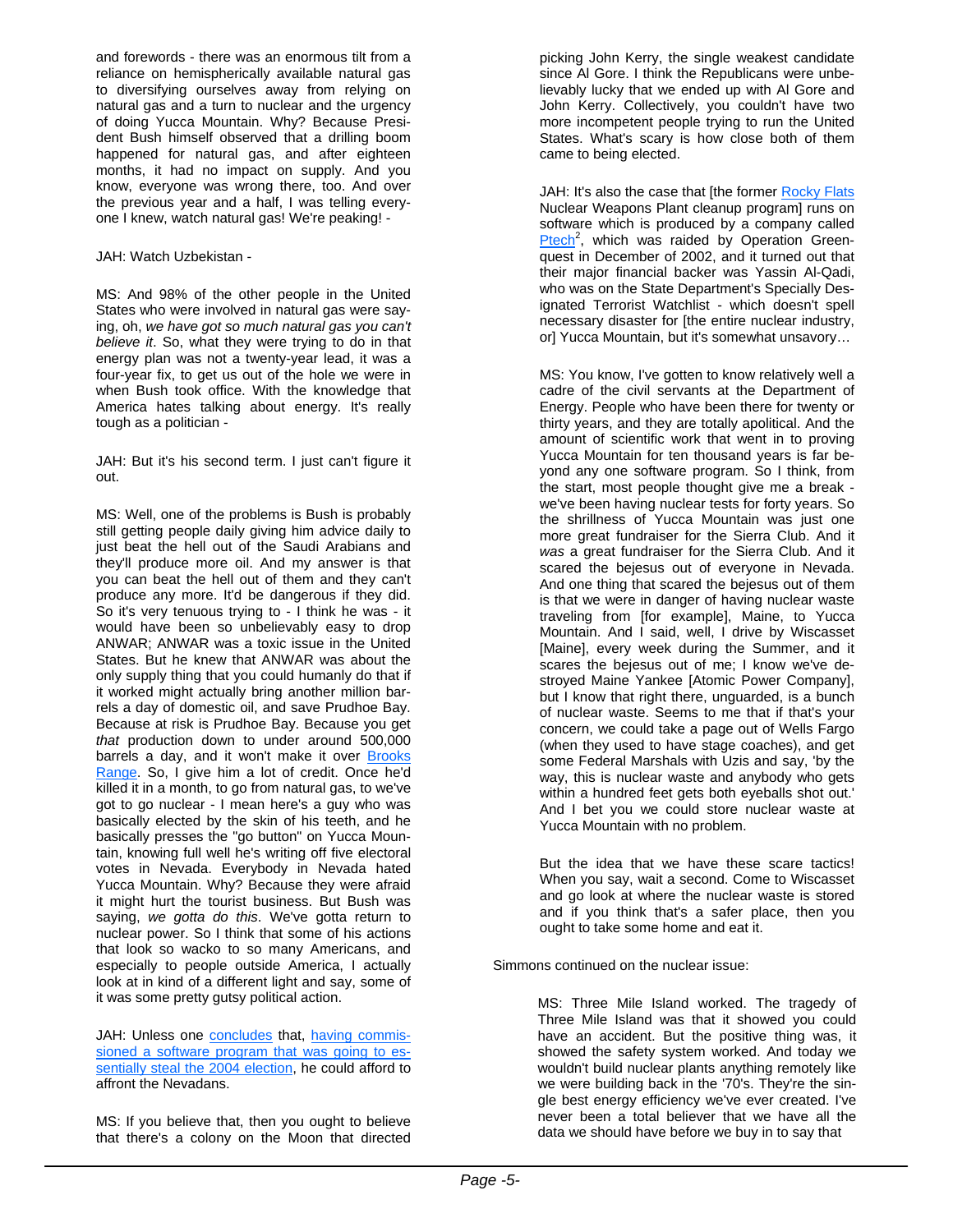global warming is the worst thing since mankind, but I'd be the last person to say don't pay any attention to it. And if there's any validity that that's an issue, and you ignore nuclear, then we're gonna basically turn to coal, or we're basically gonna camp out in yurts. I mean, at some point we're going to have to be energy adults. People call me a fear monger about oil, but I'm a realist about oil.

JAH: That's what Helen Caldicott says about nuclear.

And that was that. Now let me point out a few interesting elements here before moving on.

While a new infusion of "serious R&D" would certainly help the renewables industry, the trouble is not that nobody knows how to build an efficient, well-sited wind turbine farm, install solar panels on all public buildings, replace the whole fleet of federal and state vehicles with hybrids, hook up every gym in the nation to on-site capacitors, and implement a massive public works project to undo the damage of Ford and Firestone and GM by building a new infrastructure of freight and commuter light rail. The real trouble has much more to do with the American people's energy wasting habits, and with the fact that the Bush administration is dumping hundreds of billions of dollars - the very capital that Peak Oil mitigation desperately requires - into an orgy of racist violence in Iraq that has locked-in a longstanding humanitarian disaster in that country. "Task force"? What was the task?

One might also dispute the claim that the primary reason the men and women of Nevada overwhelmingly opposed the use of Yucca Mountain as a permanent nuclear waste repository was because of their fears for the tourism industry. The major tourist attractions of that state are, after all, gambling and prostitution; those activities don't tend to be mediated by much of an environmental consciousness. The people who live there might instead be more concerned with things like leukemia, birth defects, diminished longevity, and cancer. All their water comes from an aquifer that runs under the mountain. That's why the state vetoed the project. A propos of Three Mile Island, Dr. Caldecott once said: "When you get your cancer, it doesn't come with a label on it that says, 'I was made by some strontium-90 in a piece of cheese that you ate ten years ago, from a dairy near the nuclear power accident.'" And the analogy with Maine is misleading. Waste leaves *from* Maine. It travels *to* Nevada, *from* everywhere else. At a town meeting on the Yucca Mountain project, one Nevadan (an "energy adult," surely?) put it this way:

> I call it the funnel tunnel syndrome, all the shipments coming to Nevada, and then you're saying, well, take this information and go tell them it's safe, and they say, yeah, *but we're going to get all the shipments*. The people that live in Maine, they're only getting maybe 30, and it's only once they ship from Wiscasset and that's done, that's done. They're never going to see another shipment.

Furthermore, the Nuclear Regulatory Commission (to which the DoE is now applying for an operating license for Yucca) is far less trustworthy than the Saudi oil officials about whose obfuscations Matt Simmons has been so illuminating. Indeed, NRC corruption is legendary. And which agency is responsible for determining how much water flows through the mountain as a vector for possible dispersion of radioactive contaminants?<sup>3</sup> The U.S. Geological

Survey, whom everyone interested in Peak Oil has learned to distrust. Surely, hundreds of Federal employees in the energy sector meet Matt Simmons' laudatory description: "I've gotten to know relatively well a cadre of the civil servants at the Department of Energy. People who have been there for twenty or thirty years, and they are totally apolitical. And the amount of scientific work that went in to proving Yucca Mountain for ten thousand years is far beyond any one software program." But here is a very recent look at the internal workings of Yucca Mountain:

> E-mails by several government scientists on the Yucca Mountain nuclear waste dump project suggest workers were planning to fabricate records and manipulate results to ensure outcomes that would help the project move forward.

> "*I don't have a clue when these programs were installed.* So I've made up the dates and names," wrote a US Geological Survey employee in one email released Friday by a congressional committee investigating suspected document falsification on the project.

> "This is as good as it's going to get. If they need more proof, *I will be happy to make up more stuff.*"

> In another message the same employee wrote to a colleague: "In the end *I keep track of 2 sets of files, the ones that will keep QA happy and the ones that were actually used*." QA apparently refers to "quality assurance."

> The e-mails were in a batch of correspondence released in advance of next week's hearing by the House Government Reform Subcommittee on the Federal Work Force and Agency Organization, chaired by Rep. Jon Porter, R-Nev.

The Native American community and the broader environmental movement are not alone in their opposition to nuclear energy and its waste-disposal fait accompli. Here is the Nevada Department of Justice:

> The defeat of the Yucca proposal is mission number one for the Nevada Department of Justice. There are some who believe the project is inevitable and that we ought to "negotiate" for benefits in exchange for warehousing the nation's nuclear waste, however, for the NDOJ, this is not an option:

> The NDOJ upholds the law, and the lawsuits filed over Yucca are due to the Department of Energy's disregard for it-federal laws such as the Nuclear Waste Policy Act, and Nevada law as well.

> Those who support a negotiation for benefits would be wise to investigate the DOE's record on such agreements: fifteen promises made yet not one agreement fully satisfied.

The point is that in the redoubtable Mr. Simmons - to whom we all owe a debt of gratitude for his tireless work on Saudi oil depletion and his publicizing the dire facts thereof - we have an example of a very significant link between advocacy of nuclear energy, and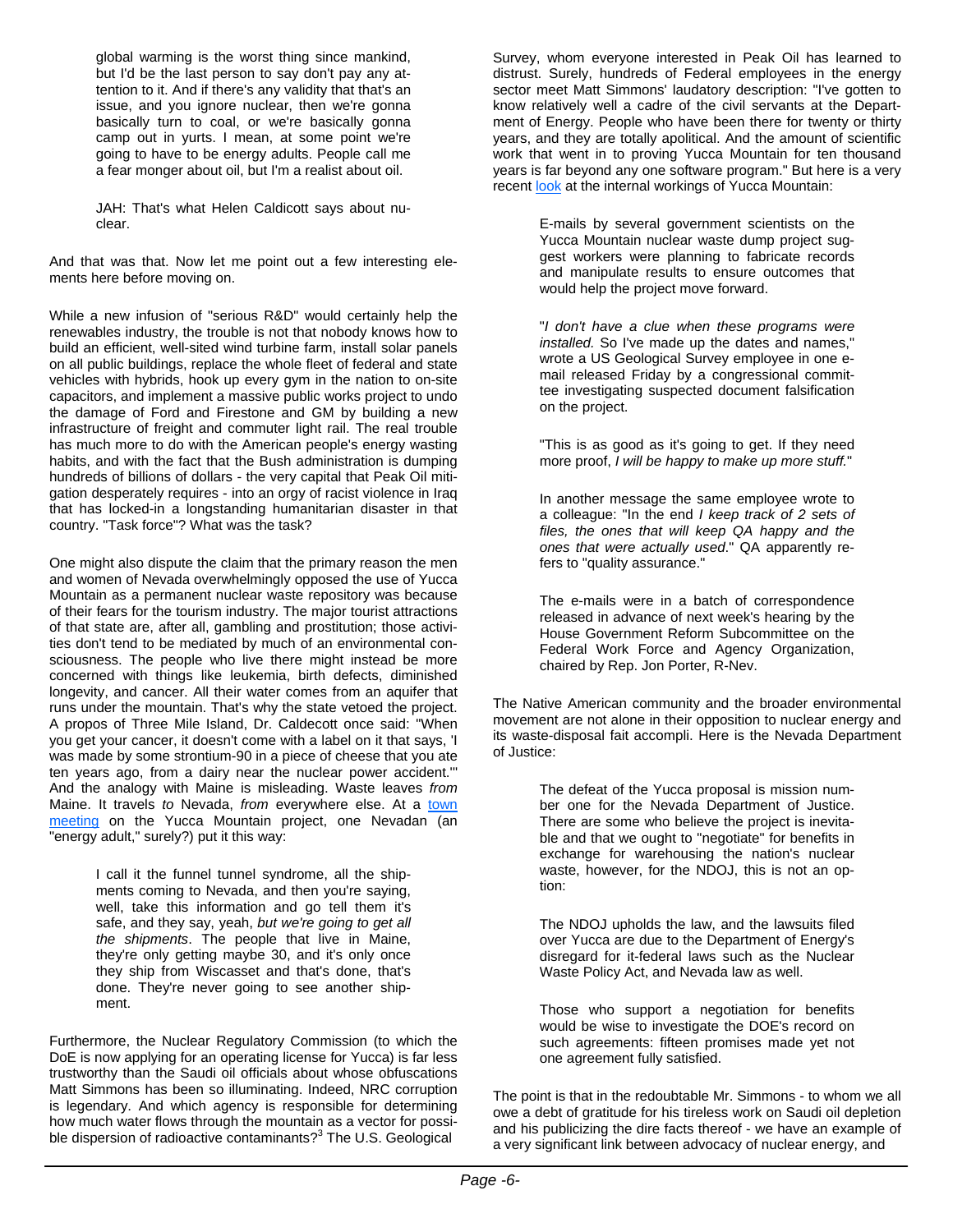neglect of the Powerdown imperative. As Julian Darley told me in Lisbon, "the problem is big energy." The choice is not between nuclear-powered suburban sprawl on one side and "camping out in yurts" on the other. That's what's called a false dichotomy, and it drives people into the nuclear camp for lack of the third alternative. The converse is another false dichotomy: we'd better burn coal galore, because the only real alternatives are camping out in yurts or getting irradiated.

Drilling in ANWR is not mitigation. It may postpone the crash, but it accelerates the world Peak because it accelerates depletion. Its only redemptive value would be the time (six months to a year, by some estimates) it would afford us for real mitigation efforts. And among the major lessons of Lisbon was this: the only real mitigation of Peak Oil is a massive de-consumption and re-localization program (Powerdown) including the proliferation of small-scale, local renewables. That's why the focus of *From The Wilderness* is shifting toward survivability and planning. In the coming months and years, groups with this focus will be playing an ever-larger role in the reality-based political discourse of the industrialized world. For all the depth and power of the official presentations at A.S.P.O. this year, some of the conference's most stirring moments occurred in the hotel lobby where the Post Carbon Institute and Community Solution held their informal planning meeting. All the facts lead toward such a spot: learn enough about Peak Oil, and you find yourself sitting in a circle of chairs among other people who are trying to figure out how to plan for what's coming.

After all, the only exits from a reluctant acceptance of Peak Oil are the abiotic theory, -which has been thoroughly discredited in these and other pages - and the claim that depletion is not a big problem because of "reserve growth" whereby oilfields turn out to be larger and/or more thoroughly exploitable than geologists initially expect. But that argument turns upon the claim that optimistic reports are inherently more honest than pessimistic ones, and that we ought to embrace the happy signals reported by exporting countries since the wild upward revisions of reserve estimates in 1988 and 1990.



A SLIDE FROM COLIN CAMPBELL'S PRESENTATION, INDI-CATING HIGHLY DUBIOUS, DRAMATIC UPWARD REVISIONS OF OIL RESERVE ESTIMATES.

For example, Michael Lynch (an ardent cornucopian who was not at the A.S.P.O. conference) insists that "reserve growth" will postpone Peak for the foreseeable future; for Lynch, pessimists like A.S.P.O. founder Colin Campbell are wrong to neglect such reserve growth: "Campbell notes that Prudhoe Bay's proved reserves have grown, but are actually just approaching the operators' initial estimates of 12.5 billion barrels (Campbell 2000). Aside from the lack of citation for this anecdote, it is assumed, not demonstrated, that the reported reserves will not surpass that number. However, BP recently put them at more than 13 billion barrels." Lynch cites a recent BP report: "Arctic Energy: For Today and Tomorrow" in support of this assertion.

That report does indeed give a figure of 25 billion barrels for "Original Oil in Place" and 10.839 billion barrels of cumulative production down to January 2004, yielding a total existing reserve of 14.161 billion barrels. As Lynch says, this is more than 13 billion. Now, those BP oil figures include gas liquids, but that's not the major problem. Nor is the fact that the same report states that Prudhoe Bay is declining at a rate of 3.5% per year. Nor the ugly statistic, from the same BP report, that Prudhoe Bay is currently producing 474, 000 bbl/day of oil, as against 1,200,000 bbl/day of *water*. The problem is that "reserve growth" means the recovery of previously inaccessible oil in young fields, but (a) the young fields are so small that even an impossibly high recovery rate will likely not postpone Peak long enough to buy sufficient time for a peaceful Powerdown; (b) worldwide discovery peaked in 1964; (c) the technological advances upon which Lynch bases his notion of reserve growth may indeed extract more oil from existing fields, but that only accelerates depletion and eventual decline. Lynch tends to chastise Campbell, Laherrere and Deffeyes and others for using the Hubbert paradigm, as if the finite nature of the world's oil required a perfectly smooth bell-curve:

> "There are a number of points that are taken by the Hubbert modelers that are crucial to their work which have no evident empirical or theoretical support. For example, Campbell and Laherrere (1998) states that 'in any large region, unrestrained extraction of a finite resource rises along a bellshaped curve that peaks when about half the resource is gone.' The first shortcoming of this argument is that no countries have 'unrestrained extraction' everywhere, a host of regulations and taxes, among other policies, affect the level of exploration and production. And in fact, few countries exhibit production in a classic bell curve, which is sometimes admitted by Hubbert modelers."

### **"DEMAND DESTRUCTION"**

*Of course* there are always restraints on extraction, including prices, regulation, politics, and taxes. That's why the bell curve is not smooth or symmetrical. That's the point. Under ideal conditions, production follows a bell curve; the conditions are not ideal, since they are distorted by extrinsic factors; but it is precisely Hubbert's curve which those factors distort.

The most critical of the distortions - as we head into a period when these merely analytic points become urgently practical - is "demand destruction." Where Robert Hirsch speaks of three scenarios - a mitigation program introduced 20 years prior to Peak, 10 years prior to Peak, or no mitigation until Peak arrives - **Chris Skrebowski** and others have concentrated on the role that high prices will play in slowing down economic activity and thereby softening the pressure on oil production. If liquid fuels cost enough, economies will slow down until consumption decreases and the former swing producers (especially Saudi Arabia) may recover some spare capacity. At that point prices will come down again, and the growth cycle will convulse again - reducing the incentive to develop renewables and downscale our economies.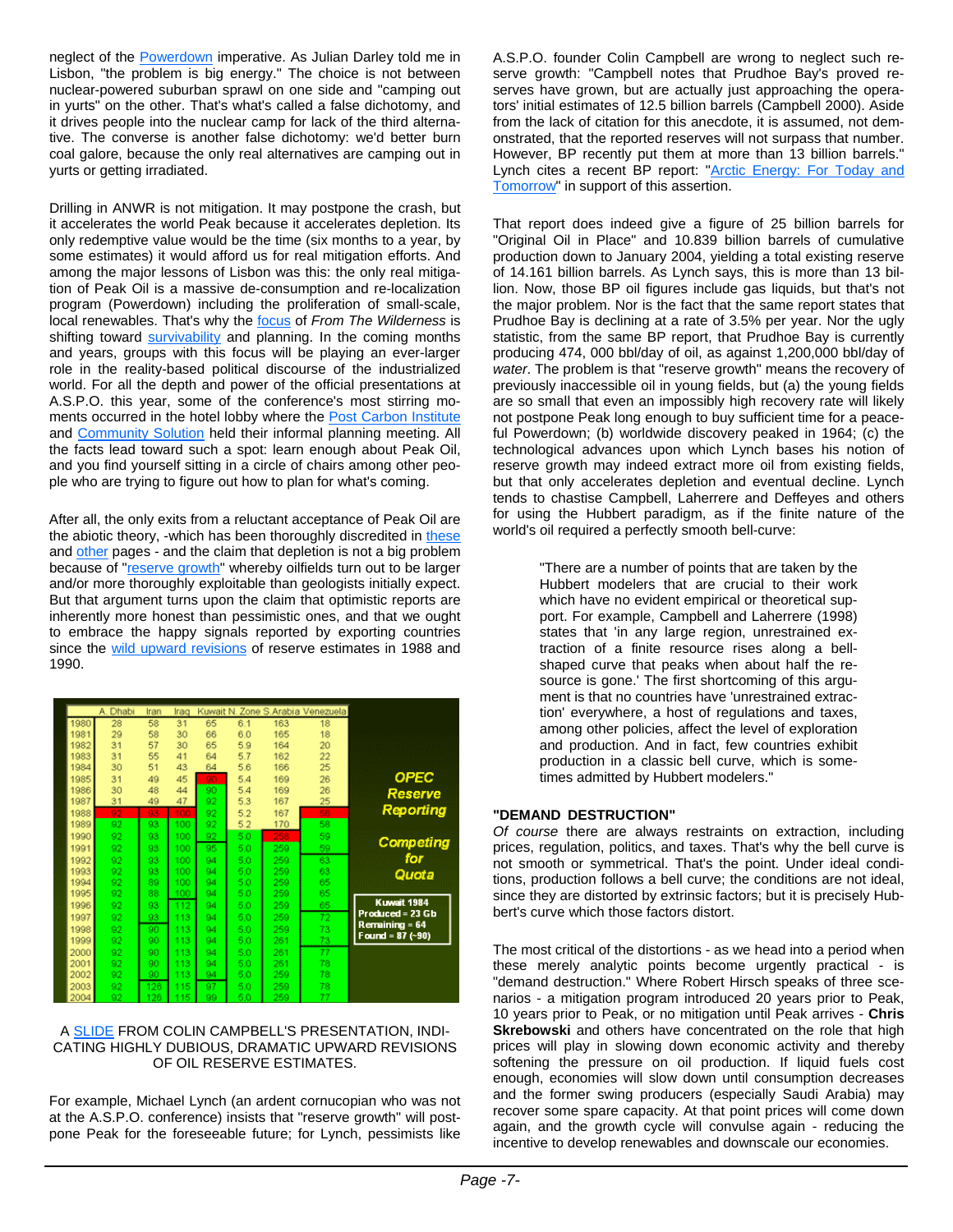A SLIDE FROM CHRIS SKREBOWSKI'S PRESENTATION, INDI-CATING JUST HOW MUCH SUPPLY SHORTFALL AND PRICE INCREASE WILL BE REQUIRED TO REDUCE DEMAND SO THAT IT MATCHES THE DIMISHING SUPPLY:

# **The CIBC answer**

- . Assessed the likely supply shortfall and the oil price needed to reduce demand
- ⋅ 2006 1mn b/d and \$61/barrel
- $\cdot$  2007 2.8mn b/d and \$70/barrel
- $\cdot$  2008 4.8mn b/d and \$80/barrel
- $\cdot$  2009 6.7mn b/d and \$90/barrel
- $\cdot$  2010 8.9mn b/d and \$101/barrel

2005 (Lisbian | 19-20 May 2006

This suggests that the downslope after Peak will be a descending series of spikes as demand overshoots supply and price suppresses demand - with supply declining all the while. It will be like riding downhill in a vehicle that has no tire pressure and no shock absorbers - and plenty of dead-weight, and not a lot of fuel.

Former British Environment Minister **Michael Meacher** began his presentation with a reaction to these same figures:

> Market forces will undoubtedly exert strong signals, but are unlikely to be able to prevent abrupt dislocations without powerful accompanying strategies ruthlessly enforced in the face of vested interests. CIBC predicts that likely supply shortfall will be some 9m barrels per day by 2010 and that the oil price needed to reduce demand will be around \$100 per barrel, and of course thereafter figures steadily rise further. But with oil prices at say \$100/150 per barrel, economies of heavily oil-dependent countries (the great majority in the world) will be forced into a tailspin of decline, leading to violent uprisings, revolutions and mass migration on a scale we have never seen.

But Meacher went on to provide some strikingly bright prospects for conservation:

> Potential for conservation is enormous since the volume of energy wasted is prodigious, e.g. US power plants discard more energy in waste heat than is needed to run the entire Japanese economy. Only 15% of the energy in a gallon of petrol ever reaches the wheels of a car. Less than a quarter of the energy used in a standard oven reaches the food. It has even been estimated that a mere 3 mile per gallon improvement in the fuel economy of US cars and light vehicles would be enough to forego oil imports from the Middle East entirely - a better solution than launching a war in Iraq! If we could reduce energy intensity by just 3% per year, we could meet world demand in 2100 with only a quarter of the energy used today.

Not all talk of renewable energy sources is dreamy talk. While he

acknowledges the enormity of political inertia and deep-political reaction that stands in the way, Meacher brings out some inspiring statistics which I hope are correct:

> The potential for a huge global shift to renewables is greatly under-estimated. The US Department of Energy estimated that three states - North and South Dakota and Texas -have enough harnessable wind energy to meet the entire US electricity requirements. Similarly, it is estimated that Europe's off-shore wind potential in waters of 100 feet depth or less could supply all of the continent's power, while China has so much wind energy that it could double its national electricity generation by harnessing it. Regarding solar power, where the price has already fallen 10-fold since 1980, a recent study (by accountants KPMG) estimated that construction of a 500 MW plant (at a cost of only \$0.7 billion) would bring the wholesale price down to that of conventional energy.

By the time of next year's A.S.P.O. conference, many of our hypotheses about the economic and political side of Peak Oil will have been tested. Unless, as Mike Ruppert recently suggested, there should be such a scarcity of jet fuel and ground transport that international conferences become impossible.

#### <sup>1</sup> **ROBERT L. HIRSCH**

Dr. Hirsch is a Senior Energy Program Advisor at SAIC and a consultant in energy, technology, and management. Previously, he was a senior staff member at RAND, where he did energy policy analysis. Prior to that, he was Executive Advisor at Advanced Power Technologies, Inc. (APTI), where he developed and evaluated startup business opportunities and provided programmatic support to the Department of Energy's Environmental Management Program.

His primary experience is in research, development, and commercial applications. He has managed technology programs in oil and natural gas exploration and production, petroleum refining, synthetic fuels, fusion, fission, renewables, defense technologies, chemical analysis, and basic research. Previous management positions include:

- Vice President of the Electric Power Research Institute (EPRI).
- Vice President and Manager of Research and Technical Services for Atlantic Richfield Co. (Oil and gas exploration and production).
- Founder and CEO of APTI, a \$50 million/year, employee owned company recently sold to BAE Systems (Commercial & Defense Department technologies).
- Manager of Exxon's synthetic fuels research laboratory.
- Manager of Petroleum Exploratory Research at Exxon (Refining R & D).

- Assistant Administrator of the U.S. Energy Research and Development Administration (ERDA) responsible for renewables, fusion, geothermal and basic research (Presidential Appointment).

- Director of fusion research at the U.S. Atomic Energy Commission and ERDA.

He has served on advisory committees for Department of Energy programs and national laboratories, the General Accounting Office, the Office of Technology Assessment, the Gas Research Institute, and NASA. He holds 14 patents and has over 40 publications. He is immediate past Chairman of the Board on Energy and Environmental Systems of the National Research Council, the operating arm of the National Academies, has served on a number of National Research Council committees and is a National Associate of the National Academies. Phone: 703-535-3173; RLHIRSCH@COMCAST.NET (March 2005)

<sup>2</sup> Ptech is a revolutionary artificial intelligence construction that derives from PRO-MIS software and has been the target of high-level Federal investigations and journalistic inquiry, including a two-part series in From The Wilderness by this writer and Michael Kane.

 $3$  "Yucca Mountain is in a seismically active area and lies above an aquifer that is the only source of drinking water for area residents. Opponents of the repository project are concerned that radioactivity would eventually leak into the groundwater. High-level nuclear waste remains dangerously radioactive for a quarter-million years." See "U.S. Chamber of Commerce Ignores Public Health and Safety; Side with Nuclear Industry on Yucca Mountain Dump Proposal." Dec. 6, 2001. See also "Testimony of Joan Claybrook, President, Public Citizen, Yucca Mountain: The Hazards of Nuclear Waste Storage and Transportation, The U.S. House of Representatives, Committee on Energy and Commerce, Subcommittee on Energy and Air Quality." April 18, 2002.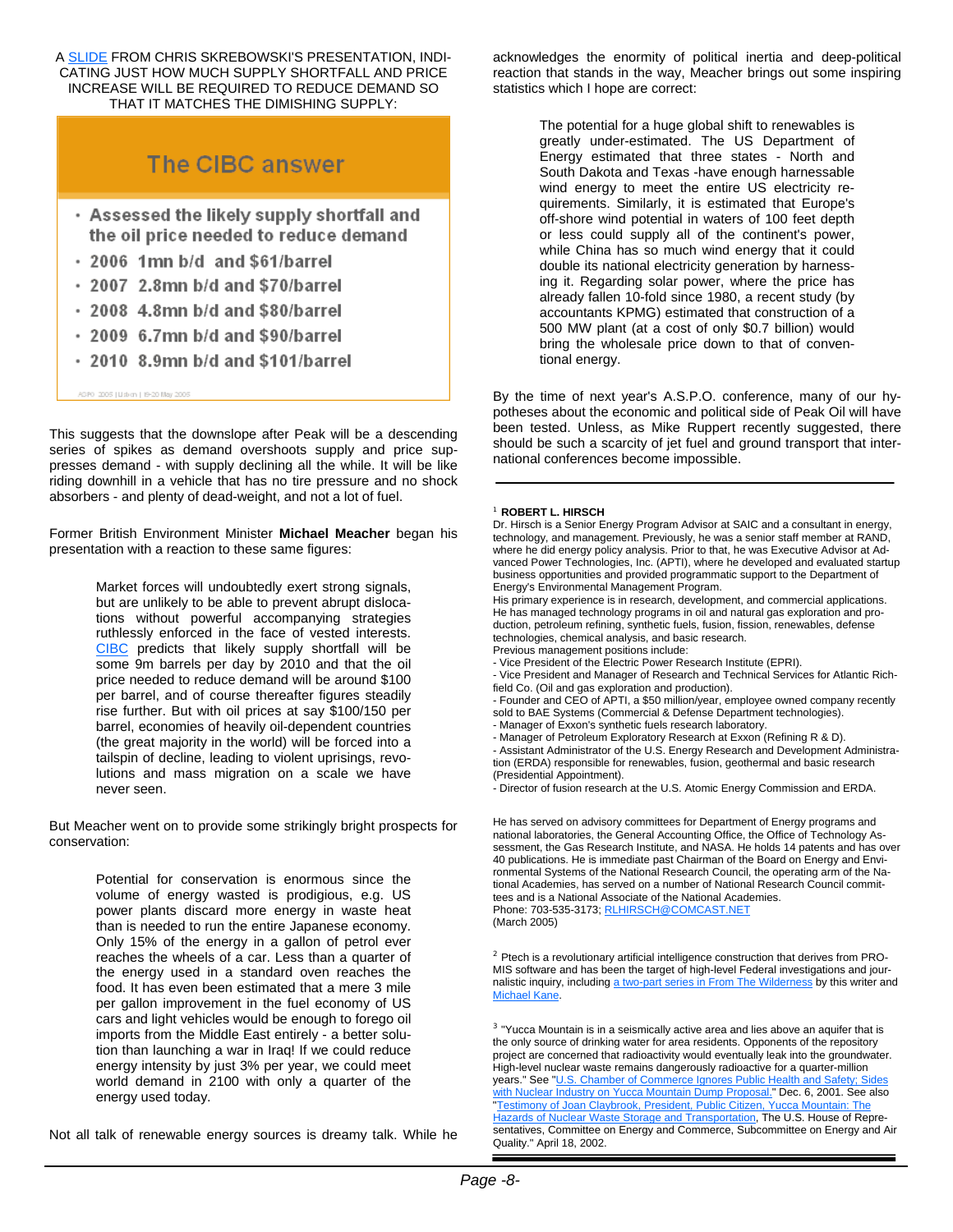### *(And the Band Played On — con't from page 2)*

There are many things in play and many things -- as Cynthia McKinney and I say to each other -- "moving under the carpet." (Thanks to Al Giordano of narconews for that one). The meeting between Bartlett and Bush may have many possible meanings and I won't jump to conclusions yet. But if I were forced to speculate, I'd say that probably someone in Washington or the administration asked a really stupid question like: "You know, it might be a good idea to figure out how much the people really know about Peak and what they're starting to do about it. Who's leading them? What are the various positions? Have Roscoe start talking about it on the floor. DeLay or Hastert can arrange that. The people will come to him. Then he can brief us."

That would be my guess. I sure can picture Karl Rove saying that. But who knows? It is equally possible, based on present knowledge, that Mr. Bartlett just took it up on his own, and really might be a good guy (of sorts). Lord knows, they're all hearing about it every day on the Hill. It had to attract somebody's attention sooner or later. It was only the oncoming collapse of most of human civilization…

Bottom line: It's entirely possible that Mr. Bartlett actually gives a s—-.

It's possible that what he's learning is moving him. It remains to be seen what an elder-senior Republican congressman with few allies (on the subject) could accomplish; or whether he could fight the fight if it became necessary or for how long?

We can only hope. And we can pray.

There are far too many good reasons to hold one's breath these days.

The saddest thing however -- even almost as sad as my father's death -- was the fact that as I walked the halls of the Rayburn, Hart and Cannon office buildings I saw that all the hallways were empty, deserted, vacant. In just a few small spots, outside hearing rooms or where tour buses stopped, there were a few people. Otherwise, the Hill, where Washington's lifeblood flowed, was a ghost town.

I first started walking Capitol Hill in 1981. Then I was seeking help for what had happened to me as a whistleblower in an era when I still believed. My belief has died in layers; Velcro fastened to raw flesh and exposed nerves. So many names, so many offices. Dornan, Hayakawa, Cranston, De Concini, Gonzales, Waters, Conyers, Waxman, Paul, Kerry, Lee, McKinney... several committees.

Too many doors. Too many layers. Hope fading. Lessons learned.

In the early days these halls were crowded with lobbyists, citizens, pizza delivery boys, staffers, clerks, military personnel in uniform and mail deliverers. You had to talk above a normal voice to be heard by someone walking within five feet of you. When I was there this time, if you whispered or coughed at one end of a corridor, you could faintly hear it at the other end. Some of the corridors are more than 75 yards long. I found myself inherently walking silently, feeling as though I were in a library. I was grateful when anyone walked past me, smiled and tried to figure out who I was in the nice suit with cuff links. Cuff links are a secret symbol of power in Washington dress codes. Twice, outside two office buildings, tourists mistook me for Bob Barr.

More irony.

9/11 really crimped things on the Hill, but just three months later, despite the fear and the security and the shock, there was still plentiful hall traffic, But this time almost four years later -- even though both houses were in session -- there was no blood flowing in the heart. Only at the Rayburn building, which houses many committees, public hearings and functions could I find anyone walking around. Still, even that traffic was light.

I spent the whole day of June 20th on the Hill, from 9 AM until 5 PM. There were a few tourists at the tourist spots but little else. Even though any citizen can still walk these halls to visit members of the House and Senate unannounced, no one was doing it. Not even lobbyists. It was as though America had given up inside and out. The good news was that the bookstore closest to Capitol Hill had several copies of my book out but that didn't cheer me up much.

At the end of the day today, July 1, I did a live African-American radio talk show in Philadelphia on WURD. We talked about drugs and the CIA. We talked about democracy; we talked about life as it is. That's what they want to hear in inner cities; about life as it is. I kept coming back over and over and saying that the Old BPP (Black Panther Party) had it right. They had the money figured out. They had the local solutions figured out. They understood the balance between legal violence and illegal violence in a way that was totally threatening to the establishment. It would have given them an equal footing had it been allowed to continue. The BPP had read the Constitution better than us white folks had. And they were brutally and heinously destroyed for it because they dared to live it in their own way as free men and women.

Probably my favorite political quote of all time is from BPP leader Fred Hampton. - We get answers that don't answer; explanations that don't explain; and conclusions that don't conclude."

At one point in the show I made the comment, "It may not be too long before us white people have to come ask you black people, "Say, can you show me how to do this slave thing?"

If Washington DC is still alive then it has morphed and its lifeblood now flows in other locations and directions, through organs we are only beginning to divine and a brain that is too terrifying to imagine. What I saw was a corpse, rotting from the inside with only a few brave and valiant fools hanging in there just to see if they can do anything right before it's too late.

I like fools. I identify with them.

I'd like to say "Happy Fourth!", but, well, you know…

Michael C. Ruppert

### **Congressman Bartlett discusses Peak Oil with President Bush**

*Published on Thursday, June 30, 2005 by Bartlett website* By Staff http://www.energybulletin.net/7024.html

In accordance with Title 17 U.S.C. Section 107, this material is distributed without profit to those who have expressed a prior interest in receiving the included information for research and educational purposes.

This afternoon, Congressman Roscoe Bartlett enjoyed an extensive discussion about peak oil with President George W. Bush at the White House. Congressman Bartlett declined to discuss or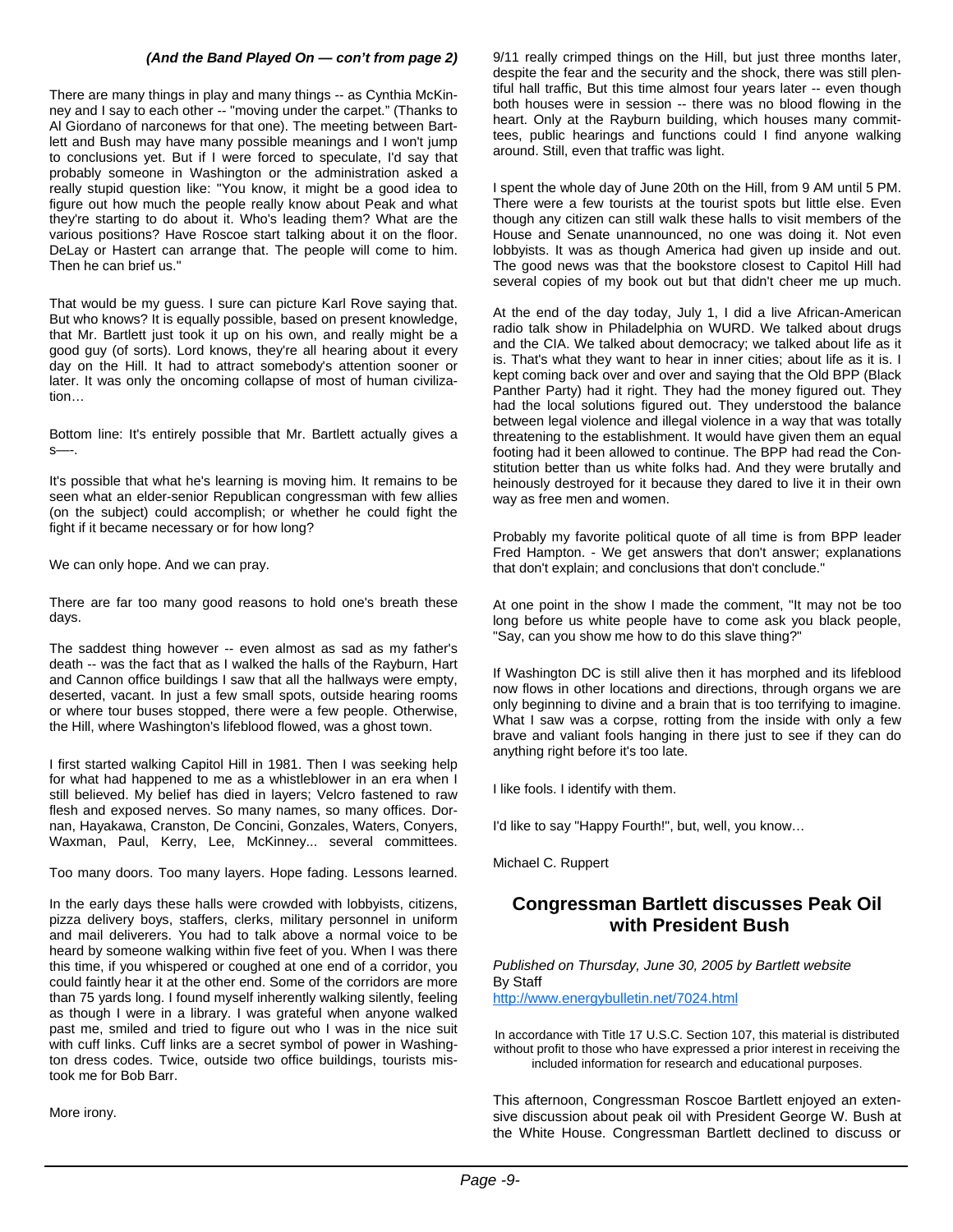characterize any of his private conversation with the President, but said that he was very happy about the meeting.

Congressman Roscoe Bartlett has discussed global peak oil extensively in the past seven weeks including six Special Order speeches. Copies of the text and charts are posted on Congressman Bartlett's website at www.bartlett.house.gov.

Congressman Bartlett was a guest on a one-half hour program, E&E TV's "On Point," available via the Internet in flash video format. It was distributed on Monday, April 18. Host Colin Sullivan, Editor of Environment and Energy Daily, moderated the discussion about peak oil with Congressman Bartlett and Mr. Roger Diwan, Managing Director, Markets and Countries Group, PFC Energy. A transcript can be downloaded from E&E TV's website at www.eande.tv/main/?date=041805.

Congressman Bartlett said, "America has only 2 percent of the world's known oil reserves." We produce 8 percent and consume 25 percent of the oil produced worldwide and import close to 2/3 of the oil we use. We imported 1/3 at the time of the Arab Oil embargo. Oil production in the U.S. peaked in 1970 and has declined every year since then. Alaska and Gulf of Mexico oil slowed, but haven't and can't change that trend. Energy experts agree that America can never produce enough oil domestically to meet our current or future demand."

"Peak oil is not unique to America," added Congressman Bartlett. "There is a consensus among energy experts that global peak oil will occur and is fast approaching. Forty percent of the world's oil is shipped through the Straits of Hormuz in the Persian Gulf that is vulnerable to terrorist attacks. China increased its oil imports 25 percent last year. China is investing in oil projects around the globe and building a blue water navy to secure oil shipping lanes."

Congressman Bartlett said, "The United States is the most efficient and productive country in the world. We do lead the world. We cut our use of energy per \$1 of GDP by 50 percent since the early 70's. That's really good. However, with only 2 percent of reserves and 8 percent of production, we're depleting our reserves four times faster than the rest of the world. American needs a national energy policy and a program on a scale of the Manhattan Project that developed the atomic bomb during World War II to prevent or mitigate the consequences of global peak oil. Doing nothing or doing too little too late will lead to a global economic and geopolitical tsunami with potentially devastating ramifications."

*Congressman Bartlett, a conservative Republican from Maryland, has been the only member of Congress to speak out about peak oil. Energy Bulletin has published Bartlett's talks and interviews, including the most recent talk on May 11. Search the EB site for more.* 

*-BA Article found at : http://www.energybulletin.net/newswire.php?id=7024*

*Original article : http://www.bartlett.house.gov/latestnews.asp? ARTICLE2900=7308*

# **China in America's cross China in America's cross-hairs: Robert D. Kaplan and neocon Robert D. Kaplan and neocon hawks clamor for new Cold War hawks clamor for new Cold War**

### **By**

## **Larry Chin Larry Chin**

*[This is a sharp-eyed look at the madness of a major neocon talking-head regarding China policy. But for perspective-by-analogy, let me ask you a question about Iran. Ever wonder what would have come about in Iran had the Central Intelligence Agency not fomented an illegal coup d'etat against democratically elected Prime Minister Mohammad Mossadegh? He moved to nationalize the Anglo-Iranian Oil Company, triggering the wrath of the American economic hitmen who engineered his sudden overthrow in 1953. That clever piece of finesse brought the bitter ordeal of the bogus Shah of Iran, his notorious Savak secret police, the 1979 Shiite revolution, and the eventual sabotage of the entire Carter Presidency - which was, let's remember, the last hope for a timely mitigation of Peak Oil. And now they're in something called the Axis of Evil.*

*The Iranian example is just as relevant for Venezuela, where Uncle Sam recently tried and failed to repeat the trick, as it is for China, where he can't. In every case, guys who haven't read Verse 61 of the Tao Teh Ching take it upon themselves to intervene in other people's affairs in the pursuit of their own short-term advantage. They do so in the name of "realism," because that category acts like a mirror to those who would operate under its cover: my policy reproduces an existing world of scarcity and danger and resentment; by comparison, yours is unrealistic - therefore, I'm the credible adult in charge, and you're the dreamer on the margin.*

*The Realist's low expectations of others are a mask for his desire for their goods. He wants to raid his neighbors, so he laments aloud that they are such a hostile people, it will be necessary to destroy them. In wrecking the place, the Realist makes the world match his vision of it, then boasts that he was right. --JAH]*

*June 20, 2005 1100 PST (FTW)* **T**he feature story of the June 2005 issue of *The Atlantic Monthly* is Robert D. Kaplan's "How We Would Fight China: The Next Cold War". This inevitable war, according to Kaplan, "will link China and the United States in a future that may stretch over several generations." By comparison, "the Middle East is just a blip."

Kaplan's provocative China piece, detailed below, coincides with increasingly confrontational rhetoric by the Bush administration, the growing influence of neocon hardliners, growing concern about China within the elite cadres of the New World Order (from the G-7 to the Bilderberg Group), tensions between China and Japan (the US proxy in the region), and more East-West trade bickering (currencies, etc.). In February 2005, new CIA Director Porter Goss issued a warning to China regarding its military modernization. One day later, Defense Secretary Donald Rumsfeld issued a similar warning.

Does the militaristic Kaplan article, afloat upon the growing hostilities between the US and China, mark the beginning of a dangerous new phase of conflict and superpower war?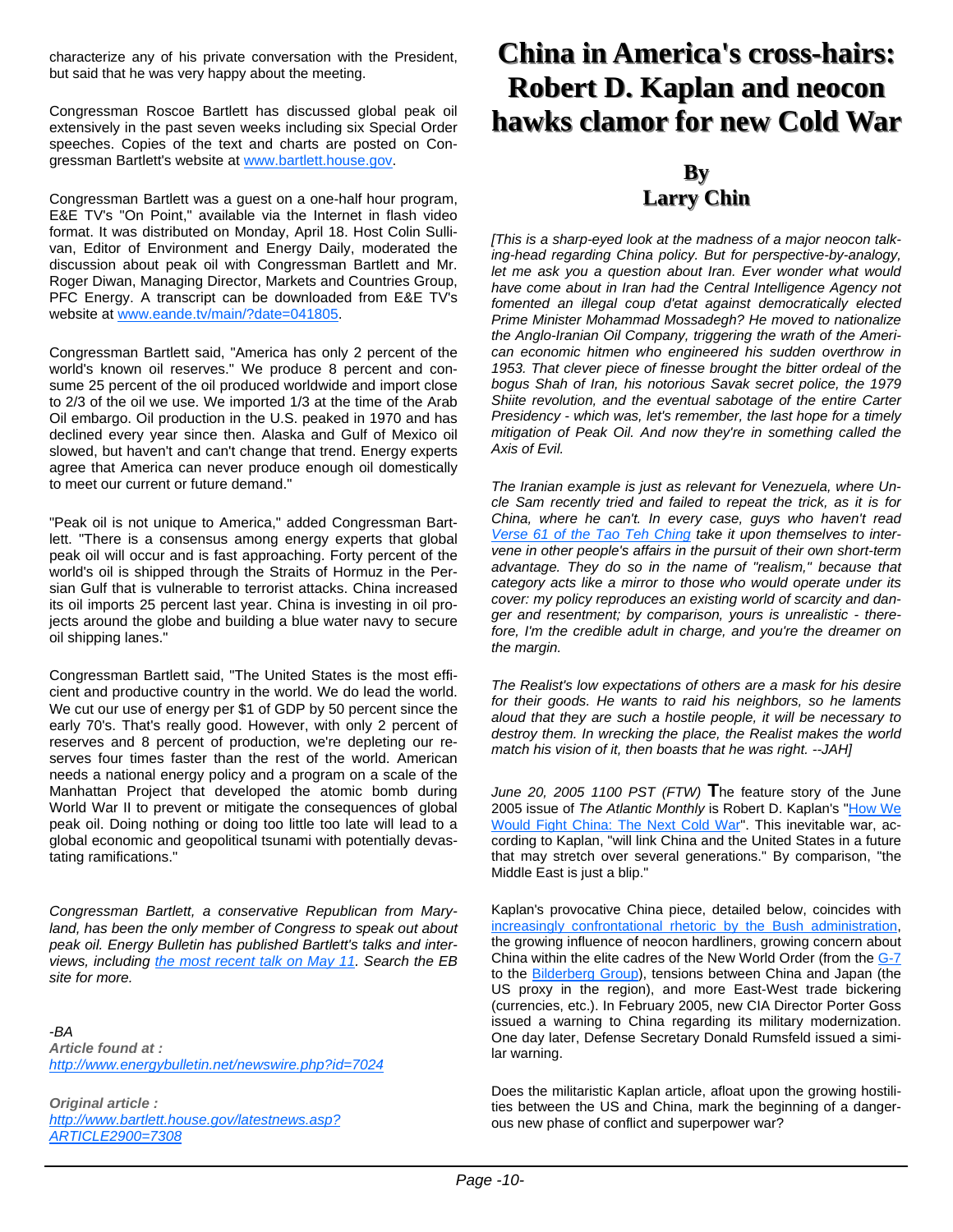### **Who is Robert D. Kaplan?**

In a post-9/11 political landscape crawling with warmongering policymakers and military-utopian intelligentsia, Kaplan deserves singling out. It is not Kaplan's wild views, but his influence - the fact that he has the ear of top military and intelligence brass, and enjoys a symbiotic relationship with elites at the highest levels that is of greater importance.

Kaplan is a correspondent for *The Atlantic Monthly* and the author of nine books on international affairs, including *Warrior Politics: Why Leadership Demands a Pagan Ethos*, and international travel books with distinctly political biases, such as *Balkan Ghosts and Eastward to Tartary*.

Fascinated (some would say obsessed) with military/intelligence and war, Kaplan's upcoming book, *Imperial Grunts: The American Military on the Ground* is one of several books he is writing about the US armed forces.

Kaplan's essays have appeared in *The New York Times, The Wall Street Journal*, and *The Washington Post*. He has appeared on C-SPAN and CNN. *New York Times* columnist Thomas Friedman calls Kaplan among the "most widely read" authors defining the post-Cold War (along with Francis Fukuyama and Harvard's Samuel **Huntington**).

Kaplan is a favorite of both George W. Bush and Bill Clinton. According to *U. S. News & World Report*, "President Clinton was so impressed with Kaplan, he ordered an interagency study of these issues, and it agreed with Kaplan's conclusions." Kaplan was invited to meet with George W. Bush in the White House - and brief Bush on foreign policy.

Kaplan is also a consultant to the US Army's Special Forces Regiment, the US Air Force, and the US Marines. He has lectured at military war colleges, the CIA, the National Security Agency (NSA), and the FBI. Kaplan has lectured at the State Department. More recently, Kaplan was embedded with US forces during the attack on Fallujah, and has spent considerable time with the US military over the past three years. In other words, Kaplan is a military-intelligence insider.

Kaplan has a reputation for being one of the first American writers to forecast (from as far back as the 1980s) the Clinton-Bush administration wars in the Balkans and Central Asia, and the current 9/11 War (Afghanistan, Iraq).

### **Nihilism and mass murder**

A self-professed "nihilist" who is inspired by Machiavelli, Kaplan views such places as Central Asia and the Middle East as "*laboratories of pure power politics*" in which human rights, social order and democracy have no meaning and no relevance - but where US force must be constantly and "creatively" applied. The "highest morality," in Kaplan's words, "must be the preservation and wherever prudent, the accretion - of American power."

• In his book *Warrior Politics: Why Leadership Demands a Pagan Ethos*, Kaplan declares that "good government - and, likewise, good foreign policy - will always depend on an understanding of men's passions, which issue from our elemental fears" and that "the internationalization of democratic individualism is futile and inherently dangerous." Furthermore, according to Kaplan, human rights "are only advanced in ships in ways that allow for more predictable punishment of the Unjust"

Kaplan's worldview hails from the same lineage as Samuel Huntington ("*Clash of Civilizations*") Zbigniew Brzezinski (The Grand Chessboard: American Primacy and its Geostrategic Imperatives), Frances ("*End of History*") Fukuyama, Henry Kissinger, and the neocons (Richard Perle, Paul Wolfowitz, Dick Cheney, Michael Ledeen, Project for the New American Century, American Enterprise Institute, Heritage Foundation, etc.).

Huntington identified the "Islamic-Confucian world" (Eurasia, from the Middle East to China) as "an arc of crisis" overrun by enemies ("Islamic-Sinic alliances") that must be tamed by the forces of the West, and declared that a war between the US and China will break out by 2010, centering on the oil lanes of the South China Sea.

In "Looking the World In the Eye", Kaplan echoes his mentor's thesis:

"It is my hypothesis that the fundamental source of conflict in this new world will not be primarily ideological or primarily economic. The great divisions among humankind and the dominating source of conflict will be cultural. Nation states will remain the most powerful actors in world affairs, but the principal conflicts of global politics will occur between nations and groups of different civilizations. "

In one of his most notorious pieces from 2003, "Supremacy by Stealth", Kaplan lectures on how the United States must "speak Victorian, but think pagan":

- A world managed by the Chinese, by a Franco-Germandominated European Union aligned with Russia, or by the United Nations (an organization that worships peace and consensus, and will therefore sacrifice any principle for their sakes) would be infinitely worse than the world we have now.
- And so for the time being, the highest morality must be the preservation - and wherever prudent, the accretion - of American power.
- Precisely because they foment dynamic change, liberal empires - like those of Venice, Great Britain, and the United States - create the conditions for their own demise. Thus they must be *especially devious* [my emphasis-LC]."

Kaplan lays out the rules for how the United States will go about its "amoral management" of the world using military force, covert operations, the planting and guiding of in-country functionaries (spies, compradors, intelligence assets), terrorism, and assassination.

One of the most important of Kaplan's "rules" is to *"bring back the old rules"*:

Refer to pre-Vietnam War rules by which small groups of quiet professionals would be used to help stabilize or destabilize a regime…Covert means are more discreet and cheaper than declared war and large-scale mobilization…Impending technologies, such as bullets that can be directed at specific targets the way larger warheads are today, and satellites that can track the neurobiological signatures of individuals, will make assassinations far more feasible, enabling the United States to kill rulers like Saddam Hussein without having to harm their subject populations through conventional combat.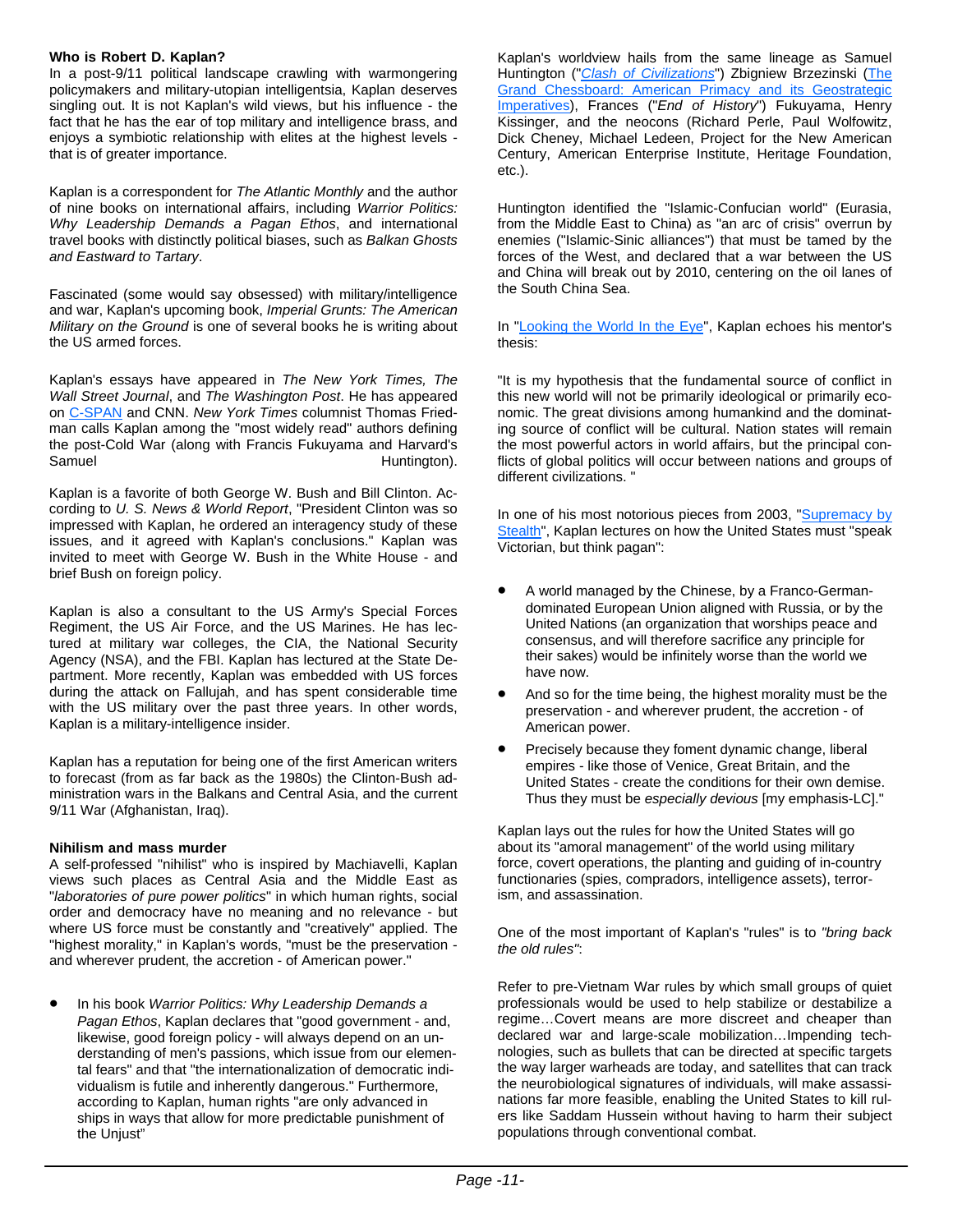- "Bringing back the old rules would help to circumvent the UN Security Council which in any case represents an antiquated power arrangement unreflective of the latest wave of US military modernization in both tactics and weaponry.
- The war on terrorism will not be successful if every aspect of its execution must be disclosed and justified - in terms of universal principles - to the satisfaction of the world media and world public opinion."

In a November 2002 editorial, Kaplan spelled out the recipe for the "dismantling" of Iraq", and the expansion of war into Iran and the rest of the Middle East - a formula that has, not coincidentally, become official Bush administration policy. Kaplan wrote:

- Our goal in Iraq should be a transitional secular dictatorship.
- Iraq could become America's primary staging ground in the Middle East. And the greatest beneficial effect could come next door, in Iran.
- Our dismantling the Iraqi regime would concentrate the minds of Iran's leaders as little else could. Iran, with its 66 million people, is the Middle East's universal joint.
- (Iraq)…is the most logical place to relocate Middle Eastern U.S. bases in the twenty-first century.
- Iran, with its 66 million people, is the Middle East's universal joint…we will have to deal directly with the radicals, and that can be done only through a decisive military shock that affects their balance-of-power calculations.
- Achieving an altered Iranian foreign policy would be vindication enough for dismantling the regime in Iraq. This would undermine the Iranian-supported Hezbollah, in Lebanon, on Israel's northern border; would remove a strategic missile threat to Israel; and would prod Syria toward moderation. And it would allow for the creation of an informal, non-Arab alliance of the Near Eastern periphery, to include Iran, Israel, Turkey, and Eritrea.
- Our success in the war on terrorism will be defined by our ability to keep Afghanistan and other places free of anti-American terrorists. And in many parts of the world that task will be carried out more efficiently by warlords of longstanding, who have made their bones in previous conflicts, than by feeble central governments aping Western models.
- Likewise, the Middle East is characterized by many weak regimes that will totter on until the next cataclysm - which the U.S. invasion of Iraq might well constitute."

Kaplan's exuberant fanaticism, swaggering contempt for law, and unapologetic cries for savagery deserve to be the subject of extensive psychological analysis. Instead, his views are, quite literally, Bush administration foreign policy.

### **Kaplan applies "pagan ethos" to China**

Kaplan's views on China are consistent with his "kill or be killed" paranoia about everything else. China's emergence cannot be "accommodated." Apply force (covert as well as overt, in violation of international law) to intimidate. Bring back the "old rules" (unleash covert operations; return to the "Ugly American" racism of the Vietnam era). Militarily encircle, and establish dominance over resources (oil). Defy the UN, and maintain secrecy. Consider regime change.

For the maximum horror, Kaplan's dangerous piece should be read in its entirety. But these excerpts alone speak volumes:

### On the coming war

- The Middle East is just a blip. The American military contest with China in the Pacific will define the twenty-first century. And China will be a more formidable adversary than Russia ever was.
- ...this second Cold War... will link China and the United States in a future that may stretch over several generations.
- ...the defining military conflict of the twenty-first century: if not a big war with China, then a series of Cold War-style standoffs that stretch out over years and decades.
- Therefore the idea that we will no longer engage in the 'cynical' game of power politics is illusory, as is the idea that we will be able to advance a foreign policy based solely on Wilsonian ideals. We will have to continually play various parts of the world off China, just as Richard Nixon played less than morally perfect states off the Soviet Union. This may lead to a fundamentally new NATO alliance, which could become a global armada that roams the Seven Seas."

### China as "terrorist" threat

- China will approach us asymmetrically, as terrorists do. In Iraq, the insurgents have shown us the low end of asymmetry. The Chinese are poised to show us the high end of the art. That is the threat.
- In the coming decades, China will play an asymmetric backand-forth game with us in the Pacific, taking advantage not only of its vast coastline but also of its rear base - stretching far back into Central Asia - from which it may eventually be able to lob missiles accurately at moving ships in the Pacific.
- The effect of a single Chinese cruise missile's hitting a US carrier, even if it did not sink the ship, would be politically and psychologically catastrophic, akin to al-Qaeda's attacks on the Twin Towers.
- All over the globe, in such disparate places as the troubled Pacific Island states of Oceania, the Panama Canal zone, and out-of-the-way African nations, the Chinese are becoming masters of indirect influence - by establishing business communities and diplomatic outposts.
- According to one former submarine commander and naval strategist I talked to, the Chinese have been poring over every detail of our recent wars in the Balkans and the Persian Gulf, and they fully understand just how much our military power depends on naval projection - that is, on the ability of a carrier battle group to get within proximity of, say, Iraq, and fire a missile at a target deep inside the country. To adapt, the Chinese are putting their fiber-optic systems underground and moving defense capabilities deep into western China, out of our missile range - all the while developing an offensive strategy based on missiles designed to be capable of striking that supreme icon of American wealth and power, the aircraft carrier."

### US Pacific Command as regional conqueror and police

...the functional substitute for a NATO of the Pacific already exists and is indeed up and running. It is the US Pacific Command, known as PACOM.

PACOM is not nearly as constrained as CENTCOM by Washington-based domestic politics.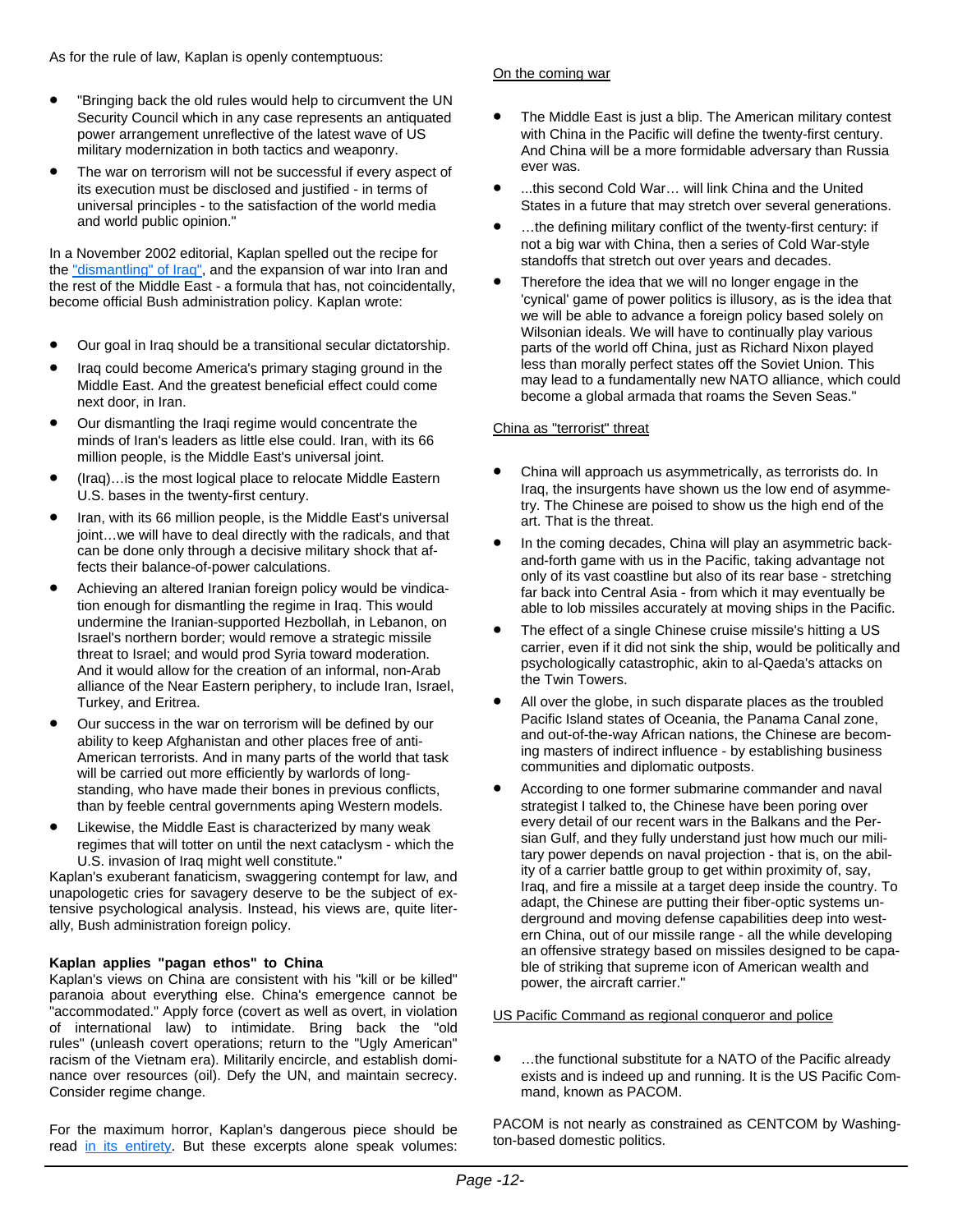- ... because of the vast economic consequences of misjudging the power balance in East Asia, American business and military interests are likely to run tandem towards a classically conservative policy of deterring China without needlessly provoking it, thereby amplifying PACOM's authority. Our stance toward China and the Pacific, in other words, comes with a built-in stability - and this, in turn, underscores the notion of a new Cold War that is sustainable over the very long haul.
- ...the vitality of NATO itself, the Atlantic alliance, could be revived by the Cold War in the Pacific.
- The better road is for PACOM to deter China in Bismarckian fashion, from a geographic hub of comparative isolation - the Hawaiian islands - with spokes reaching out to major allies such as Japan, South Korea, Thailand, Singapore, Australia, New Zealand, and India. These countries, in turn, would form secondary hubs to help us manage the Melanasian, Micronesian and Polynesian archipelagoes, among other places, and also the Indian Ocean. The point of this arrangement would be to dissuade China so subtly that over time the rising behemoth would be drawn into the PACOM alliance system without any large-scale conflagration - the way NATO was ultimately able to neutralize the Soviet Union.
- The alternative will be to turn the earth of the twenty-first century into a battlefield.
- PACOM's objective, in the words of a Pacific-based Marine general, must be 'military multilateralism on steroids.'"

### Military operations

- We will keep our bases in Central Asia, close to western China - among them Karshi-Khanabad, in Uzbekistan, and Manas, in Kyrgyzstan, which were developed and expanded for the invasion of Afghanistan.
- We need to go more unconventional....increasingly, what we will need is, in essence, three separate navies: one designed to maintain our ability to use the sea as a platform for offshore bombing (to support operations like the ones in Iraq and Afghanistan); one designed for littoral Special Operations combat (against terrorist groups based in and around Indonesia, Malaysia, and the southern Philippines, for example); and one designed to enhance our stealth capabilities (for patrolling the Chinese mainland and the Taiwan Strait, among other regions). All three of these navies will have a role in deflecting China, directly and indirectly, given the variety of dysfunctional Pacific Island republics that are strengthening their ties to Beijing.
- The Special Operations navy will require lots of small vessels, among them, the littoral-combat ship being developed by General Dynamics and Lockheed Martin."

### The "old rules": covert operations, black ops

- The more access to bases we have, the more flexibility we'll have - to support unmanned flights, to allow aerial refueling, and perhaps more important, to force the Chinese military to concentrate on a host of problems rather than just a few. Never provide your adversary with only a few problems to solve (finding and hitting a carrier, for example) because if you do, he'll solve them.
- And we will establish what are known as cooperative security locations. A cooperative security location can be a tucked-

away corner of a host country's civilian airport, or a dirty runway somewhere with fuel and mechanical help nearby, or a military airport in a friendly country with which we have no formal basing agreement but rather, an informal arrangement with private contractors acting as go-betweens. Often the key role in managing a CSL is played by a private contractor.

- In Asia, for example, the private contractor is usually a retired American noncom, either Navy or Air Force, quite likely a maintenance expert who is living in, say, Thailand or the Philippines, speaks the language fluently, perhaps has married locally after a divorce back home and is generally liked by the locals. He rents his facilities at the base from the host country military, and then charges a fee to the U.S. Air Force pilots transiting the base. Officially he is in business for himself, which the host country likes because it can claim it is not really working with the American military. The private contractor also prevents unfortunate incidents by keeping the visiting pilots out of trouble - steering them to the right hotels and bars, and advising them on how to behave.
- Particularly as the media become more intrusive, we must acquire more stealth, so that, for example, we can send commandos ashore from a submarine to snatch or kill terrorists, or leave special operators behind to carry out missions in an area over which no government has control.
- [Kaplan quoting a former CIA operative.-LC] "'Getting into a war with China is easy,' says Michael Vickers, a former Green Beret who developed the weapons strategy for the Afghan resistance in the 1980s as a CIA officer and is now at the Center for Strategic and Budgetary Assessments in Washington. 'Ending a war with China,' Vickers says, 'may mean effecting some kind of regime change, because we don't want to leave some wounded, angry regime in place….ending a war with China will force us to substantially reduce their military capacity, thus threatening their energy sources and the Communist Party's grip on it. The world will not be the same afterward. It's a very dangerous road to travel.'"

### **Confrontation versus engagement**

In "Cornering the Dragon" (February 22, 2005), Conn Hallinan details the schizophrenic approach of the Bush administration's China policy, and how the long battle between American policymakers who favor engagement with China has begun to tip in favor of those who advocate confrontation and encirclement - the old "China lobby," which includes neoconservatives associated with the Project for the New American Century (PNAC), and American Enterprise Institute (AEI), and other groups.

One notes with horror that the views of Zbigniew Brzezinski and Henry Kissinger - brutal architects of modern world dictatorship are temperate compared to Kaplan's.

In a May 2005 visit to Beijing, Henry Kissinger (a lifelong "China Hand" who brokered meetings between eight US presidents and generations of Chinese leaders, and a major business investor in China) stated that he is "very confident about the future development of bilateral ties," and that "China and the U.S. should seek coexistence in a cooperative attitude for the common interests of the two nations."

In *Grand Chessboard* itself, Brzezinski declares that "even by the year 2020, it is quite unlikely even under the best of circumstances that China could become truly competitive in the key dimensions of *global* power," while conceding that China will be regionally dominant, and a competitor for energy resources in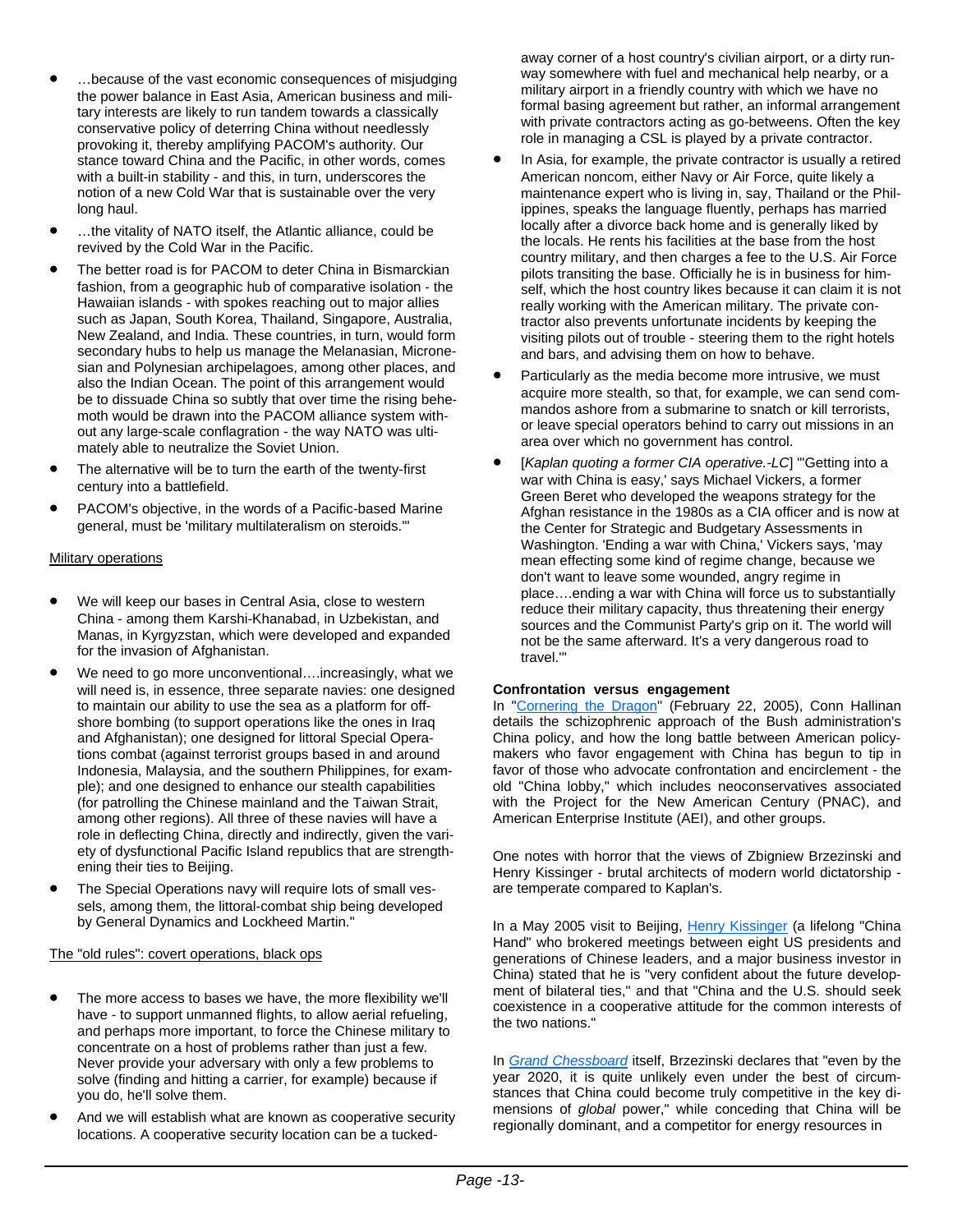the South China Sea and elsewhere.

Brzezinski's post-Grand Chessboard books, including *Living with China, Europe and Russia* (2000), *Iran: Time for A New Approach* (2004) (coauthored by former CIA Deputy Director/ NSC Robert Gates) both advocate carrot-stick engagement with China.

A publisher's synopsis of *The Choice: Global Domination or Global Leadership* (May 2004) reads as follows:

"While not ruling out unilateral action by America, Brzezinski believes the ultimate solution to the region's problems involves the slow expansion of the trans-Atlantic zone of prosperity and cooperative institutions. In his survey of other security threats, Brzezinski says that as China's economy grows and Japan drifts toward remilitarization, America should help build an equivalent to NATO for the Pacific. Brzezinski warns that globalization's reputation as disruptive, undemocratic and unfair could provoke a virulent anti-American ideology. To avoid becoming a 'garrison state,' America must establish a 'co-optive hegemony,' leading a global community of shared interests.'"

In *Big Dragon: China's Future - What It Means for Business, the Economy and the Global Order* (1998) (a highly recommended book that details the last few decades of Sino-US relations) authors Daniel Burstein and Arne DeKeijzer provide a Brzezinski quotation that is almost doveish: "Our fashion is to have the enemy of the year. China is big, it's large on the map, it's yellow, so there is an under-the-surface racist element, and it fits nicely an obsessive state of mind. I imagine that it will last a couple of years, because China is big enough to sustain this obsession."

Interestingly, the same June 2005 issue of *The Atlantic Monthly* that runs Kaplan's article also contains the editorial "Managing China's Rise" by the publication's National and Literary Editor Benjamin Schwarz. Patronizing title aside (the "management" of another country), the piece reads like a counter to Kaplan's bellicose article, as if the latter necessitated some sort of tacit retraction from within the offices of the publication itself.

Schwarz writes:

- When (the emergence of China as a peer competitor) "eventually" may roll around is a matter of intense debate between moderates and hardliners. The moderates have a better case.
- We must examine our own stance toward the world, and the way we define threats to our national security. In other words, to understand the consequences of China's (slowly) growing ambitions, we have to understand our own."Hardliners and moderates, Republicans and Democrats, agree that America is strategically dominant in East Asia and the eastern Pacific - China's back yard. They further agree that America should retain its dominance there. Thus U.S. military planners define as a threat Beijing's efforts to remedy its own weak position in the face of the overwhelming superiority they acknowledge the United States holds right up to the edge of the Asian mainland. This probably reads more about our ambitions than it does about China's. Imagine if the situation were reversed, and China's air and naval power were a dominant and potentially menacing presence on the coastal shelf of North Indian assault added a new word to the English language -

*loot*, from the Hindi and Sanskrit. The unequal treaties forced upon America. Would we want to offset that preponderance?

• China's emergence as a great power may be inevitable, but it's going to be a long process, which we should seek to manage with Beijing. Far from discouraging the rise of China and other independent powers…Washington should recognize the significant benefits that can result. [Engagement] reduces America's globe-girdling defense commitments and the concomitant international suspicion towards the United States. The alternative in the long run is to create enemies where none need exist."

To which drumbeat will the American Empire march - that of Kaplan and the confrontationists, or the internationalist engagement wing? The confrontationist faction is winning.

### **From the other side**

The saber rattling of Washington's hawks and Kaplan-esque hardliners is nothing new to the Chinese leadership. In *China's New Rulers: The Secret Files* (2002), authors Andrew Nathan and Bruce Gilley revealed the views of leading Chinese Politburo Standing Committee (PBSC) members towards the United States:

Hu Jintao: "America's strategic eastward movement has accelerated. [The United States] has strengthened its military deployments in the Asia-Pacific region, strengthened the US-Japan military alliance, strengthened strategic cooperation with India, improved relations with Vietnam, inveigled Pakistan, established a pro-American government in Afghanistan, increased arms sales to Taiwan, and so on. They have extended pressure points on us from the east, south and west…the core of American policy toward China is still to 'engage and contain.'"

Zeng Qinghong (who noted that the CIA and American intelligence have made the containment of China a top priority), said: "…the US wants both to dominate China's market and to find every possible way to contain its development."

Li Ruihauan: "To tell the truth, the United States is very clear about our power. It knows that China today is not a direct threat to the United States….they want to contain us, they want to implement a carrot-and-stick policy. It's useless for us to use a lot of words to refute their 'China threat theory'. The Americans won't listen."

### **China fattened for the kill: the new Opium War**

While Kaplan and his peers articulate how US military and intelligence is being directed at China from the outside, the economic and social "opening up" of China has been in the works since the 1970s.

While a full examination of the important Chinese historical context is outside the scope of this piece, it's instructive to note the nightmarish parallels between the nineteenth-century Opium Wars, the first Sino-Western superpower conflict, and the one that is unfolding now.

In *Good Deeds & Gunboats: Two Centuries of American-Chinese Encounters*, Hugh Deane wrote: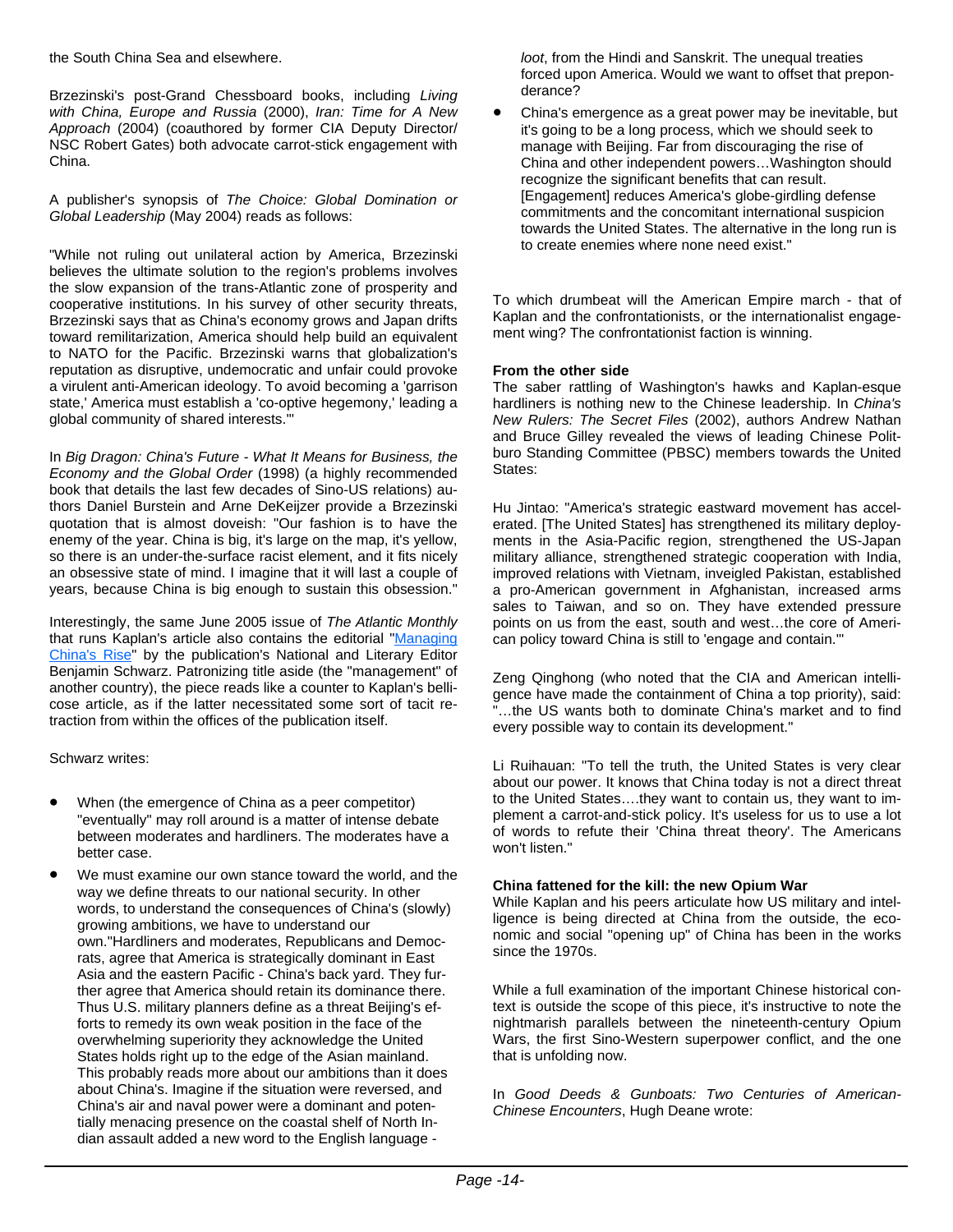"The Opium War initiated by the British in furtherance of trade generally and the opium bonanza in particular, exposed China's military weakness and its anachronistic view of itself as the civilized center of an otherwise barbarian world, and began a Chinese century of defeat, exploitation and humiliation. The Anglo-Indian assault added a new word to the English language *loot*, from the Hindi and Sanskrit. The unequal treaties forced upon China by foreign powers and the division of much of China into Western enclaves and "spheres of influence" turned China into what Sun Yat-Sen later termed a "hypocolony," the colony of many nations…the revolutionary nationalist wrote, "Other men are the carving knife and serving dish, we are the fish and the meat."

Today's Opium War finds similar corrupt oligarchs, compradors, missionaries, spies, traitors - and citizens caught in the middle of a battle between corrupt powers, at the mercy of oppressors from within and without. Once again, another corrupt and shaky Chinese regime is engaged in a dangerous dance with armed-to-the-teeth foreigners eager for "trade" (loot), their warships prowling the Pacific. And the opium this time is free market capital, and the addictive promise of wealth and prosperity.

Just as Russia was manipulated and then pillaged following the fall of the Berlin Wall, China is being set up in a similar fashion. In the prescient 1986 book *Towards Capitalist Restoration*, Michel Chossudovsky detailed how the collapse of the Chinese Communist Party in the 1970s led to the modern "Open Door" policy, by which a desperate Chinese leadership opened itself to foreign capital. The incursions of the West's most notorious elites soon followed:

"The 1979 visit of Deng Xiaoping to the US was followed in June 1980 by the equally significant encounter in Wall Street of Rong Yiren, chairman of CITIC, and David Rockefeller. The meeting, held in the penthouse of the Chase Manhattan Bank complex, was attended by senior executives of close to 300 major US corporations. A major agreement was reached between Chase, CITIC, and the Bank of China, involving the exchange of specialists and technical personnel to "identify and define those areas of the Chinese economy most susceptible to American technology and capital infusion."

These original connections remain in place, and have blossomed through all subsequent US presidential administrations. Note that the Bush family has been involved with China and Chinese ventures for generations - indirectly through connections to the old Eastern Establishment opium trade, and directly since George H.W. Bush's tenure as Ambassador to China during the Nixon era. Prescott Bush had been a major powerbroker and investor in China and Japan, and a leader member of the US-China Chamber of Commerce. A scandal involving China and Neil Bush made headlines not long ago. This explains why, in response to the Tiananmen Square crackdown and massacre, then-President George H.W. Bush sent a friendship delegation to Beijing. Always follow the money.

The formal accession of China to the World Trade Organization in November 2001 opened China to full economic infiltration. Among the many numerous and wide-ranging commitments (subject to annual compliance), China has committed to opening the "commanding heights of the economy" (banking, insurance, telecommunications and accounting) to foreign capital, granting foreign corporations full rights to import/ export, and allowing "market forces" to determine prices for traded goods and services in every sector. By 2006, all geographic and customer restrictions on foreign banks will be removed.

In the view of James Petras ("China and the World"), the die is cast:

"… Essentially, the entry into the WTO and the harsh conditions with which China will have to comply, spell the end of financial controls and a new phase of China's relations with Euro-U.S. imperialism….enticement, entrapment, crises and recolonization. U.S. imperial dominance represents a major strategic threat to independent Chinese development. Washington and Wall Street are increasingly major forces in both Asia and Europe. The pursuit of world economic domination requires that it pursue the role of world policeman."

Dr. Joseph Gershon of the American Friends Service Committee agrees:

"In the Asia-Pacific region, the U.S. is enforcing its 21st century "Open Door" policy by means of the IMF, the World Bank, APEC, bases and forward deployments, the Seventh Fleet and its nuclear arsenal; as it seeks to simultaneously contain and engage China, to dominate the sea lanes and straits through which the region's trade and supplies of oil must travel, the "jugular vein" of Asia Pacific economies…." (Also see "Empire and Resistance in an Increasingly Dangerous Era".)

### **New Cold War smokescreens hide race for energy**

In his Atlantic Monthly editorial, Benjamin Schwarz noted, "when President Bush took office in 2001, the dominant national security issue for his administration - and for most foreign-policy analysts, whether Republican or Democrat - was not terrorism or even Iraq but China. The issue, specifically, is that China will eventually emerge as what Pentagon planners call a 'peer competitor' to the United States in East Asia."

But the most intense "peer competition" does not revolve around Chinese military expansion (which many experts, including the 2004 Independent Task Force on Chinese Military Power, believe is exaggerated). Nor is it the continued evolution of the Chinese economy (which is a boon for Western and Chinese elites and multinational corporations, and is controlled through the WTO, the IMF, etc.). The true "threat" to the West is the intense Chinese competition for the last remaining energy reserves of a planet facing Peak Oil. In every key region of the world, China has emerged as a major player, and in some cases, the obstacle to Anglo-American control. Rhetoric aside, world policy planners agree that China is the end game for oil.

Read *FTW* on this topic:

"Beginning of Oil End Game"

"China's Offshore Claims"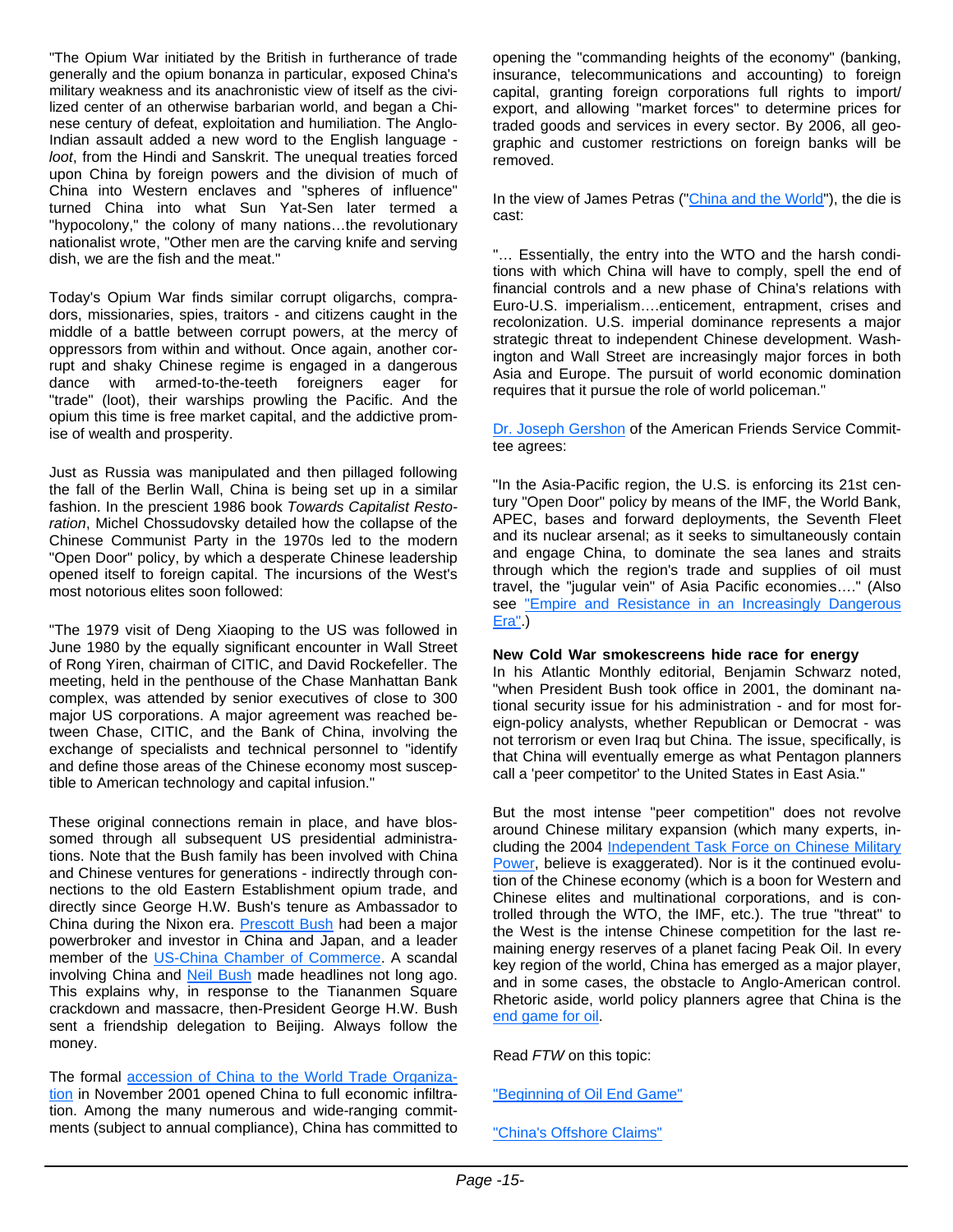"China moves fast to claim Canadian oil sands"

"Russia to 'Respect Commitments' on Oil to China" (also "Russian pipeline decision")

"Construction begins on Kazakhstan-China oil pipeline"

"China faces coal shortage by 2010"

In *Rogue State: A Guide to the World's Only Superpower*, William Blum wrote:

"During the Cold War, US foreign policy was carried out under the waving banner of fighting a moral crusade against what cold warriors persuaded the American people, most of the world, and usually themselves, was the existence of a malevolent International Communist Conspiracy. But it was always a fraud."

Variations on the old Cold War fraud - from the "war on terrorism" fraud to the "weapons of mass destruction" fraud, and increasingly aggressive "national security" (see America's New National Security Doctrine) - are now being applied to the "emerging China Threat."

The superpower race for oil has intensified the need for incendiary propaganda from the likes of Kaplan.

#### **Shots across the bow**

It is upon the flamethrowing of ideologues like Kaplan that empires are built, and unspeakable atrocities are rationalized.

Years from now, we may look back at Kaplan's "How We Would Fight China" as a signal that hailed the beginning of the biggest, and perhaps final, conflict. Wars begin with ideas and words. These become policy, and then doctrine. Pay heed to Kaplan's words, and counter them.

There is blood on Kaplan's hands, and there will probably be more.

#### **Suggested reading**

An understanding of current Sino-US conflict demands a grasp of Chinese history and prior Sino-Western warfare. In addition to general histories of China, the following are just a few suggestions.

*The Opium Wars: The Addiction of One Empire to the Corruption of Another* by Travis/Hawes/Sanello. (Sourcebooks, 2004)

*From the Opium War to the May Fourth Movement* by Hu Sheng. (Foreign Languages Press, 1991)

*Good Deeds & Gunboats: Two Centuries of American-Chinese Encounters* by Huge Deane (China Books & Periodicals, 1990)

*Big Dragon: China's Future* by Daniel Burstein and Arne De Keijzer (Simon & Schuster 1998)

*China's New Rulers* by Andrew J. Nation and Bruce Gilley (New York Review Books, 2002)

*Origins of the Boxer Uprising* by Joseph Esherick (University of California Press, 1987)

*To Change China: Western Advisers in China*, 1620-1960 by Jonathan Spence (Penguin Books) 1980.

*[When Stan Goff is about to speak, I don't want to say much. Just this: may all the bereaved find recovery, and the repentant find forgiveness, and the cruel find punishment. Even if they're all the same person. -JAH]*

*"For the last three months, the per capita rate of American military casualties in Afghanistan has exceeded that in Iraq…"*

# **DIALECTICS ON METH DIALECTICS ON METH**

# **The Southwest Asian Debacle The Southwest Asian Debacle**

**by Stan Goff Stan Goff**

*The life of a people ripens a certain fruit; its activity aims at the complete manifestation of the principle which it embodies. But this fruit does not fall back into the bosom of the people that produced and matured it; on the contrary, it becomes a poisondraught to it. That poison-draught it cannot let alone, for it has an insatiable thirst for it: the taste of the draught is its annihilation, though at the same time the rise of a new principle.*

- Georg Wilhelm Friedrich Hegel



Hegel's conception of the dialectic - the process underlying the constant shifting of forms and essences - stated that over time, things turn into their opposites.

The dialectic is a way of thinking, an interpretive method that regards contradictions not as obstacles, but as the most important places to begin asking questions. British philosopher Bertrand Russell said the dialectic is "to teach how to live without certainty, and yet without being paralyzed by hesitation… perhaps the chief thing that philosophy, in our age, can still do for those who study it"

I write this on June 13th, 2005. There can be no better example of Hegel's claim than what has happened in Iraq, and how the Bush administration cannot let go "that poison-draught."

Yesterday, the American military death toll went over 1,700 in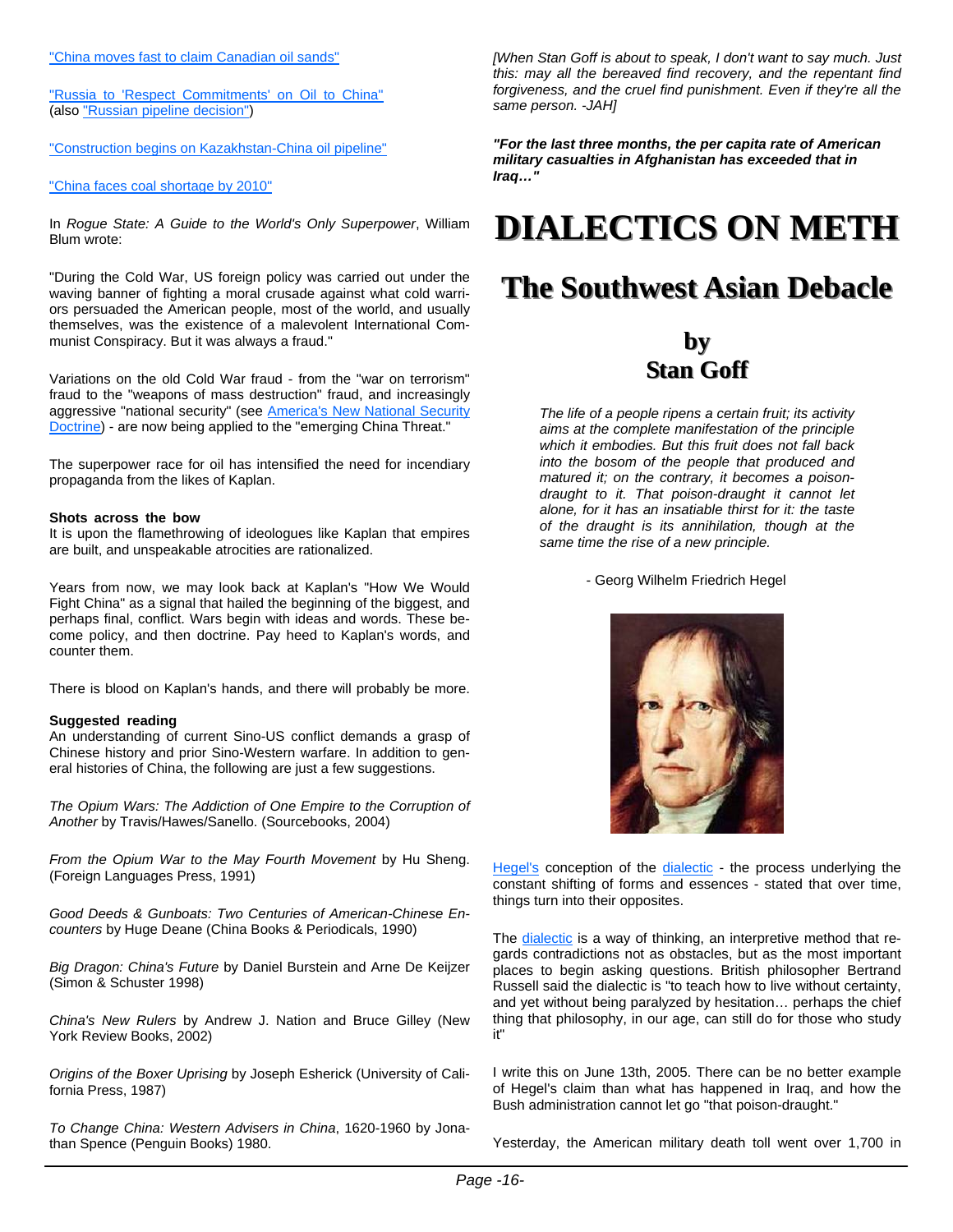Iraq. No one is counting Afghanistan. No one is counting Iraqis or Afghans. Some are counting Englishmen. As Kurt Vonnegut so eloquently put it, "So it goes."

In today's news, the increasingly frequent and effective attacks against the U.S. military and the Karzai-government culminated with a bomb attack that wounded four American troops doing a civil-affairs mission in a Kandahar suburb. This is the last in an increasingly frequent and sophisticated series of Taliban attacks in recent weeks. Though you'd never know it from the American

press, for the last three months, the per capita rate of American military casualties in Afghanistan has exceeded that in Iraq, making Afghanistan stand out as the other victory-turns-todefeat story in the region.



In Baghdad, four more U.S. troops were wounded by a martyrbombing aimed at a mobile U.S. diplomat (and two Marines were killed in an ambush outside of Ramadi, and four more troops were killed near Baghdad).

Diplomats do not widely announce their movement routes, so logic tells us that this was an inside job - and that the puppets are now turning - Pinocchio-like - into "real boys."

Meanwhile, in Kirkuk, shortly before the "president" of autonomous Iraqi Kurdistan, Masoud Barzani, was to be "sworn in," a bomb exploded in a crowded market, killing at least 18 and wounding at least 53… right there in the "capital of Kurdistan."

Another suicide-bomber took out five Iraqi policemen in Baquba this same day.



The White House issued a veiled order barely concealing its panic - to the Iraqi "government" to make haste in overcoming the obstacles to drafting a constitution. The primary obstacle being reported is the failure to include more than the current two Sunni Arabs in the drafting

body. But given that the "presidential concern" is being directed at Jalal Talabani, the Kurdish "president of Iraq," it is hard not to speculate that the deeper and more insoluble contradictions involving Kirkuk are not being considered between the lines.

Kirkuk sits atop almost 20 percent of Iraq's oil, and the violence there is an expression of the Kurdish attempts at de-Arab-ization and de-Turkmen-ization - backed up by the second largest military force in Iraq, the Kurdish peshmerga. The Shia-majority government, that to the unending worry of the Bush administration is getting cozier with Iran by the day, is pushing for a *regional* Iraqi federation, while Talabani and the Kurds are fighting for an *ethnic* federation. With the Kurds as the most significant minority in this newly-constituted government, and the armed resistance showing not the least sign of flagging, this question will be a much bigger hurdle in the development of a constitution than the inclusion of a couple more token Sunnis.

Condi Rice was there last month, sowing more lollipop trees for the U.S. press and spouting inanities like an artesian spring, but to no avail. With even the legendary timidity of the press, they are now obliged by the sheer, undeniable scope of this military disaster to ask a few pointed questions.

In response, presidential press prevaricator Scott McClellan offered these enlightening words yesterday: "Just to keep in per-



spective here, this is still less than a year since we transferred sovereignty to Iraq. In that time period, Iraq has made important strides on the political front. . . . And it's important that they continue to move forward on the political front, because that helps improve the security front as well."

If anyone can extract the actual information from

that, please contact me immediately. Inquiring minds want to know.

Another story in today's papers is that Pew just released a poll showing that almost 60 percent of Americans now think going to war in Iraq was a bad idea. While many remain unsure exactly how to get out, half of those who said it was a bad idea were unequivocal about the solution - just leave, now. This is a sea change in American public opinion, and it is being reflected by some of the more predictable legislative shenanigans, the most noteworthy being from North Carolina Republican Walter Jones, the very Congressman Jones who publicly re-anointed fast food potatoes from "French fries" to "freedom fries," during the administration-orchestrated Francophobia of early 2003. If you want to watch a thing turn into its opposite, watch Jones changing colors like a thermotropic mood ring.

He is submitting a resolution to Congress calling for a definite departure date from Iraq, and flagellating himself over the freedom-fries flap, albeit with the excuse that the Bushies lied to him. All the Congressional cnidarians who authorized this savagery are using that excuse nowadays as they prepare to ride the changing political currents. Some lies, it must be said, people have to work at believing.

Nonetheless, this bit of political theater - and that is what it is - is important. It is theater, because even if this B-Movie administration decided today to get out, no one knows what it would take to do it. It is designed to put the administration on the spot, and it has worked. But why is this effort now spotlighting a Republican who is approximately with Jesse Helms along the political continuum?

Let's begin by noting that Jones' district is the 3rd Congressional District of North Carolina. For those who don't immediately see the significance of this by consulting their personal memories for the geographic boundaries of 435 districts, allow me to elucidate.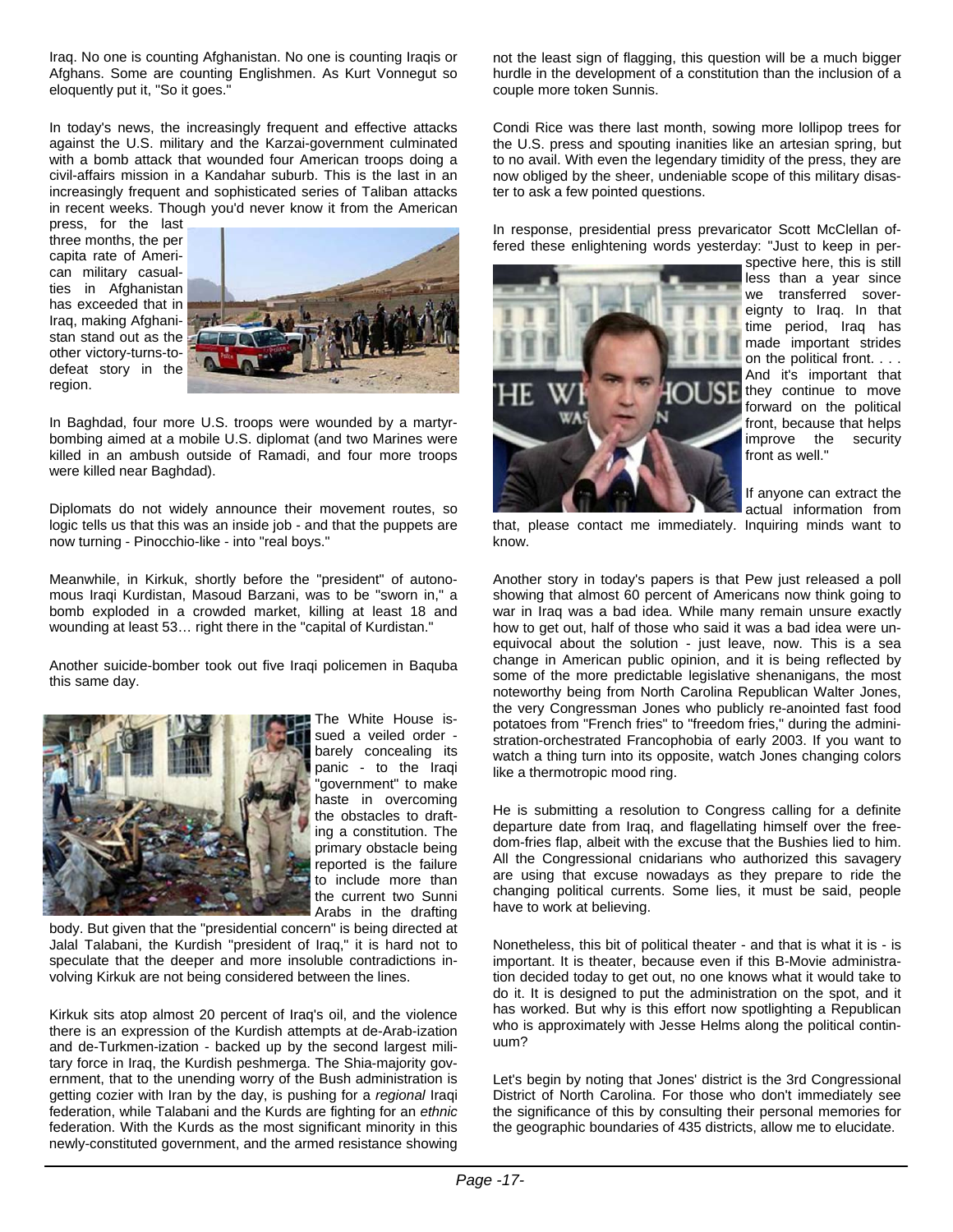Jones represents a portion of Eastern North Carolina with a significant number of African American voters, and he relies on Republican white-bloc voting to hold his seat. White voters vote consciously as white voters thereabouts, and therefore as Republicans, to beat back the melanin-threat that still relies on the Democratic Party. So one thing that this change of heart is telling us is that a significant part of George Bush's popular base is growing increasingly uncomfortable with this war. You don't get to 60 percent of the American public without some Republicans.



But the other thing about the 3rd District is that is contains two big military installations: Seymour Johnson Air Force Base and Camp Lejuene, home of the 2nd Marine Division. Three groups of people in and around these bases are unhappy. One group is among the Marines themselves, who have been used and abused in Bush's little adventure, particularly in the most unseemly operations, like the criminal destruction of Fallujah.

Jones is responding to his base, not to some religious epiphany.

There are two aspects to the Walter Jones phenomenon: One is that many Republican elected officials are facing election challenges in 2006, while George Bush and his hallucinogenic court are lame ducks. The other is that there is resistance growing each day in the heart of the very institution tasked with carrying out the indeterminate wars of neo-conservatism - the American military.

If we wanted to spook the administration these days, all we would have to do is post sings at every corner bearing the triumphant image of Richard Nixon after his re-election. When the leaks in that ship of state burst into a full-blown breach of the hull with the Watergate revelations, Republicans were fighting Democrats for space on the lifeboats.

Who will this year's Deep Throat be? Only yesterday, the *Detroit Free Press* printed:

*In candid confessions about the ongoing violence in Iraq, an increasing number of senior U.S. military officers claim there is no long-term military solution to defeat an evasive and resourceful insurgency.*

*"The more accurate way to approach this right now is to concede that... this insurgency and terrorism in Iraq is not going to be settled through military options," Brig. Gen. Donald Alston, the chief U.S. military spokesman in Iraq, said last week.*

The Plame affair has not disappeared, simply receded from the scene as we bent our ear to the weighty issues of the day - the Michael Jackson trial, the Runaway Bride, and American Idol. It is still there, a felonious serpent tucked away somewhere in the room. There are hundreds of outstanding FOIA requests for the still sequestered photographs of Abu Ghraib that have never seen the light of day. And in the news today, the debate heats up, even on the issue-averse CNN, about whether to close Guantanamo Bay's Mulsim-holding pens.



On this, too, already Republicans are defecting. Senator Chuck Hagel, a Republican from Nebraska and Congressman Mel Martinez, a Florida Republican, have taken point by saying that Guantanamo is an

international public relations nightmare that is endangering American lives, not protecting them.

"It's becoming an icon for bad stories," said Martinez.

This is how Nixonization begins - as a trickle. But when the next Deep Throat appears and the water rushes in, the Hagels and Matinezes and Joneses will have already secured the first lifeboat.

There is another, more directly disturbing story that has appeared in the last few days, and that is the possibility that fragging will begin to happen in Iraq. It probably already has.



The first instance was with Hasan Akbar on May 22, 2003. Akbar turned off the generator that provided lights in

the tents at his Kuwaiti transit camp, then threw an incendiary grenade into one command tent, followed by two fragmentation grenades, one in each of two command tents. The official story is that he followed the grenade detonations by opening fire on the tents with his automatic rifle. Two officers, Army Captain Christopher Seifer and Air Force Major Gregory Stone, were killed. Fourteen other members of the unit were wounded.

What can be inferred from this case is that Akbar, a recent convert to Islam - with the passion of any recent religious convert was subjected prior to his deployment to Kuwait for the Iraq invasion to racial and religious harassment by other members of his unit.

Akbar's father reported that his son was the sole Black and sole Muslim in his company. He further alleged that Akbar was subjected to this racial and religious harassment, including innuendo that Akbar would be 'mistakenly' shot as one of 'them.' because he 'looks like them and prays like them.' Reports that members of Akbar's unit sported racist tattoos and indeed did subject him to racial and religious hectoring were given a non-denial-denial by 101st Division spokesman Lieutenant Colonel Ed Loomis, who responded that the Division did not 'tolerate extremist behavior.' This is a fairly typical military disclaimer that means this wasn't the subject of the investigation, without saying that the harassment of Akbar was not investigated. Or, more seriously, that the investigation revealed facts that might embarrass the military, which is institutional anathema.

Hasan Akbar is quoted as saying, "You guys are coming into our countries, and you're going to rape our women and kill our children." We may assume he meant Muslim countries. As the record now shows, these things did actually happen. Children were killed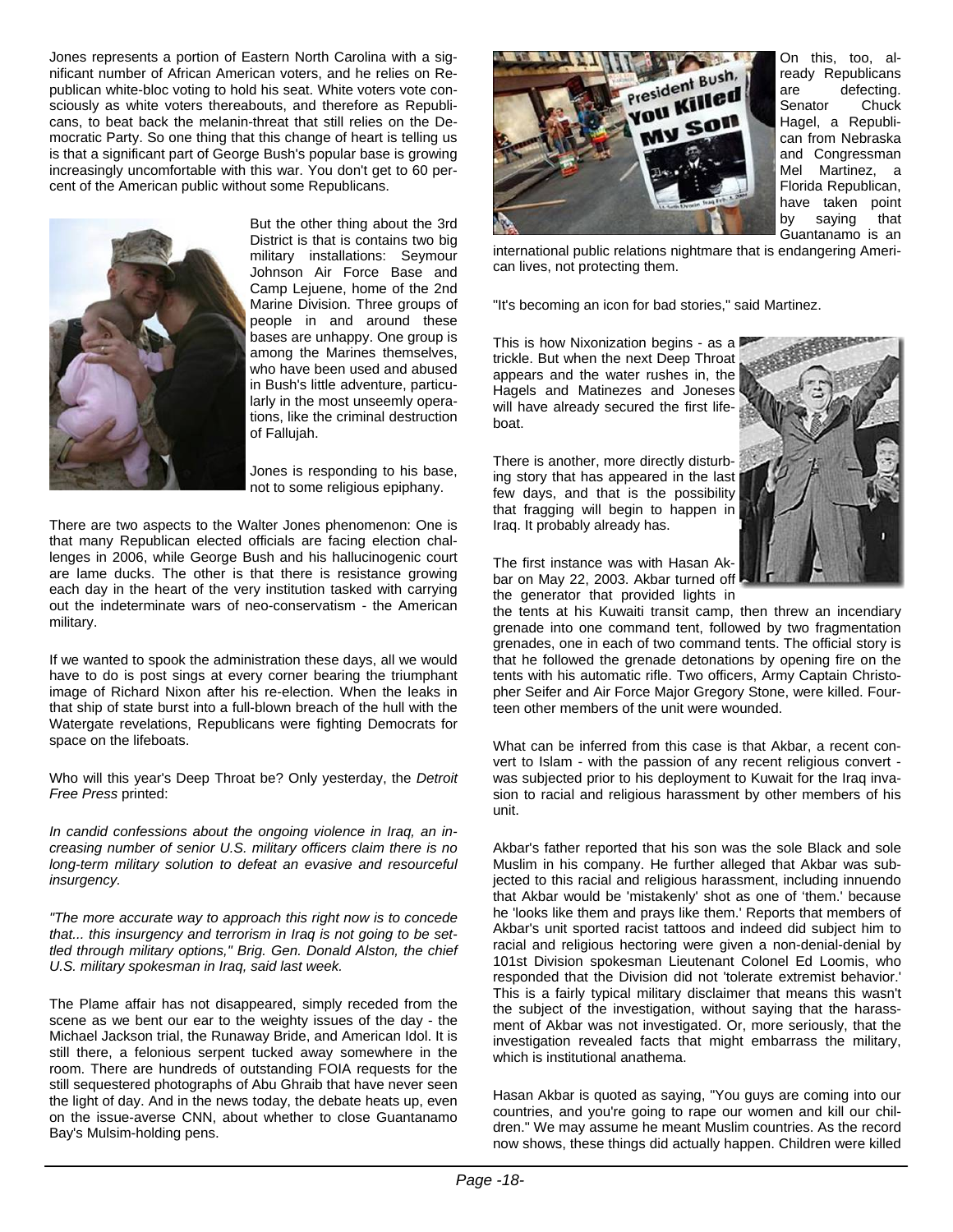by occupation troops, and women were raped. (Troops also raped female fellow soldiers and got away with it). It is claimed that Akbar opposed the war, and further claimed that he had written in the infamous diary that he had been 'punked' and 'humiliated' by his fellow soldiers, rather supporting his father's claims of harassment prior to deployment. He is reported to have written that he would soon be faced with a 'choice' about whom to kill. Given the circumstances, this isn't all that surprising, if true.

Akbar, then, may have become the first fragger in the Centcom theater.

While there hasn't been much information forthcoming so far, the Army has also launched a criminal investigation into the deaths of Captain Phillip Esposito and 1st Lieutenant Louis Allen, who were as-



signed to the 42nd Infantry Division, New York Army National Guard, as company commander and executive officer respectively. In this case, the assailant is not clear-cut. The killings happened, however, in Forward Operating Base Danger, near Tikrit, where command errors and missions beyond the wire in general are sure to be fraught with danger - even as support for the war among the troops, National Guard troops in this case, is falling.

The idea that the only cases of a particular crime are those which are uncovered is consistent with military logic that says nothing happened in Abu Ghraib unless a picture was taken, but it doesn't square with sense. It would be reckless to assume that the only cases of fragging are the ones being investigated. In fact, a good fragging - if you'll forgive me - is the kind where it looks like enemy action.

And fragging is the most extreme manifestation of flagging morale and discipline. It is also what has been called "spontaneous" resistance. An attempt to survive or take revenge, but motivated by personal desire or fear or unfocused rebelliousness. The other kind of resistance, which will not likely include fragging, but which acts in concert with spontaneous resistance, is "conscious" resistance - the kind that is taken up in defense of a principled opposition to a war.

It is possible that Akbar's actions were "principled" in some sense, though he has claimed duress in his trial, not offered political statements.

There is a combination of both self-preservation and principle operating together with the number of people who have simply left the military without authorization - or in military parlance, gone AWOL (absent without leave). In a May 16, 2005 article by Andrew Buncombe in the *Independent/UK*, he reports:

> *The most recent Pentagon figures suggest there are 5,133 troops missing from duty. Of these 2,376 are sought by the Army, 1,410 by the Navy, 1,297 by the Marines and 50 by the Air Force…*

> *But campaigners say the true figure could be far higher. Staff who run a volunteer hotline to help desperate soldiers and recruits who want to get out, say the number of calls has increased by 50 per cent since 9/11. Last year alone, the GI Rights*

*Hotline took more than 30,000 calls. At present, the hotline gets 3,000 calls a month and the volunteers say that by the time a soldier or recruit dials the help-line they have almost always made up their mind to get out by one means or another.*

People like Camilo Mejia, Pablo Paredes, and Kevin Benderman, however, are not exercising self-preservation, but breaking military law to draw attention to their belief that the war is illegal and immoral. Mejia and Benderman both refused to return to Iraq, having seen combat there, and Paredes refuse to board his ship. All three took their actions with the certainty of prosecution.



These three are also members of *Iraq Veterans Against the War*, a formation similar to *Vietnam Veteran Against the War*, that has formed close contacts with VVAW and *Veterans for Peace*. This overtly political conscious-

ness translated into activism is surely giving the administration an ulcer (though they'd never admit it), and it is combined with a grow-

ing and aggressive movement of military families that includes *Military Families Speak Out* and *Gold Star Families for Peace*, the latter being the surviving families of war fatalities.





The military's own

members and communities are now beginning to turn into their opposites - into antimilitarists.

Then, of course, there is the more sweeping historical backdrop of the war, which I have described in these pages before. Political

Islam collaborated with imperialism when it had secular nationalism as its common enemy. Now it is objectively anti-imperialist, and it has both Islamic and nationalist content.



Hegel's dialectic is a temporal process, bound to the velocity of change. If he saw the turbulence inhering in the almost stately pace of things at the turn of the 19th Century, imagine how he

might react if he were yanked through time and deposited in the present. Not only in a world connected by digital light-speed communications and digital light-speed disruptions, but one with six times as many people, fed with a diminishing fuel, and that includes day traders swapping derivatives while they are amplified on caffeine and sugar.

For Hegel, this would be the dialectic in a never-ending succession of fractals at every scale, running on crystal meth; a people with its "fruit ripening" like time-lapse photography, compressing whole seasons into a frenetic ten-second scene, its rulers gulping down the toxic draft with the urgency of a fraternity initiation beer chug.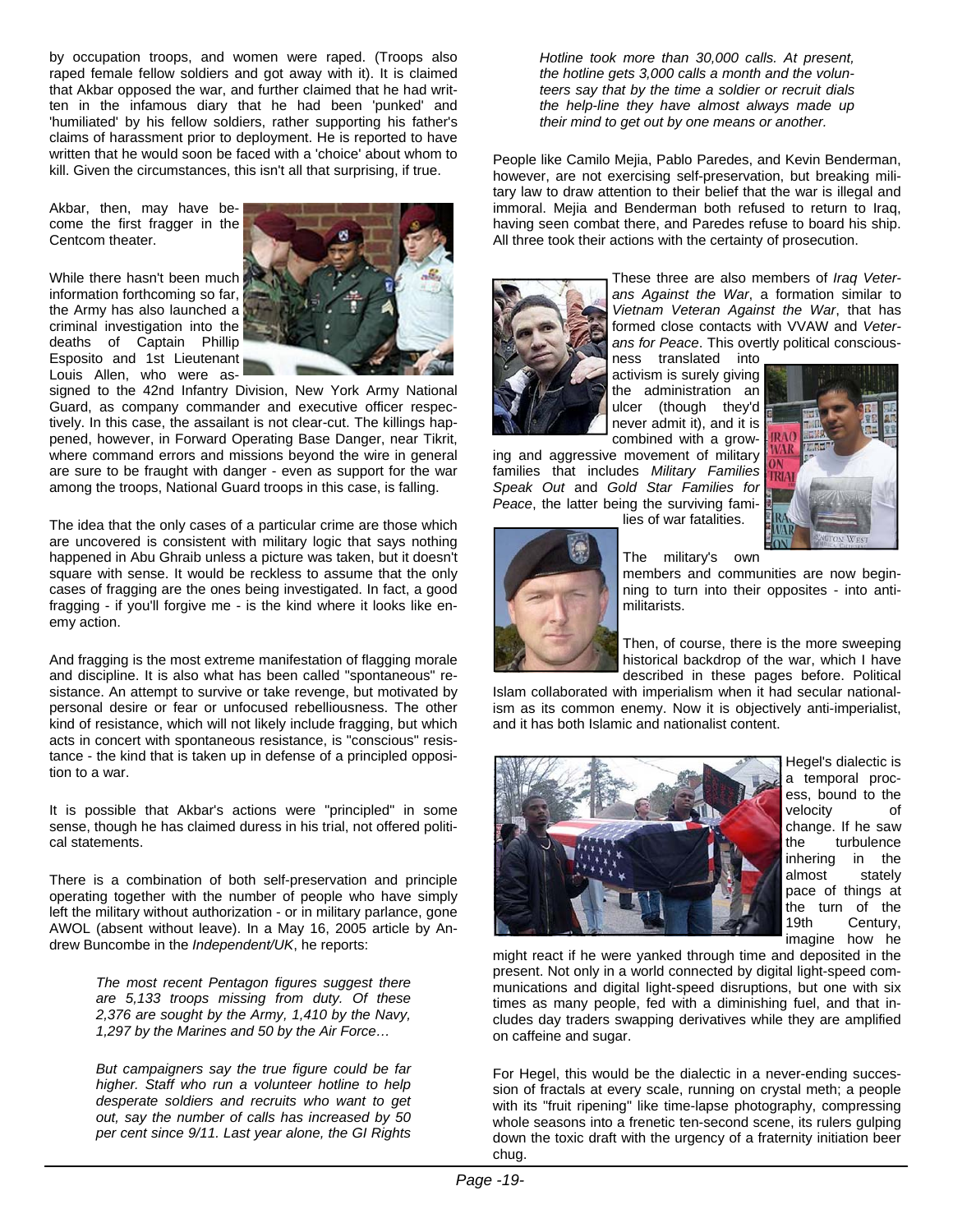# **Post-Soviet Lessons for a Post-American American Century Century**

### **(PART TWO OF THREE)**

### **By Dmitry Orlov**

### **Special to** *From the Wilderness*

*["The United States is the wealthiest nation in the history of the world, yet its inhabitants are strikingly unhappy. Accordingly, we present to the rest of mankind, on a planet rife with suffering and tragedy, the spectacle of a clown civilization. Sustained on a clown diet rich in sugar and fat, we have developed a clown physiognomy. We dress like clowns. We move about a landscape filled with cartoon buildings in clown-mobiles, absorbed in clownish activities. We fill our idle hours enjoying the canned antics of professional clowns. We perceive God to be an elderly comedian. Death, when we acknowledge it, is just another pratfall on the boob tube. Bang! You're dead!"*

#### *-- James Howard Kunstler,* Home from Nowhere

*For the red-blooded nationalist yahoo in each of us, reading Dmitry Orlov on post-industrial collapse is like looking into a funhouse mirror, where the image of American fantasy is reflected on the grim surface of Russian experience. Dressed in infantilizing logo-rich imports, an obese diabetic holds a Coke in one hand and a yellow "United We Stand" flag in the other. Male or female, this person stares at the mirror for a while, looking for Super(wo)man — the righteous pirate modeled on Teddy Roosevelt, or the puritan-hedonist who urged us all to "be faithful" to Bush. But where is the heroic born-again consumer today, and who is this gigantic toothless infant? — JAH]*

*June 28, 2005 1200 PST (FTW)*

### **Differences between the Superpowers: Ethnicity**

**O**ur thumbnail sketch of the two superpowers would not be complete without a comparison of some of the differences, which are no less glaring than the similarities.

The United States has traditionally been a very racist country, with numerous categories of people one wouldn't want one's daughter or sister to marry, no matter who one happens to be. It was founded on the exploitation of African slaves and the extermination of the natives. Over its formative years, there was no formal intermarriage between the Europeans and the Africans, or the Europeans and the Indians. This stands in stark contrast to other American continent nations such as Brazil. To this day in the U.S. there remains a disdainful attitude toward any tribe other than the Anglo-Saxon. Glazed over with a layer of political correctness, at least in polite society, it comes out again when observing whom most such Anglo-Saxon people actually choose to marry, or date.

Russia is a country whose ethnic profile shifts slowly from mainly European in the West to Asian in the East. Russia's settlement of its vast territory was accompanied by intermarriage with every tribe the Russians met on their drive east. One of the formative episodes of Russian history was the Mongol invasion, which resulted in a large infusion of Asian blood into Russian genealogy. On the other side, Russia received quite a few immigrants from Western Europe. Currently, Russia's ethnic problems are limited to combating ethnic mafias, and to the many small but humiliating episodes of anti-Semitism, which has been a feature Russian society for centuries, and, in spite of which, Jews, my family included, have done quite well there. Jews were barred from some of the more prestigious universities and institutes, and were held back in other ways (for instance, lynching).

The United States remains a powder keg of ethnic tension, where urban blacks feel oppressed by suburban whites, who in turn fear to venture into major sections of the cities. In a time of permanent crisis, urban blacks might well riot and loot the cities, because they don't own them, and the suburban whites are likely to get foreclosed out of their "little cabins in the woods," as James Kunstler charmingly calls them, and decamp to a nearby trailer park. Add to this already volatile mixture the fact that firearms are widely available, and the fact that violence permeates American society, particularly in the South, the West, and the dead industrial cities like Detroit.

In short, the social atmosphere of post-collapse America is unlikely to be as placid and amicable as that of post-collapse Russia. At least in parts, it is more likely to resemble other, more ethnically mixed, and therefore less fortunate parts of the Former Soviet Union, such as the Fergana valley and, of course, that "beacon of freedom" in the Caucasus, Georgia (or so says the U.S. President).

No part of the United States is an obvious choice for the survival-minded, but some are obviously riskier than others. Any place with a history of racial or ethnic tension is probably unsafe. This rules out the South, the Southwest, and many large cities elsewhere. Some people might find a safe harbor in an ethnically homogeneous enclave of their own kind, while the rest would be well-advised to look for the few communities where inter-ethnic relations have been cemented through integrated living and intermarriage, and where the strange and fragile entity that is multi-ethnic society might have a chance of holding together.

### **Differences between the Superpowers: Ownership**

Another key difference: in the Soviet Union, nobody owned their place of residence. What this meant is that the economy could collapse without causing homelessness: just about everyone went on living in the same place as before. There were no evictions or foreclosures. Everyone stayed put, and this prevented society from disintegrating.

One more difference: the place where they stayed put was generally accessible by public transportation, which continued to run during the worst of times. Most of the Soviet-era developments were centrally planned, and central planners do not like sprawl: it is too difficult and expensive to service. Few people owned cars, and even fewer depended on cars for getting around. Even the worst gasoline shortages resulted in only minor inconveniences for most people: in the springtime, they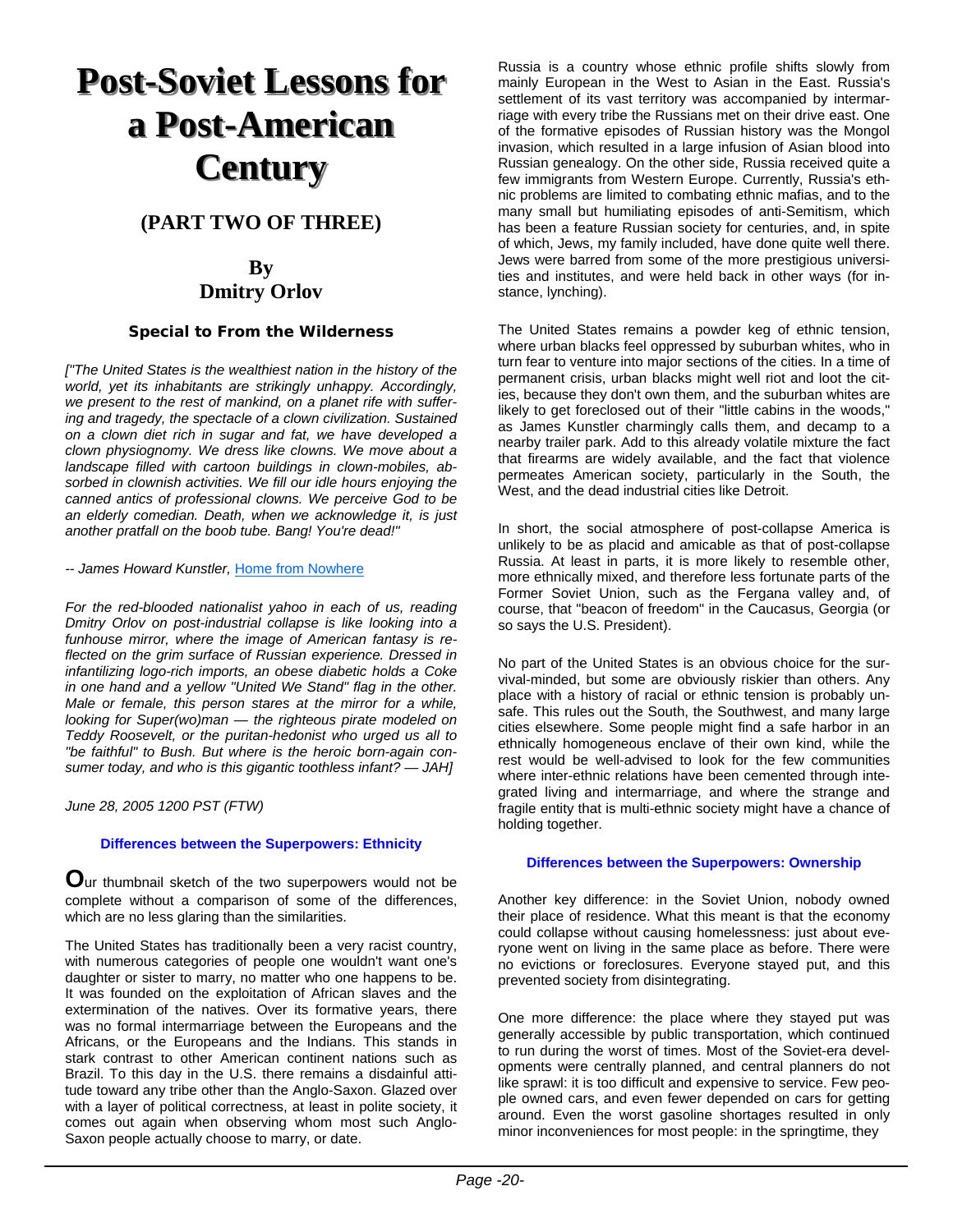made it difficult to transport seedlings from the city to the dacha for planting; in the fall, they made it difficult to haul the harvest back to the city.

### **Differences between the Superpowers: Labor Profile**

The Soviet Union was entirely self-sufficient when it came to labor. Both before and after the collapse, skilled labor was one of its main exports, along with oil, weapons, and industrial machinery. Not so with the United States, where not only is most of the manufacturing being carried out abroad, but a lot of service back home is being provided by immigrants as well. This runs the gamut from farm labor, landscaping, and office cleaning to the professions, such as engineering and medicine, without which society and its infrastructure would unravel. Most of these people came to the United States to enjoy the superior standard of living — for as long as it remains superior. Many of them will eventually head home, leaving a gaping hole in the social fabric.

I have had a chance to observe quite a few companies in the U.S. from the inside, and have spotted a certain constancy in the staffing profile. At the top, there is a group of highly compensated senior lunch-eaters. They tend to spend all of their time pleasing each other in various ways, big and small. They often hold advanced degrees in disciplines such as Technical Schmoozing and Relativistic Bean-counting. They are obsessive on the subject of money, and cultivate a posh country set atmosphere, even if they are just one generation out of the coal mines. Ask them to solve a technical problem — and they will politely demur, often taking the opportunity to flash their wit with a self-deprecating joke or two.

Somewhat further down the hierarchy are the people who actually do the work. They tend to have fewer social graces and communication skills, but they do know how to get the work done. Among them are found the technical innovators, who are often the company's *raison d'être*.

More often than not, the senior lunch-eaters at the top are native-born Americans, and, more often than not, the ones lower down are either visiting foreigners or immigrants. These find themselves in a variety of situations, from the working visa holders who are often forced to choose between keeping their job and going home, to those who are waiting for a green card and must play their other cards just right, to those who have one, to citizens.

The natives at the top always try to standardize the job descriptions and lower the pay scale of the immigrants at the bottom, playing them against each other, while trying to portray themselves as super-achieving entrepreneurial mavericks who can't be pinned down to a mere set of marketable skills. The opposite is often the case: the natives are often the commodity items, and would perform similar functions whether their business were biotechnology or salted fish, while those who work for them may be unique specialists, doing what has never been done before.

It is no surprise that this situation should have come about. For the last few generations, native-born Americans have preferred disciplines such as law, communications, and business administration, while immigrants and foreigners tended to choose the sciences and engineering. All their lives the natives were told to expect prosperity without end, and so they felt safe in joining

professions that are mere embroidery on the fabric of an affluent society.

This process became known as "brain drain" — America's extraction of talent from foreign lands, to its advantage, and to their detriment. This flow of brain power is likely to reverse direction, leaving the U.S. even less capable of finding ways to cope with its economic predicament. This may mean that, even in areas where there will be ample scope for innovation and development, such as restoration of rail service, or renewable energy, America may find itself without the necessary talent to make it happen.

#### **Differences between the Superpowers: Religion**

The last dimension worth mentioning along which the Soviet Union and the United States are in stark contrast is that of religion.

Pre-revolutionary Russia's two-headed eagle symbolized the monarchy and the church, with a crown on one head and a miter on the other. Along with its somewhat holier manifestations, such as its iconography and its monastic tradition, the Russian church was as bloated with wealth and ostentation, and as oppressive, as the monarchy whose power it helped legitimize. But over the course of the 20th century Russia managed to evolve in a distinctly secular way, oppressing religious people with compulsory atheism.

The United States, uncharacteristically for a Western nation, remains a fairly religious place, where most people look for and find God in a church, or a synagogue, or a mosque. The colonies' precocious move to leave the fold of the British Empire has made the U.S. something of a living fossil in terms of cultural evolution. This is manifested in some trivial ways, such as the inability to grasp the metric system (a problem considered mostly solved in England itself) or its distinctly 18th century tendency to make a fetish of its national flag, as well as in some major ones, such as its rather half-hearted embrace of secularism.

What this difference means in the context of economic collapse is, surprisingly, next to nothing. Perhaps the American is more likely than not to start quoting the Bible and going on about the Apocalypse, the end of times, and the Rapture. These thoughts, need I say, are not conducive to survival. But the supposedly atheist Russian turned out to be just as likely to go on about The End of the World, and flocked to the newly opened churches in search of certainty and solace.

Perhaps the more significant difference is not between the prevalence and the lack of religion, but the differences between the dominant religions. In spite of the architectural ostentation of the Russian Orthodox Church, and the pomp and circumstance of its rituals, its message has always been one of asceticism as the road to salvation. Salvation is for the poor and the humble, because one's rewards are either in this world or the next, not both.

This is rather different from Protestantism, the dominant religion in America, which made the dramatic shift to considering wealth as one of God's blessings, ignoring some inconvenient points rather emphatically made by Jesus to the effect that rich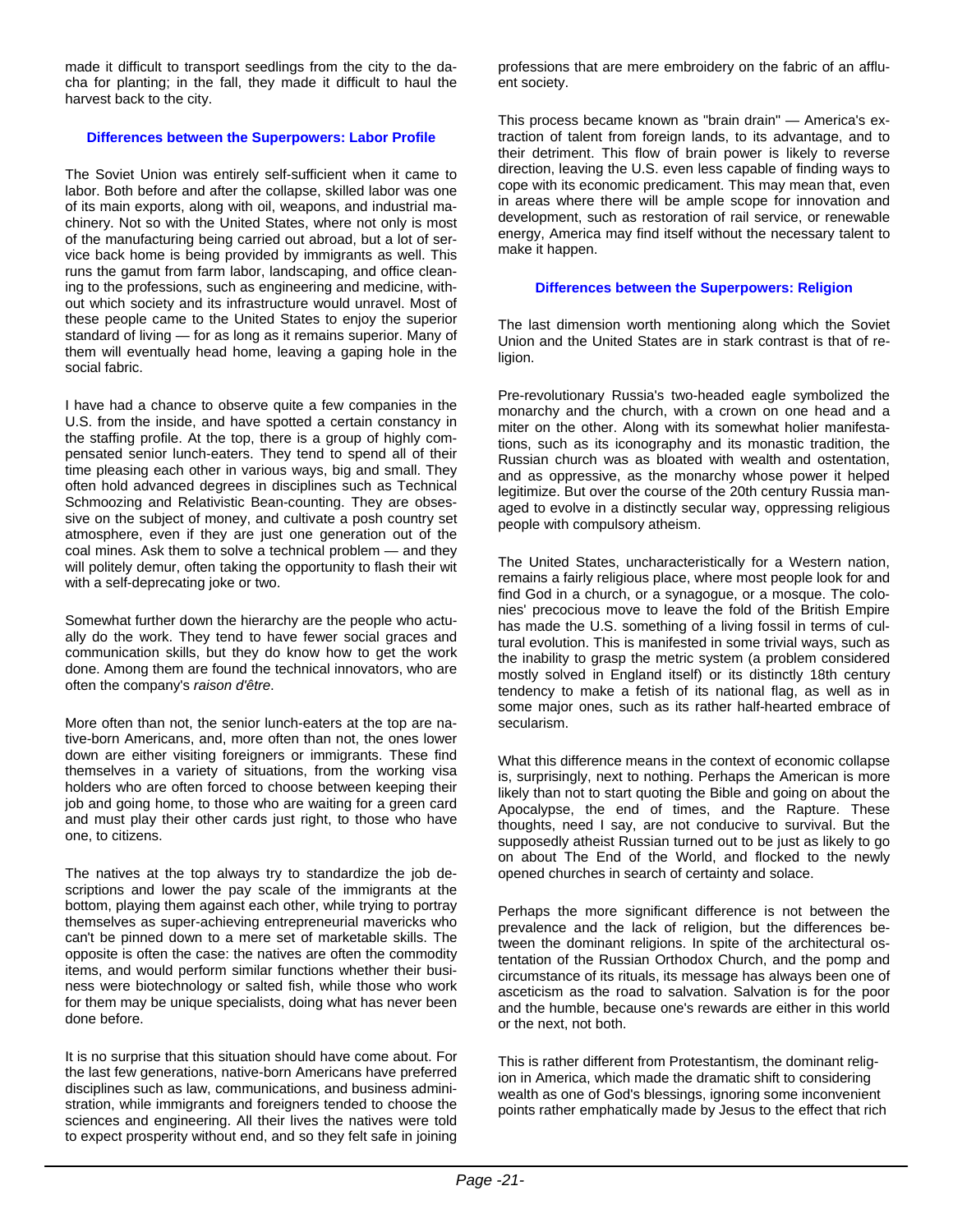people are extremely unlikely to be saved. Conversely, poverty became associated with laziness and vice, robbing poor people of their dignity.

Thus, a Russian is less likely to consider sudden descent into poverty as a fall from God's grace, and economic collapse as God's punishment upon the people, while the religions that dominate America — Protestantism, Judaism, and Islam — all feature temporal success of their followers as a key piece of evidence that God is well-disposed toward them. What will happen once God's good will toward them is no longer manifest? Chances are, they will become angry and try to find someone other than their own selves to blame, that being one of the central mechanisms of human psychology. We should look forward to unexpectedly wrathful congregations eager to do the work of an unexpectedly wrathful God.

The United States is by no means homogeneous when it comes to intensity of religious sentiment. When looking for a survivable place to settle, it is probably a good idea to look for a place where religious fervor does not run to extremes.

### **The Loss of Technological Comforts**

Warning: what I am about to say may be somewhat unpleasant, but I'd like to get the issue out of the way. Most of the technological progress of the 20th century resulted in a higher level of physical comfort. Yes, that's why we caused global warming, a hole in the ozone layer, and a mass extinction of plants, fish, birds, and mammals: to be somewhat more comfortable for a little while.

We all expect heating and air-conditioning, hot and cold water, reliable electricity, personal transportation, paved roads, illuminated streets and parking lots, maybe even high-speed Internet. Well, what if you had to give up all that? Or, rather, what *will* you do *when* you have to give up all that?

Most of our ancestors put up with a level of physical discomfort we would find appalling: no running hot water, an outhouse instead of a flush toilet, no central heat, and one's own two feet, or a horse, as the main means for getting around. And still they managed to produce a civilization and a culture that we can just barely manage to emulate and preserve.

It doesn't take a crisis to make public utilities go on the blink, but a crisis certainly helps. Any crisis will do: economic, financial, or even political. Consider the governor of Primorye, a region on the far side of Siberia, who simply stole all the money that was supposed to buy coal for the winter. Primorye froze. With winter temperatures around 40 below, it's a wonder there's anyone still living there. It's a testament to human perseverance. As the economic situation degenerates, events seem to unfold in a certain sequence, regardless of locale. They always seem to lead to the same result: unsanitary conditions. But an energy crisis seems to me by far the most efficacious way of depriving one of one's treasured utility services.

First, electricity begins to wink in and out. Eventually, this settles into a rhythm. Countries such as Georgia, Bulgaria and Romania, as well as some peripheral regions of Russia, have had to put up with a few hours of electricity a day, sometimes for several years. North Korea is perhaps the best Soviet pupil we have, surviving without much electricity for years. Lights flicker on as the sun begins to set. The generators struggle on

for a few hours, powering light bulbs, television sets, and radios. When it's time for bed, the lights wink out once again.

Second in line is heat. Every year, it comes on later and goes off sooner. People watch television or listen to the radio, when there's electricity, or just sit, under piles of blankets. Sharing bodily warmth has been a favored survival technique among humans through the ice ages. People get used to having less heat, and eventually stop complaining. Even in these relatively prosperous times, there are apartment blocks in St. Petersburg that are heated every other day, even during the coldest parts of winter. Thick sweaters and down comforters are used in place of the missing buckets of coal.

Third in line is hot water: the shower runs cold. Unless you've been deprived of a cold shower, you won't be able to appreciate it for the luxury that it affords. In case you are curious, it's a quick shower. Get wet, lather up, rinse off, towel off, dress, and shiver, under several layers of blankets, and let's not forget shared bodily warmth. A less radical approach is to wash standing in a bucket of warm water — heated up on the stove. Get wet, lather, rinse. And don't forget to shiver.

Next, water pressure drops off altogether. People learn to wash with even less water. There is a lot of running around with buckets and plastic jugs. The worst part of this is not the lack of running water; it is that the toilets won't flush. If the population is enlightened and disciplined, it will realize what it must do: collect their excretions in buckets and hand-carry them to a sewer inlet. The super-enlightened build outhouses and put together composting toilets, and use the proceeds to fertilize their kitchen gardens.

Under this combined set of circumstances, there are three causes of mortality to avoid. The first is simply avoiding freezing to death. It takes some preparation to be able to go camping in wintertime. But this is by far the easiest problem. The next is avoiding humans' worst companions through the ages: bedbugs, fleas, and lice. These never fail to make their appearance wherever unwashed people huddle together, and spread diseases such as typhoid, which have claimed millions of lives. A hot bath and a complete change of clothes can be a lifesaver. The hair-free look becomes fashionable. Baking the clothes in an oven kills the lice and their eggs. The last is avoiding cholera and other diseases spread through feces by boiling all drinking water.

It seems safe to assume that the creature comforts to which we are accustomed are going to be few and far between. But if we are willing to withstand the little indignities of reading by candlelight, bundling up throughout the cold months, running around with buckets of water, shivering while standing in a bucket of tepid water, and carrying our poop out in a bucket, then none of this is enough to stop us from maintaining a level of civilization worthy of our ancestors, who probably had it worse than we ever will. They were either depressed or cheerful about it, in keeping with their personal disposition and national character, but apparently they survived, or you wouldn't be reading this.

### **Economic Comparison**

It can be said that the U.S. economy is run either very well or very badly. On the plus side, companies are lean, and downsized as needed to stay profitable, or at least in business.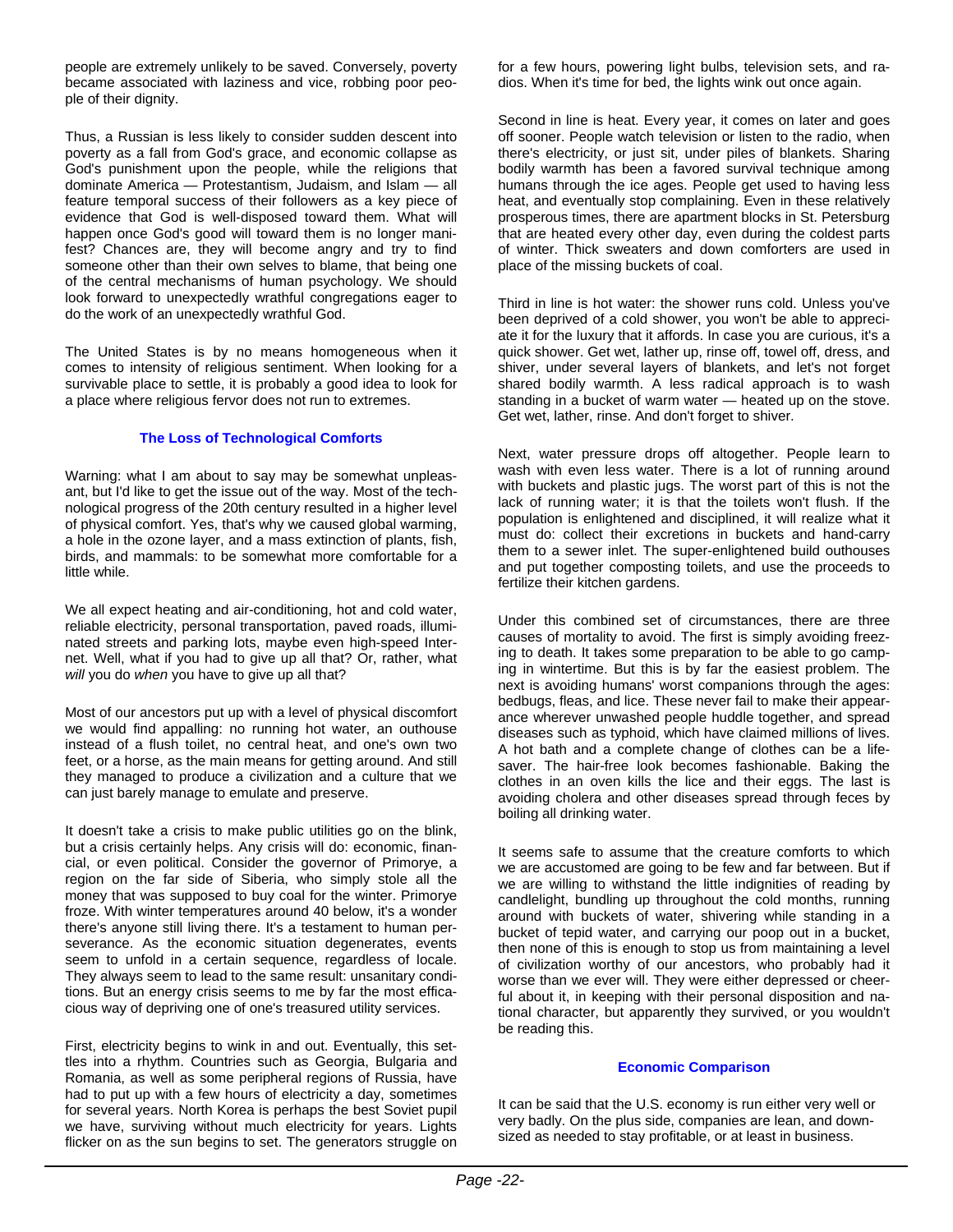There are bankruptcy laws that weed out the unfit and competition to keep productivity going up. Businesses use just-in-time delivery to cut down on inventory and make heavy use of information technology to work out the logistics of operating in a global economy.

On the minus side, the U.S. economy runs ever larger structural deficits. It fails to provide the majority of the population with the sort of economic security that people in other developed nations take for granted. It spends more on medicine and education than many other countries, and gets less for it. Instead of a single government-owned airline, it has several permanently bankrupt government-supported ones. It spends heavily on law enforcement, and has a high crime rate. It continues to export high-wage manufacturing jobs and replace them with low-wage service jobs. As I mentioned before, it is, technically, bankrupt.

Both in the former Soviet Union and in North America, the landscape has fallen victim to a massive, centrally managed uglification program. Moscow's central planners put up identical drab and soulless buildings throughout its territory, disregarding regional architectural traditions and erasing local culture. America's land developers have played a largely similar role, with a similarly ghastly result: the United States of Generica, where many places can be told apart only by reading their highway signs.

In North America, there is also a pervasive childish idiocy that has spread desolation across the entire continent: the idiocy of the traffic engineer. As Jane Jacobs cleverly illustrates, these are not engineers of the sort that solve problems and draw conclusions based on evidence, but "little boys with toy cars happily murmuring *'Zoom, Zooom, Zooooom!'"* [*Dark Age Ahead*, p. 79] The landscape that makes them happy is designed to waste as much fuel as possible by trapping people in their cars and making them drive around in circles.

\*\*\*

It can also be said that the Soviet economy was run either very well or very badly. On the plus side, that system, for all its many failings, managed to eradicate the more extreme forms of poverty, malnutrition, many diseases, and illiteracy. It provided economic security of an extreme sort: everyone knew exactly how much they would earn, and the prices of everyday objects remained fixed. Housing, health care, education, and pensions were all guaranteed. Quality varied; education was generally excellent, housing much less so, and Soviet medicine was often called "the freest medicine in the world" — with reasonable service achievable only through private arrangements.

On the minus side, the centrally planned behemoth was extremely inefficient, with high levels of loss and outright waste at every level. The distribution system was so inflexible that enterprises hoarded inventory. It excelled at producing capital goods, but when it came to manufacturing consumer goods, which require much more flexibility than a centrally planned system can provide, it failed. It also failed miserably at producing food, and was forced to resort to importing many basic foodstuffs. It operated a huge military and political empire, but, paradoxically, failed to derive any economic benefit from it, running the entire enterprise at a net loss.

Also paradoxically, these very failings and inefficiencies made for a soft landing. Because there was no mechanism by which state enterprises could go bankrupt, they often continued to operate for a time at some low level, holding back salaries or scaling back production. This lessened the number of instant mass layoffs or outright closings, but where these did occur, they were accompanied by very high mortality rates among men between the ages of 45 and 55, who turn out to be psychologically the most vulnerable to sudden loss of career, and who either drank themselves to death or committed suicide.

People could sometimes use their old, semi-defunct place of employment as a base of operations of sorts, from which to run the kind of black market business that allowed many of them to gradually transition to private enterprise. The inefficient distribution system, and the hoarding to which it gave rise, resulted in very high levels of inventory, which could be bartered. Some enterprises continued to operate in this manner, bartering their leftover inventory with other enterprises, in order to supply their employees with something they could use or sell.

What parallels can we draw from this to employment in the post-collapse United States? Public sector employment may provide somewhat better chances for keeping one's job. For instance, it is unlikely that all schools, colleges, and universities will dismiss all of their faculty and staff at the same time. It is somewhat more likely that their salaries will not be enough to live on, but they may, for a time, be able to maintain their social niche. Properties and facilities management is probably a safe bet: as long as there are properties that are considered valuable, they will need to be looked after. When the time comes to dismantle them and barter off the pieces, it will help if they are still intact, and one has the keys to them.

### **Economic Collapse in the U.S.**

A spontaneous soft landing is unlikely in the U.S., where a large company can decide to shut its doors by executive decision, laying off personnel and auctioning off capital equipment and inventory. Since in many cases the equipment is leased and the inventory is just-in-time and therefore very thin, a business can be made to evaporate virtually overnight. Since many executives may decide to cut their losses all at once, seeing the same economic projections and interpreting them similarly, the effect on communities can be utterly devastating.

Most people in the U.S. cannot survive very long without an income. This may sound curious to some people — how can anyone, anywhere survive without an income? Well, in postcollapse Russia, if you didn't pay rent or utilities — because no-one else was paying them either — and if you grew or gathered a bit of your own food, and you had some friends and relatives to help you out, then an income was not a prerequisite for survival. Most people got by, somehow.

But most people in the U.S., once their savings are depleted, would in due course be forced to live in their car, or in some secluded stretch of woods, in a tent, or under a tarp. There is currently no mechanism by which landlords can be made not to evict deadbeat tenants, or banks be prevailed upon not to foreclose on nonperforming loans. A wholesale reintroduction of rent control seems politically unlikely. Once enough residential and commercial real estate becomes vacant, and law enforcement becomes lax or nonexistent, squatting becomes a real possibility. Squatters usually find it hard to get mail and other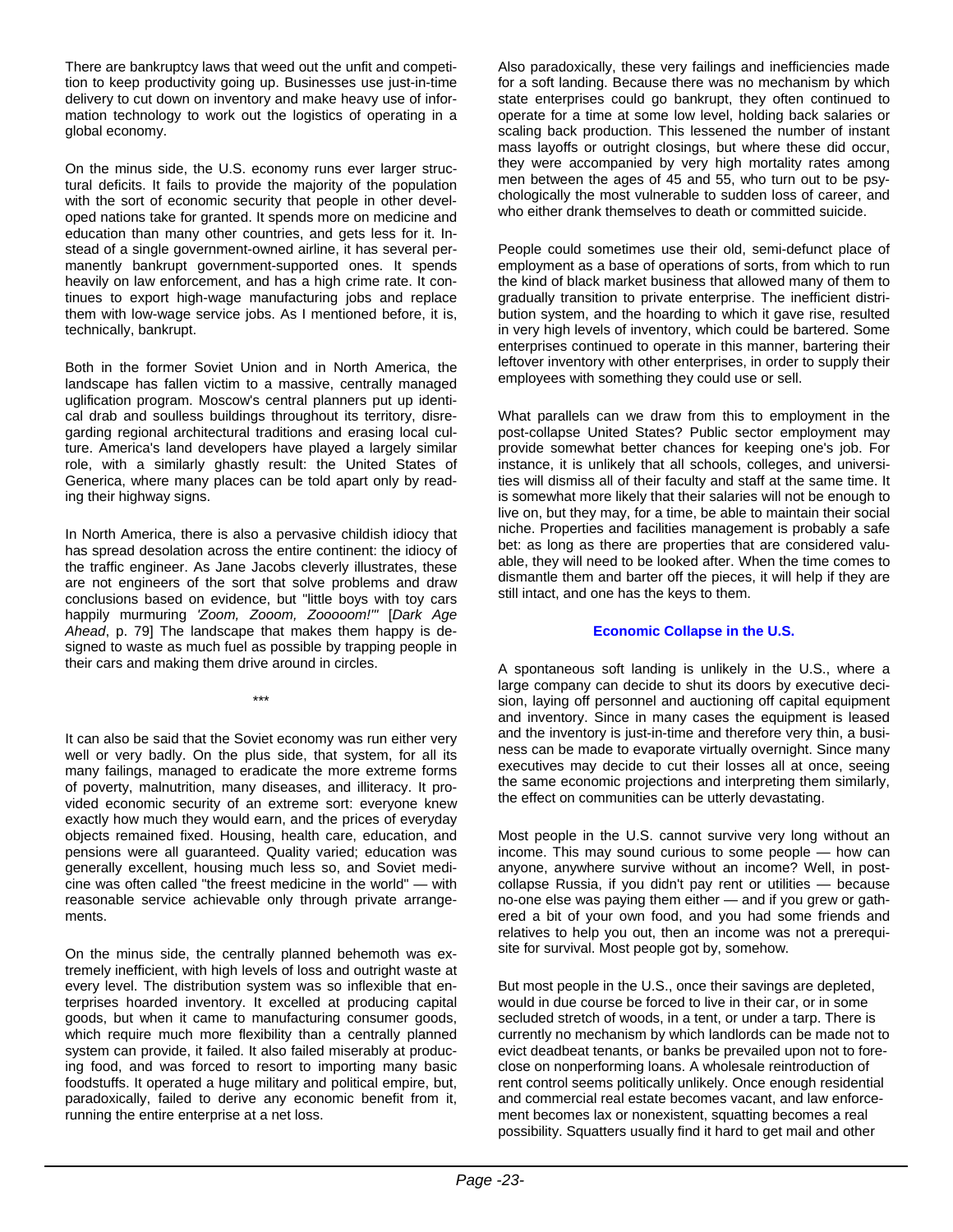services, but this is a very minor issue. More importantly, they can be easily dislodged again and again.

### **Homelessness**

The term "loitering" does not translate into Russian. The closest equivalent one can find is something along the lines of "hanging around" or "wasting time," in public. This is important, because once nobody has a job to go to, the two choices they are presented with are sitting at home, and, as it were, loitering. If loitering is illegal, then sitting at home becomes the only choice.

The U.S. and the Soviet Union were at two extremes of a continuum between the public and the private. In the Soviet Union, most land was open to the public. Even apartments were often communal, meaning that the bedrooms were private, but the kitchen, bathroom, and hallway were common areas. In the U.S., most of the land is privately owned, some by people who put up signs threatening to shoot trespassers. Most public places are in fact private, marked "Customers Only" and "No Loitering." Where there are public parks, these are often "closed" at night, and anyone trying to spend a night there is likely to be told to "move along" by the police.

After the collapse, Russia experienced a swelling of the ranks of people described by the acronym "BOMZh," which is actually short for "BOMZh i Z," and stands for "persons without a definite place of residence or employment." The *bomzhies*, as they came to be called, often inhabited unused bits of the urban or rural landscape, where, with nobody to tell them to "move along," they were left largely in peace. Such an indefinite place of residence was often referred to as *bomzhatnik*. English badly needs a term for that. Perhaps we could call it a "bum garden" — it is as much a garden as an "office park" is a park.

When the U.S. economy collapses, one would expect employment rates, and, with them, residency rates, to plummet. It is hard to estimate what percentage of the U.S. population would, as a result, become homeless, but it could be quite high, perhaps becoming so commonplace as to remove the stigma. A country where most of the neighborhoods are structured so as to exclude people of inadequate means, in order to preserve property values, is not a pleasant place to be a bum. Then again, when property values start dropping to zero, we may find that some of the properties spontaneously re-zone themselves into "bum gardens," with no political will or power anywhere to do anything about it.

I do not mean to imply that Russian bums have a good time of it. But because most of the Russian population was able to keep their place of residence in spite of a collapsing economy, the percentage of *bomzhies* in the general population never made it into the double digits. These most unfortunate cases led short, brutal lives, often in an alcoholic haze, and accounted for quite a lot of Russia's spike in post-collapse mortality. Some of them were refugees — Russians ethnically cleansed from the newly independent, suddenly nationalistic republics — who could not be easily reabsorbed into the Russian population due to Russia's chronic housing shortage.

### **Communal Survival**

Russia's chronic housing shortage was partly caused by the

spectacular decline of Russian agriculture, which caused people to migrate to the cities, and partly due simply to the inability of the government to put up buildings quickly enough. What the government wanted to put up was invariably an apartment building: 5 floors, 9 floors, and even some 14-floor towers. The buildings went up on vacant, or vacated, land, and were usually surrounded by a generous portion of wasteland, which, in the smaller cities and towns, and in places where the soil is not frozen year-round, or covered with sulfur or soot from a nearby factory, was quickly converted into kitchen gardens.

The quality of construction always looked a bit shabby, but has turned out to be surprisingly sound structurally and quite practical. Mostly it was reinforced concrete slab construction, with ceramic tile on the outside and hard plaster for insulation on the inside. It was cheap to heat, and usually had heat, at least enough of it so that the pipes wouldn't freeze, with the steam supplied by a gigantic central boiler that served an entire neighborhood.

One often hears that the shabbiest of these Soviet-era apartment blocks, termed "*Khrushcheby*" — a melding of Khrushchev, who ordered them built, and "*trushcheby*" (Russian for "slums") — are about to start collapsing, but they haven't done so yet. Yes, they are dank and dreary, and the apartments are cramped, and the walls are cracked, and the roof often leaks, and the hallways and stairwells are dark and smell of urine, but it's housing.

Because apartments were so hard to come by, with waiting lists stretched out for decades, several generations generally lived together. This was often an unpleasant, stressful, and even traumatic way to live, but also very cheap. Grandparents often did a lot of the work of raising children, while the parents worked. When the economy collapsed, it was often the grandparents who took to serious gardening and raised food during the summer months. Working-age people took to experimenting in the black market, with mixed results: some would get lucky and strike it rich, while for others it was lean times. With enough people living together, these accidental disparities tended to even out at least to some extent.

A curious reversal took place. Whereas before the collapse, parents were often in a position to provide some financial help to their adult children, now the opposite is true. Older people who do not have children are much more likely to live in poverty than those who have children to support them. Once financial capital is wiped out, human capital becomes essential.

A key difference between Russia and the U.S. is that Russians, like most people around the world, generally spend their entire lives living in one place, whereas Americans move around constantly. Russians generally know, or at least recognize, most of the people who surround them. When the economy collapses, everyone has to confront an unfamiliar situation. The Russians, at least, did not have to confront it in the company of complete strangers. On the other hand, Americans are far more likely than Russians to help out strangers, at least when they have something to spare.

Another element that was helpful to Russians was a particular feature of Russian culture: since money was not particularly useful in the Soviet era economy, and did not convey status or success, it was not particularly prized either, and shared rather freely. Friends thought nothing of helping each other out in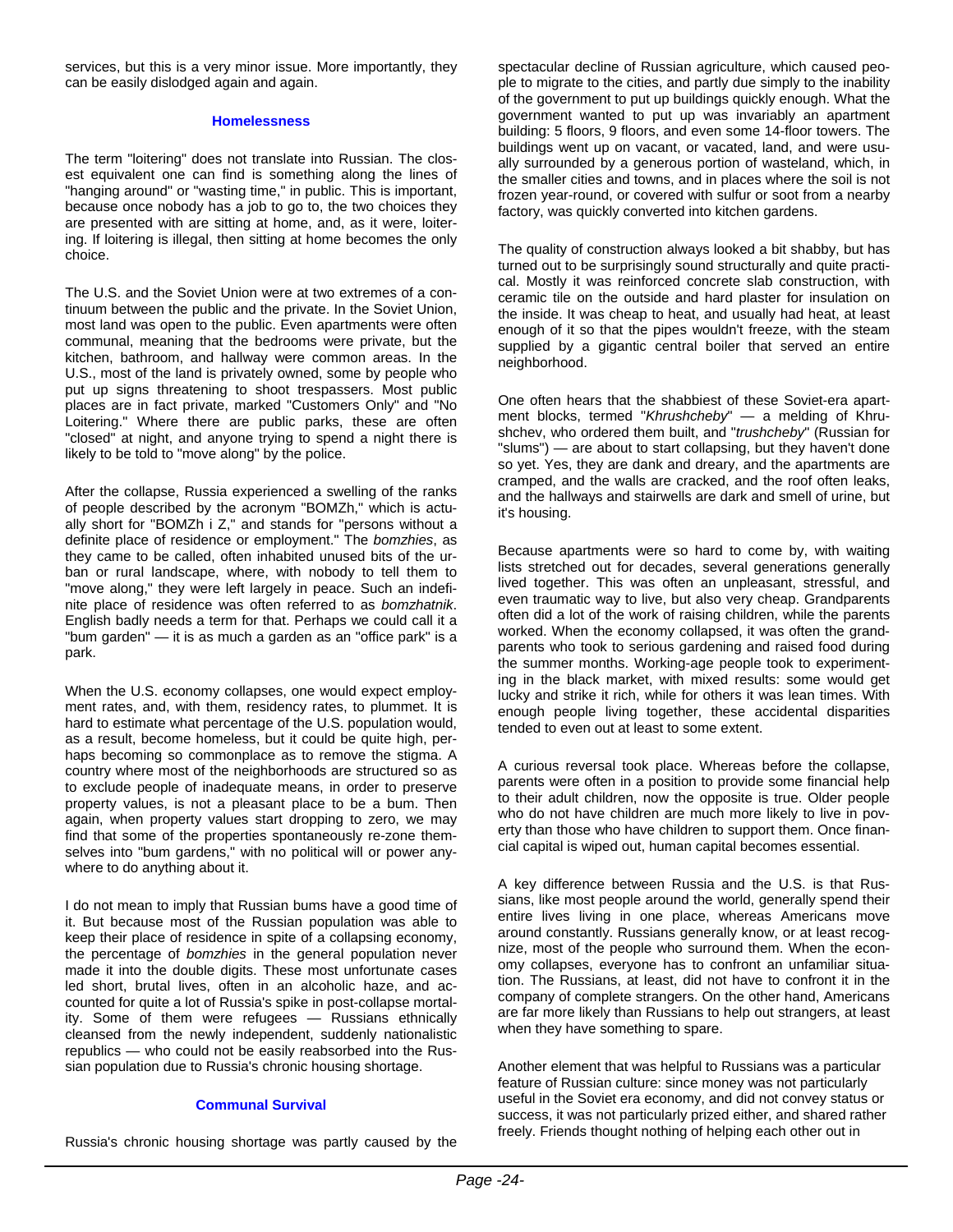times of need. It was important that everyone had some, not that one had more than the others. With the arrival of market economics, this cultural trait disappeared, but it persisted long enough to help people to survive the transition.

### **Smelling the Roses**

Another note on culture: once the economy collapses, there is generally less to do, making it a good time for the naturally idle and a bad time for those predisposed to keeping busy.

Soviet-era culture had room for two types of activity: normal, which generally meant avoiding breaking a sweat, and heroic. Normal activity was expected, and there was never any reason to do it harder than expected. In fact, that sort of thing tended to be frowned upon by "the collective," or the rank and file. Heroic activity was celebrated, but not necessarily rewarded financially.

Russians tend to look in bemused puzzlement on the American compulsion to "work hard and play hard." The term "career" was in the Soviet days a pejorative term — the attribute of a "careerist" — someone greedy, unscrupulous, and overly "ambitious" (also a pejorative term). Terms like "success" and "achievement" were very rarely applied on a personal level, because they sounded overweening and pompous. They were reserved for bombastic public pronouncements about the great successes of the Soviet people. Not that positive personal characteristics did not exist: on a personal level, there was respect given to talent, professionalism, decency, sometimes even creativity. But "hard worker," to a Russian, sounded a lot like "fool."

A collapsing economy is especially hard on those who are accustomed to prompt, courteous service. In the Soviet Union, most official service was rude and slow, and involved standing in long lines. Many of the products that were in short supply could not be obtained even in this manner, and required something called *blat*: special, unofficial access or favor. The exchange of personal favors was far more important to the actual functioning of the economy than the exchange of money. To Russians, *blat* is almost a sacred thing: a vital part of culture that holds society together. It is also the only part of the economy that is collapse-proof, and, as such, a valuable cultural adaptation.

Most Americans have heard of Communism, and automatically believe that it is an apt description of the Soviet system, even though there was nothing particularly communal about a welfare state and a vast industrial empire run by an elitist central planning bureaucracy. But very few of them have ever heard of the real operative "ism" that dominated Soviet life: *Dofenism*, which can be loosely translated as "not giving a rat's ass." A lot of people, more and more during the "stagnation" period of the 1980's, felt nothing but contempt for the system, did what little they had to do to get by (night watchman and furnace stoker were favorite jobs among the highly educated) and got all their pleasure from their friends, from their reading, or from nature.

This sort of disposition may seem like a cop-out, but when there is a collapse on the horizon, it works as psychological insurance: instead of going through the agonizing process of losing and rediscovering one's identity in a post-collapse environment, one could simply sit back and watch events unfold. If you are currently "a mover and a shaker," of things or people or whatever, then collapse will surely come as a shock to you, and it will take you a long time, perhaps forever, to find more things to move and to shake to your satisfaction. However, if your current occupation is as a keen observer of grass and trees, then, post-collapse, you could take on something else that's useful, such as dismantling useless things.

The ability to stop and smell the roses  $-$  to let it all go, to refuse to harbor regrets or nurture grievances, to confine one's serious attention only to that which is immediately necessary, and not to worry too much about the rest — is perhaps the one most critical to post-collapse survival. The most psychologically devastated are usually the middle-aged breadwinners, who, once they are no longer gainfully employed, feel completely lost. Detachment and indifference can be most healing, provided they do not become morbid. It is good to take your sentimental nostalgia for what once was, is, and will soon no longer be, up front, and get it over with.

#### **Asset Stripping**

Russia's post-collapse economy was for a time dominated by one type of wholesale business: asset stripping. To put it in an American setting: suppose you have title, or otherwise unhindered access, to an entire suburban subdivision, which is no longer accessible by transportation, either public or private, too far to reach by bicycle, and is generally no longer suitable for its intended purpose of housing and accumulating equity for fully employed commuters who shop at the now defunct nearby mall. After the mortgages are foreclosed and the properties repossessed, what more is there to do, except board it all up and let it rot? Well, what has been developed can be just as easily undeveloped.

What you do is strip it of anything valuable or reusable, and either sell or stockpile the materials. Pull the copper out of the streets and the walls. Haul away the curbstones and the utility poles. Take down the vinyl siding. Yank out the fiberglass insulation. The sinks and windows can surely find a new use somewhere else, especially if no new ones are being made.

Having bits of the landscape disappear can be a rude surprise. One summer I arrived in St. Petersburg and found that a new scourge had descended on the land while I was gone: a lot of manhole covers were mysteriously missing. Nobody knew where they went or who profited from their removal. One guess was that the municipal workers, who hadn't been paid in months, took them home with them, to be returned once they got paid. They did eventually reappear, so there may be some merit to this theory. With the gaping manholes positioned throughout the city like so many anteater traps for cars, you had the choice of driving either very slowly and carefully, or very fast, and betting your life on the proper functioning of the shock absorbers.

Post-collapse Russia's housing stock stayed largely intact, but an orgy of asset stripping of a different kind took place: not just left-over inventory, but entire factories were stripped down and exported. What went on in Russia under the guise of privatization, is a subject for a different article, but whether it's called "privatization" or "liquidation" or "theft" doesn't matter: those with title to something worthless will find a way to extract value from it, making it even more worthless. An abandoned suburban subdivision might be worthless as housing, but valuable as a dump site for toxic waste.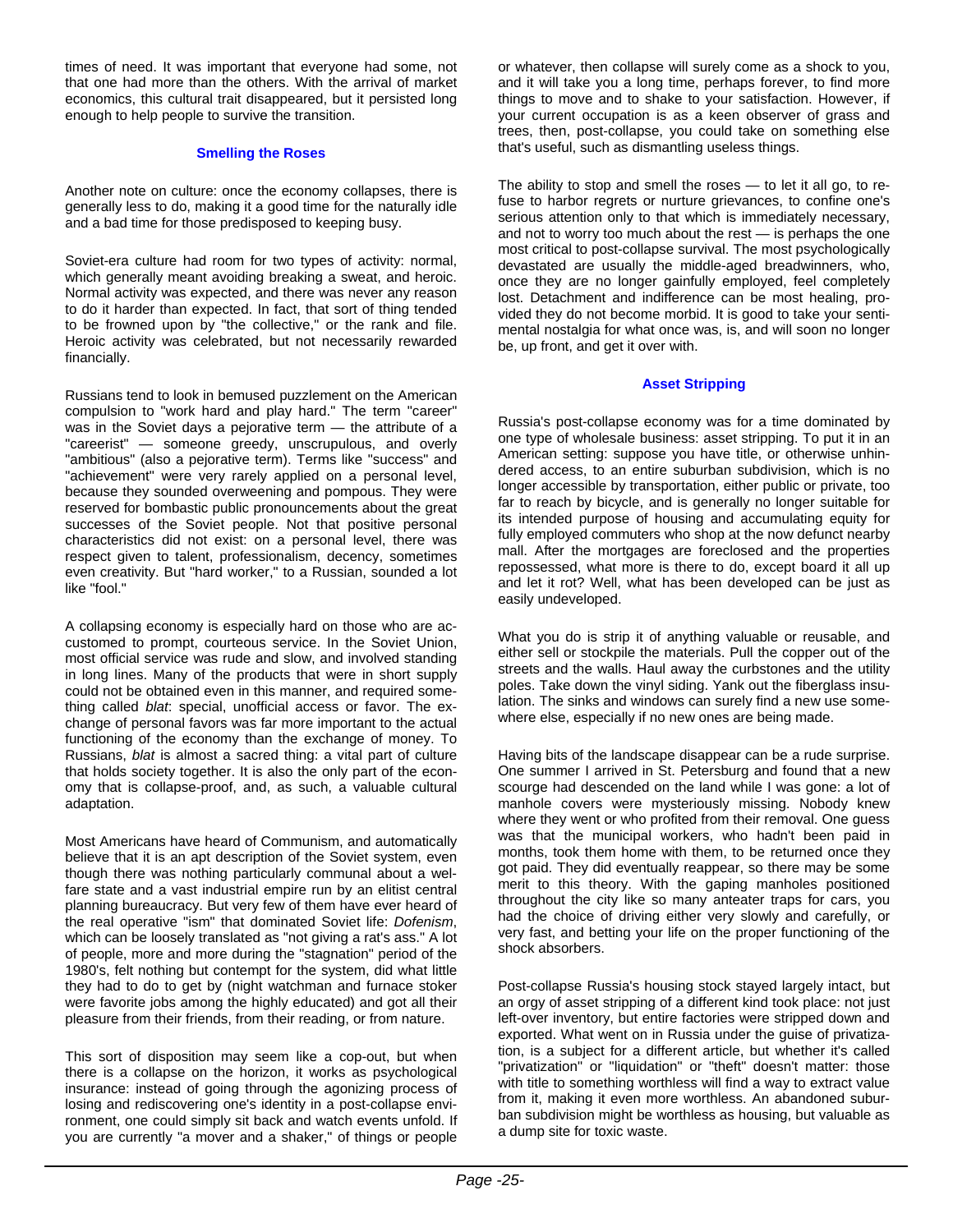Just because the economy is going to collapse in the most oiladdicted country on earth doesn't necessarily mean that things will be just as bad everywhere else. As the Soviet example shows, if the entire country is for sale, buyers will materialize out of nowhere, crate it up, and haul it away. They will export everything: furnishings, equipment, works of art, antiques. The last remnant of industrial activity is usually the scrap iron business. There seems to be no limit to the amount of iron that can be extracted from a mature post-industrial site.

### **Food**

The dismal state of Soviet agriculture turned out to be paradoxically beneficial in fostering a kitchen garden economy, which helped Russians to survive the collapse. At one point it became informally known that 10% of the farmland — the part allocated to private plots — was being used to produce 90% of the food. Beyond underscoring the gross inadequacies of Soviet-style command and control industrial agriculture, it is indicative of a general fact: agriculture is far more efficient when it is carried out on a small scale, using manual labor.

Russians always grew some of their own food, and scarcity of high-quality produce in the government stores kept the kitchen garden tradition going during even the more prosperous times of the 60s and the 70s. After the collapse, these kitchen gardens turned out to be lifesavers. What many Russians practiced, either through tradition or by trial and error, or sheer laziness, was in some ways akin to the new organic farming and permaculture techniques. Many productive plots in Russia look like a riot of herbs, vegetables, and flowers growing in wild profusion.

Forests in Russia have always been used as an important additional source of food. Russians recognize, and eat, just about every edible mushroom variety, and all of the edible berries. During the peak mushroom season, which is generally in the fall, forests are overrun with mushroom-pickers. The mushrooms are either pickled or dried and stored, and often last throughout the winter.

### **Recreational Drug Use**

A rather striking similarity between Russians and Americans is their propensity to self-medicate. While the Russian has traditionally been single-heartedly dedicated to the pursuit of vodka, the American is more likely than not to have also tried cannabis. Cocaine has also had a big effect on American culture, as have opiates. There are differences as well: the Russian is somewhat less likely to drink alone, or to be apprehended for drinking, or being drunk, in public. To a Russian, being drunk is almost a sacred right; to an American, it is a guilty pleasure. Many of the unhappier Americans are forced by their circumstances to drink and drive; this does not make them, nor the other drivers, nor the pedestrians (should any still exist) any happier.

The Russian can get furiously drunk in public, stagger about singing patriotic songs, fall into a snow bank, and either freeze to death or be carted off to a drunk tank. All this produces little or no remorse in him. Based on my reading of H. L. Mencken, America was also once upon a time a land of happy drunks, where a whiskey bottle would be passed around the courtroom at the start of the proceedings, and where a drunken jury would later render a drunken verdict, but Prohibition ruined all that.

Russia's prohibition lasted only a few short years, when Gorbachev tried to save the nation from itself, and failed miserably.

When the economy collapses, hard-drinking people everywhere find all the more reason to get drunk, but much less wherewithal with which to procure drink. In Russia, innovative market-based solutions were quickly improvised, which it was my privilege to observe. It was summer, and I was on a local electric train heading out of St. Petersburg. It was packed, so I stood in the vestibule of the car, and observed rainbows (it had just rained) through the missing windowpane. Soon, activity within the vestibule caught my attention: at each stop, grannies with jugs of moonshine would approach the car door and offer a sniff to the eager customers waiting inside. Price and quality were quickly discussed, an agreed-upon quantity was dispensed in exchange for a fistful of notes, jug to mug, and the train moved on. It was a tense atmosphere, because along with the paying customers there came many others, who were simply along for the ride, but expected their fair share nevertheless. I was forced to make a hasty exit and jam myself into the salon, because the freeloaders thought I was taking up valuable freeloading space.

There might be a few moonshine-makers left in rural parts of the United States, but most of the country seems to be addicted to cans and bottles of beer, or jugs, plastic or glass, of liquor. When this source dries up due to problems with interstate trucking, local breweries will no doubt continue to operate, and even expand production, to cope with both old and new demand, but there will still be plenty of room for improvisation. I would also expect cannabis to become even more widespread; it makes people less prone to violence than liquor, which is good, but it also stimulates their appetite, which is bad if there isn't a lot of food. Still, it is much cheaper to produce than alcohol, which requires either grain or natural gas and complicated chemistry.

In all, I expect drugs and alcohol to become one of the largest short-term post-collapse entrepreneurial opportunities in the United States, along with asset stripping, and security.

# **What's Up with That? What's Up with That? Oil Prices and the IEA**

# **By Dale Allen Pfeiffer**

*[Dale Allen Pfeiffer looks into the boom in oil prices and a none-too-honest report by the IEA. –JAH]*

### **Oil Prices**

*June 30, 2005 1000 PST (FTW)* -- **E**verybody is wondering what has happened to the price of oil. Have we reached the peak in world oil production? Or is it simply a matter of greed on the part of suppliers and producers? The answer to both of these questions is a qualified no. I'm sure there is an element of greed here, but that isn't the major factor behind rising oil prices. And we probably haven't reached the peak of world oil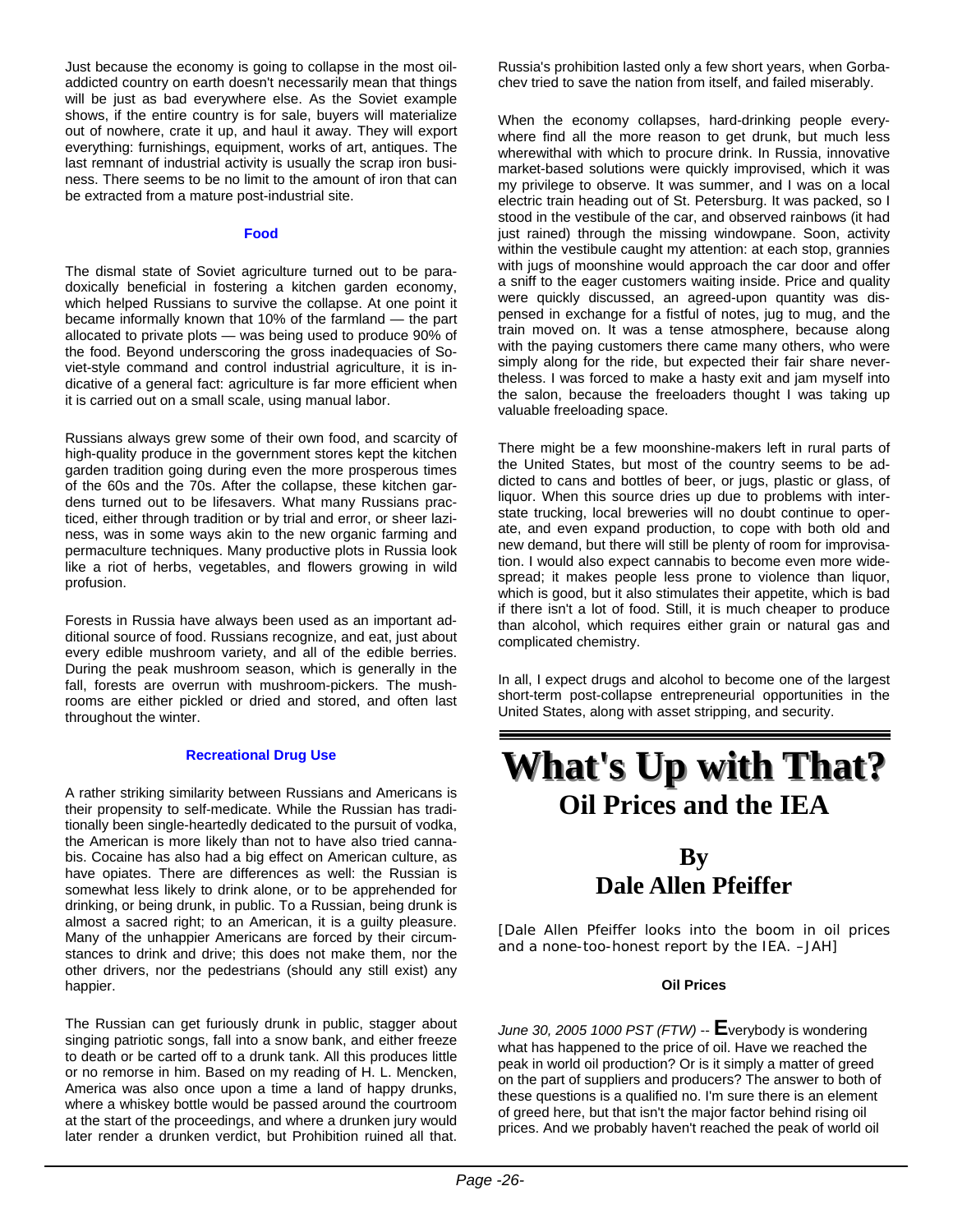production just yet. Of course, we will only know that after the fact.

What is happening is a display of supply and demand mechanics. As we are nearing the peak in global oil production, there is very little spare capacity remaining to boost production. And the new fields coming on line are doing little more than making up for the lost production in older fields. Supply is approaching a threshold, yet demand is surging ahead of it.

Half a year ago, I said that we could see a weakening in oil prices this year as the last of the megafields comes on line. Boy was I wrong. What I did not figure on was the surge in demand, particularly from China and India. These two countries are modernizing at a spectacular rate, and their thirst for oil has grown tremendously in just the last year. On top of this, the infrastructure which supplies oil to the world and which refines that oil into commercial products is strained to capacity and is proving itself unable to keep up with rising demand. Add to this the business practice of supply for demand without overproduction or a substantial reserve, and you have a situation where any little disruption anywhere ripples throughout the system, resulting in rising prices.

Many analysts are saying that what we need are more refineries, more supertankers, and more exploration. And the reason why oil companies aren't investing in these things, they say, is the bane of any free market endeavor-those dreaded environmental restrictions. It simply costs too much, they insist, to meet those unfair restrictions. Pollution and human health are of no concern when measured against economic health. While environmental regulations do raise the price of infrastructure, they are not preventing it from being built.

The bottom line is that infrastructure is not being built because the industry knows it will not pay back their investment. It is for the same reason that they are cutting exploration instead of increasing it. This is why, at a time of record oil prices, companies continue with their mergers and downsizing. They are trimming themselves down to the bone so that they can survive for as long as possible after world oil production begins its irreversible decline.

I still believe that we could see an easing in oil prices this year, *if* (and it is a big if) rising demand can be brought to heel and there are no disruptions. Curbing demand would pretty much mean allowing a recession, and all economic philosophy is against that. Oil prices could be one of the factors holding the US at bay from Iran and Venezuela. Oil supply disruption from either of these countries could be enough to send oil prices surging toward \$100/barrel. But it is difficult to say what delusions might be entertained in the fantasy world of George W. Bush. Should god tell him it is his holy duty to attack Iran, I have no doubt that he will do so.

There is also the question of Ghawar, the world's largest oil field, located in Saudi Arabia. Reports are coming out which indicate that Ghawar may be on the verge of collapse due to overproduction and unsound production practices. Many of the wells in that field are rumored to be already producing half water. The collapse of Ghawar would send a shock around the world which would announce the end of the oil age.

So it would seem that the old Chinese curse is being fulfilled, and we are living in interesting times. It is difficult to foresee all the factors which might play into our future. Without a doubt, we are living through a singular period in history such as has never happened before, and will never happen again.

### **GM & the Airlines**

GM's plan to cut 25,000 jobs and close several plants in the US is making big news. But once again, the media are reporting this from the perspective of investors, not workers. Wall Street was pleased with this news, though they would like to see even deeper cuts. To judge from the media and Wall Street, nobody really understands what is happening here.

GM is culling itself in preparation for the irreversible decline in oil production and ensuing economic havoc. The company has been looted, and now it will begin a long process of downsizing. Forget about the hydrogen fuel cell vehicles, forget about the hybrids. That is just a smokescreen to prevent Wall Street from panicking while the company is fleeced and the workers are given the pink slip. The simple fact is that it requires too much energy to sustain an automobile culture, not just for fuel to burn in the automobiles, but for the production of those vehicles, and for the infrastructure to drive them on.

We fully expect that in the upcoming years, GM will announce more layoffs and more plant closings. As we move beyond the peak in global oil production, GM will trim itself right down to the bone. And the price of the automobiles it does produce will rise as a multiple of oil prices, whether they are diesel vehicles, hybrids, or fuel cell powered.

It will be interesting to see what happens with their business in China. As GM slashes their American workforce and closes up plants in this country, will they make any cuts in China? This is highly unlikely. However, if they increase their presence in China, it could be a sign that the major financiers are looking for China to come out on top in the struggle for post-peak position.

It remains to be seen how the UAW will react to all this. The chances are it will allow its workers to go down with little more than a whimper. Workers in the US need to remember their labor history and rise up. It was not through the magnanimity of employers that we have made all of our gains, but through hard struggle and bloodshed. Will we meekly allow everything to be stripped away from us without so much as a single wildcat strike? We owe it to the ancestors who fought for our rights, and we owe it to our children. When GM announced mass layoffs in Europe, the workers there went on strike. Let us take a cue from them.

This goes double for employees of the airlines. The major airlines are also becoming early casualties of peak oil. And to cut off ballast so that they can continue to fly for a while longer, they are eager to renege on their pension plans. It's as though aging employees of the airlines are to be pushed out of the door of flying planes without a parachute. Next they will ask passengers to fly their own planes.

Be sure to keep GM and the airlines in mind as you read the further installments of Dmitry Orlov's series **Post-Soviet Lessons for a Post-American Century**. He has some very interesting things to say comparing how Russian companies handled economic crash in contrast with what will happen in the US.